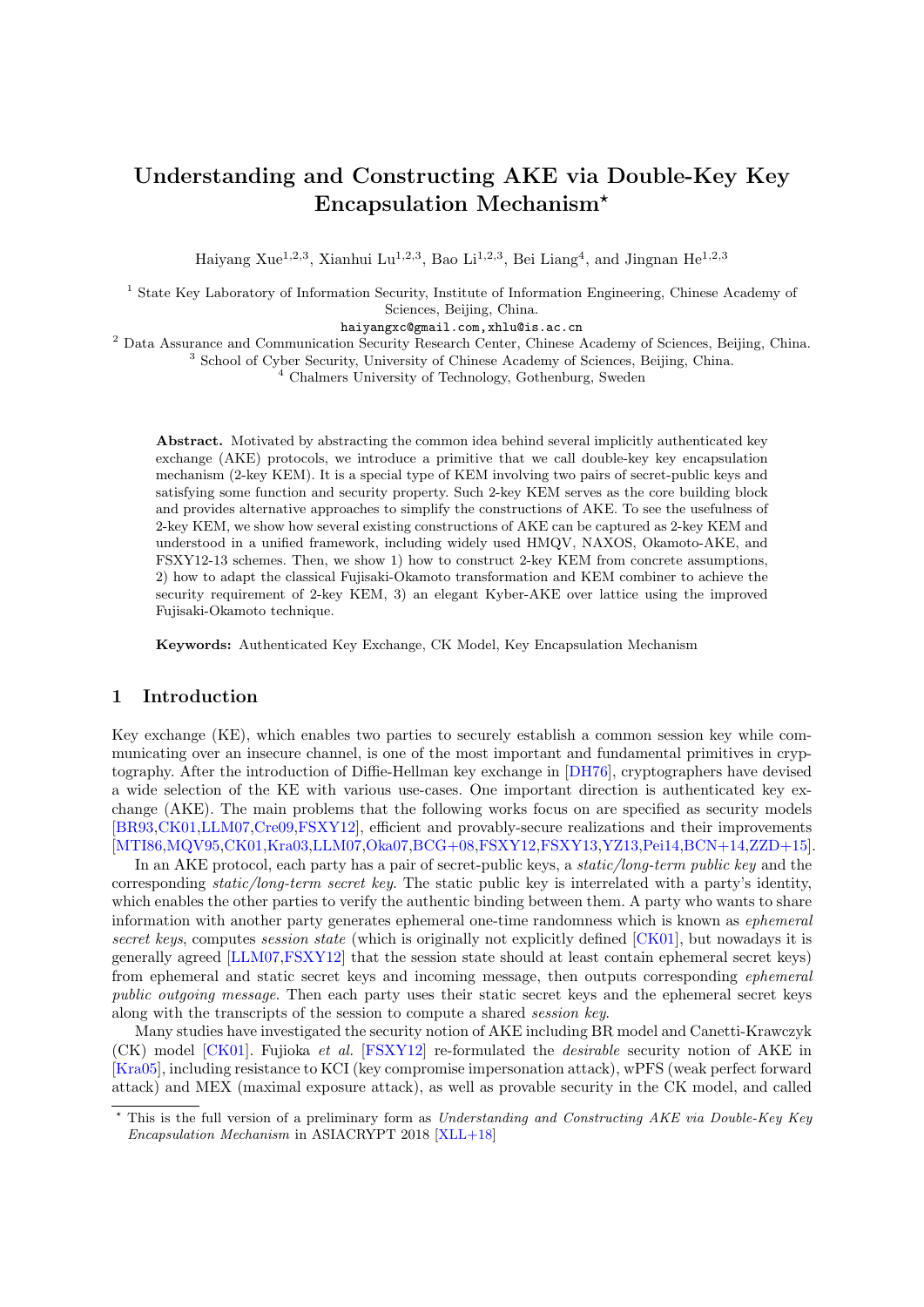it the CK<sup>+</sup> security model. LaMacchia et al. [\[LLM07\]](#page-24-2) also proposed a very strong security model, called the eCK model. The CK model and the eCK model are incomparable [\[Cre09\]](#page-23-1), and the eCK model is not stronger than the CK model while the  $CK^+$  model is [\[FSXY12\]](#page-24-3). However, each of these two models,  $eCK$  and  $CK<sup>+</sup>$  can be theoretically seen as a strong version of the AKE security model.

To achieve a secure  $AKE$  in one of the above security models  $(CK, CK^+, eCK)$ , the solutions are divided into two classes: explicit AKE and implicit AKE. The solution of explicit AKE is to explicitly authenticate the exchanged messages between the involved parties by generally using additional primitives i.e., signature or MAC to combine with the underlying KE, such as IKE [\[CK02\]](#page-24-11), SIGMA [\[Kra03\]](#page-24-6), TLS [\[Kra01,](#page-24-12)[BCN+14\]](#page-23-3) etc.; while the solution of implicit AKE initiated by [\[MTI86\]](#page-24-4), is to implicitly authenticate each party by its unique ability so as to compute the resulted session key. These kinds of implicit AKE schemes include (H)MQV [\[MQV95,](#page-24-5)[Kra05\]](#page-24-10), Okamoto [\[Oka07,](#page-24-7)[Oka07a\]](#page-24-13), NAXOS [\[LLM07\]](#page-24-2), OAKE [\[YZ13\]](#page-25-0), FSXY variants [\[BCG+08,](#page-23-2)[FSXY12](#page-24-3)[,FSXY13,](#page-24-8)[Yon12\]](#page-25-3), and AKE from lattice assumptions [\[ZZD+15](#page-25-1)[,BDK+17\]](#page-23-4).

Motivation. In this paper, we focus on the second class, *i.e.*, constructions of *implicit AKE*. Based on different techniques and assumptions, many implicit AKE protocols have been proposed in recent years [\[Kra05](#page-24-10)[,LLM07](#page-24-2)[,Oka07,](#page-24-7)[Oka07a,](#page-24-13)[FSXY12,](#page-24-3)[FSXY13](#page-24-8)[,YZ13\]](#page-25-0).

However, the constructing techniques and methods of the existing implicit AKE protocols are somewhat separate and the study on the highly accurate analysis of AKE's requirement for the building block is critically in a shortage, especially for the exact underlying primitives that serve as fundamental building blocks and capture the common idea and technique behind the constructions and security proofs of AKE. On the contrary, with respect to explicit AKE Canetti and Krawcayk [\[Kra03](#page-24-6)[,CK02\]](#page-24-11) gave the frame of "SIGin-and-MAc" (later extended by [\[Pei14\]](#page-24-9)) which provides a good guideline for designing explicit AKE.

In fact, Boyd *et al.* [\[BCG+08\]](#page-23-2) and Fujioka *et al.* [\[FSXY12](#page-24-3)[,FSXY13\]](#page-24-8) initiated the research on studying frameworks of implicit AKE. Boyd et al. firstly noticed the connection between AKE and key encapsulation mechanism (KEM), then Fujioka *et al.* provided  $CK^+$  secure AKE protocols from chosen ciphertext (CCA) secure KEM in the random oracle and standard models. Although the paradigm of connecting the AKE with KEM is of great significance, it can not be applied to explain many widely-used and well-known constructions of AKE such as HMQV and its variant [\[Kra05,](#page-24-10)[YZ13\]](#page-25-0) which are built on the challenge-respond signature; AKE protocol in [\[Oka07\]](#page-24-7) which results from universal hash proof [\[CS02\]](#page-24-14); as well as NAXOS [\[LLM07\]](#page-24-2).

Hence, one of the important problems on AKE is to give an even more general framework for constructing AKE that is able to not only unify and encompass the existing structures of AKE protocol as much as possible, but also to systemize and simplify the construction and analysis methods of AKE protocol. It will be useful and helpful for understanding the existing works and future studying on formalization of the AKE construction structure under a unified framework, not only with some wellstudied cryptographic primitive as building block but also with simple formal functionality and security requirements rather than heuristic ideas and techniques.

Main Observation. In order to find out what kind of the fundamental/essential building block is exactly needed for  $CK^+$  secure AKE, let's go back to the original KE, and show insight on how to augment the requirements or capability of adversary so as to achieve  $CK^+$  secure AKE from KE step by step.

In fact, KEM is a KE naturally. The initiator  $U_A$  sends ephemeral public key pk to responder  $U_B$ .  $U_B$  computes encapsulated key and ciphertext under pk and returns ciphertext to  $U_A$ . By decapsulating ciphertext using sk,  $U_A$  obtains the agreed key encapsulated by  $U_B$ .

Step 1. AUTHENTICATION. To make a KE be authenticated, we take unilaterally authenticating  $U_A$ for example. It is required that  $U_A$  has static secret-public keys ( $ssk_A, spk_A$ ), ephemeral secret key  $esk_A$ and ephemeral public outgoing message  $epm_A$ . In light of using KEM with one pair of secret-public key to realize KE naturally, one simple and natural approach to authenticate  $U_A$  with one pair of static key as well as one pair of ephemeral secret key and ephemeral public message is to extend the KEM with one pair of key to a KEM with two pairs of secret-public key. More specifically, for example, to authenticate  $U_A$ ,  $U_A$  sends ephemeral public key  $epk_A$  to  $U_B$ , and  $U_B$  computes encapsulated key and ciphertext under two public keys  $spk_A$  and  $epk_A$ . Only with both secret keys  $ssk_A$  and  $esk_A$ , can  $U_A$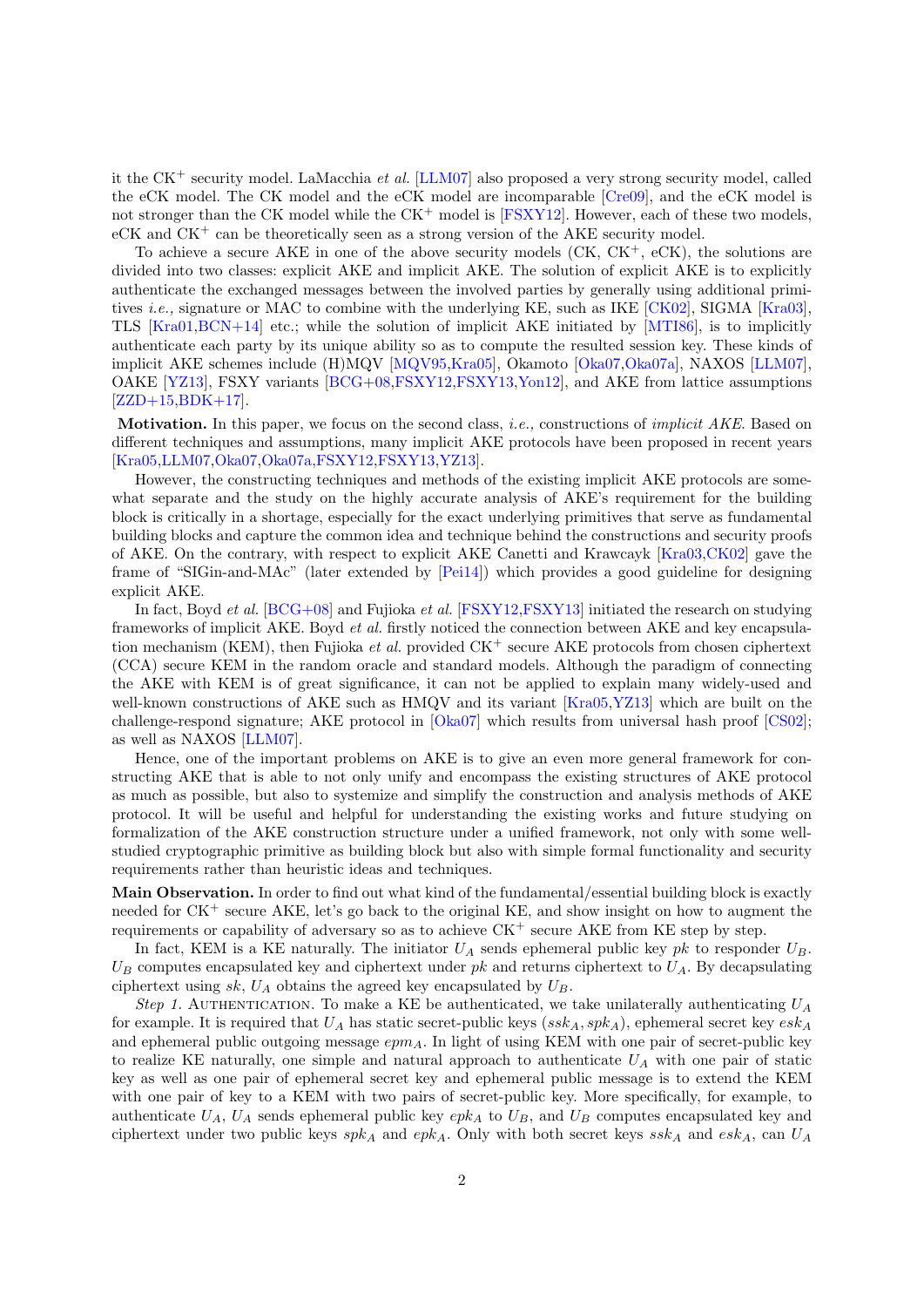extract encapsulated key. Equipped with the 2-key KEM, the authentication property of AKE comes down to some proper security notions of such 2-key KEM. We analyze its security notion in step 2.

Step 2. SECURITY. One security consideration in AKE is to maintain the secrecy of shared session key even if the adversary is allowed to query session state and key of non-target session and send message by controlling the communications. The capability imparted to adversary with permission of querying session state and key of non-target session directly corresponds to the adversary's capability of having access to strong<sup>[1](#page-2-0)</sup> CCA decryption queries of 2-key KEM. The adversary's capability of *sending message* corresponds to the power of adversary to adaptively choose the ephemeral public keys  $epk_A$  (under which the challenge ciphertext is computed). Another security consideration in AKE is the forward security, in which case the adversary has the static secret key  $ssk_A$ . This forward security comes down to the (chosen plaintext attack) CPA security of such 2-key KEM if  $ssk_A$  is leaked to adversary.

### 1.1 Our Contributions

- $-$  Based on the above motivations and observations, we introduce *double-key key encapsulation mecha*nism (2-key KEM) and its secure notions, *i.e.*,  $[IND/OW-CCA, IND/OW-CPA]$  security. We also show its distinction with previous similar notions.
- Based on the  $[IND/OW-CCA, IND/OW-CPA]$  secure 2-key KEM, we present unified frames of  $CK^+$ secure AKE, which in turn conceptually capture the common pattern for the existing constructions and security proof of AKE, including well-known HMQV[\[Kra05\]](#page-24-10), NAXOS [\[LLM07\]](#page-24-2), Okamoto-AKE[\[Oka07,](#page-24-7)[Oka07a\]](#page-24-13), and FSXY12[\[FSXY12\]](#page-24-3), FSXY13[\[FSXY13\]](#page-24-8).
- We investigate the constructions of 2-key KEM based on concrete assumptions. We also show the failure of implying [IND/OW-CCA, IND/OW-CPA] secure 2-key KEM from KEM combiner and the classical Fujisaki-Okamoto (FO) transformation. Hence, with a slight but vital modification by taking public key as input to the hash step we provide improved KEM combiner and improved FO to adapt them in our 2-key KEM setting.
- Equipped with 2-key KEM and our frame above, we propose a post-quantum AKE based on Module-LWE assumption, which consumes less communications than Kyber  $[BDK+17]$  using frame of F-SXY13 [\[FSXY13\]](#page-24-8).

2-key Key Encapsulation Mechanism. Generally, the 2-key KEM scheme is a public key encapsulation with two pairs of public and secret keys, but the main distinctions are the functionality and security. The encapsulation and decapsulation algorithms: instead of taking as input single public key to generate a random key K and a ciphertext  $C$  and single secret key to decapsulate ciphertext  $C$ , each algorithm takes two public keys  $(pk_1, pk_0)$  to generate  $(C, K)$  and only with both two secret keys  $(sk_1, sk_0)$  the decapsulation algorithm can decapsulate C.

We define the security notion of 2-key KEM/PKE in the attacking model [IND/OW-CCA, IND/OW-CPA] which captures the idea that the 2-key KEM is secure under one secret-public key pair even if another pair of secret-public key is generated by the adversary. Informally, the [IND/OW-CCA, ·] denotes the security model where adversary  $\mathcal A$  aims to attack the ciphertext under  $pk_1$  and  $pk_0^*$  (with its control over the generation of  $pk_0^*$ ), and it is allowed to query a strong decapsulation oracle that will decapsulate the ciphertext under  $pk_1$  and arbitrary  $pk'_0$  (generated by challenger); while [ $\cdot$ , IND/OW-CPA] denotes the security model where adversary  $\mathcal B$  aims to attack the ciphertext under  $pk_0$  and  $pk_1^*$  (with its control over the generation of  $pk_1^*$ ). We say a 2-key KEM is [IND/OW-CCA, IND/OW-CPA] secure if it is both  $[IND/OW-CCA.]$  and  $[.,IND/OW-CPA]$  secure.

Compared with classical definition of CCA security, the [CCA, ·] adversary of 2-key KEM has two main enhancements: 1) one of the challenge public keys  $pk_0^*$ , under which the challenge ciphertext is computed, is generated by the adversary; 2) the adversary is allowed to query a strong decryption oracle, and get decapsulation of the ciphertext under arbitrary public keys  $(pk_1^*, pk_0')$  where  $pk_0'$  is generated by the challenger.

<span id="page-2-0"></span><sup>&</sup>lt;sup>1</sup> Compare with classical decryption queries of CCA security, "strong" means adversary could query decryption oracle with ciphertext under several other public keys.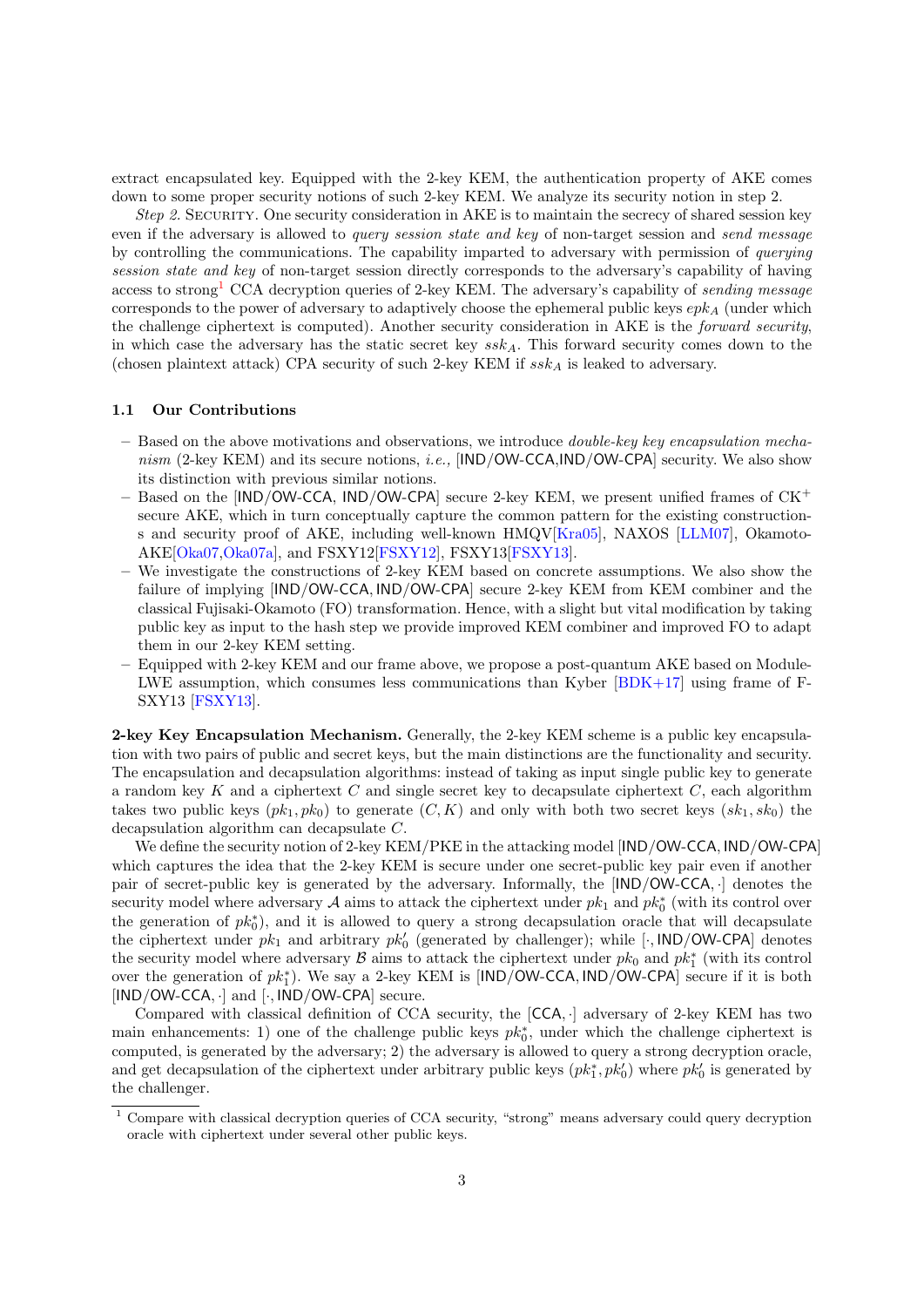AKE from 2-key KEM. Equipped with  $[IND/OW-CCA, IND/OW-CPA]$  2-key KEM, by taking  $pk_1$  as static public key and  $pk_0$  as ephemeral public key, we give several general frames of  $CK^+$  secure AKE, AKE,  $AKE_{ro-pkic-lr}$  and  $AKE_{std}$ , depending on different tricks. The  $CK^+$  security of our  $AKE$  is decomposed to the [IND/OW-CCA, ·] security (corresponding to KCI and MEX security) and [·, IND/OW-CPA] security (corresponding to wPFS) of 2-key KEM. Furthermore, to resist the leakage of partial randomness, a function  $f(ssk_B, esk_B)$  is required so that if one of  $ssk_B$  and  $esk_B$  is leaked  $f(ssk_B, esk_B)$  is still computationally indistinguishable with a random string.

In Fig. [1](#page-3-0) we summarize which one of our general frames is used to explain which one of the existing AKE protocols by employing the specific tricks and assumptions. Our general protocols capture the common idea of constructing CK<sup>+</sup> secure AKE. And depending on 2-key KEM and different tricks, it facilitates a number of instantiations, including HMQV [\[Kra05\]](#page-24-10), NAXOS [\[LLM07\]](#page-24-2), Okamoto [\[Oka07\]](#page-24-7), FSXY12[\[FSXY12\]](#page-24-3), and FSXY13 [\[FSXY13\]](#page-24-8).

| Frameworks Models                    |                 | Concrete AKEs                      | Assumptions    | <b>Tricks</b>      |
|--------------------------------------|-----------------|------------------------------------|----------------|--------------------|
| AKE                                  | RO              | $FSXY13$ [FSXY13], Kyber [BDK+17]] | OW-CCA         | Modified KEM Comb. |
|                                      | RO              | $AKE-2Kyber(Sec.7)$                | M-LWE          | Modified FO        |
| $AKE_{\sf ro\text{-}pkic\text{-}lr}$ | RO.             | HMQV [Kra05] OAKE [YZ13]           | GDH, KEA1      | Remark 1-3         |
|                                      | $\overline{RO}$ | NAXOS [LLM07]                      | <b>GDH</b>     | Remark 1, 2        |
| AKE <sub>std</sub>                   | Std             | FSXY12 [FSXY12]                    | <b>IND-CCA</b> | Modified KEM Comb. |
|                                      | Std             | Okamoto Oka07a                     | DDH, $\pi$ PRF | Twisted PRF        |

<span id="page-3-0"></span>Table 1. The unification of AKEs. Comb. is the abbreviation for combiner. GDH is the Gap-DH assumption. RO denotes the notion of random oracle. Std is the shortened form of standard model. πPRF means the pairwiseindependent random source PRF [\[Oka07a\]](#page-24-13).

By considering an AKE protocol in such a framework based on 2-key KEM, the complicated security proofs of existing AKE is decomposed into several smaller cases each of which is easier to work with. Moreover, this general scheme not only explains previous constructions, but also yields efficient AKE from lattice problems. After giving [IND-CPA, IND-CPA] twin-kyber under Module-LWE assumption, we obtain a post-quantum AKE with less communications.

Constructions of 2-Key KEM. In addition to show that existing AKEs imply [CCA, CPA] secure 2-key KEM, we investigate the general constructions.

Putting Public Key in the Hashing or PRF step. The Fujisaki-Okamoto (FO) [\[FO99,](#page-24-15)[FO13,](#page-24-16)[HHK17\]](#page-24-17) transformation and KEM combiner are general techniques of classical CCA security for one-key KEM. We show the failure of implying [IND/OW-CCA, IND/OW-CPA] secure 2-key KEM from KEM combiner and the classical FO transformation by giving particular attacks on concrete schemes. Hence, we show that with a slight but vital modification, when extracting encapsulated key, by taking public key as input to the hash or PRF step, the modified KEM combiner and FO transformation work for 2-key KEM.

### 1.2 Strong Point of the AKE via 2-Key KEM

The main advantage of our contributions is that we use a non-interactive primitive to handle the complex requirement of interactive protocols. The functionality and security requirements of [CCA, CPA] secure 2-key KEM are relatively easier to work with and understand. As it is known, in AKE we have to consider complex and diverse adversaries. However, when considering the AKE under our unified framework based on 2-key KEM, all the attacking strategies in  $CK^+$  model can be simplified to the singular security of 2-key KEM. Further more, combined with the improved Fujisaki-Okamoto transformation in Section [6.2,](#page-19-0) the construction of AKE can be deduced to that of [CPA, CPA] secure 2-key KEM in the random oracle model.

The non-interactive 2-key KEM helps us to highly simplify the constructions for AKE as well as to understand the essential working mechanism. In fact, KEM is relatively well-studied and intensively analyzed. Following the first practical CCA secure PKE [\[CS98\]](#page-24-18), there have been a number of CCA secure PKE/KEM schemes based on both concrete assumptions [\[CS98,](#page-24-18)[Kil07,](#page-24-19)[Wee10,](#page-24-20)[BDK+17\]](#page-23-4) and general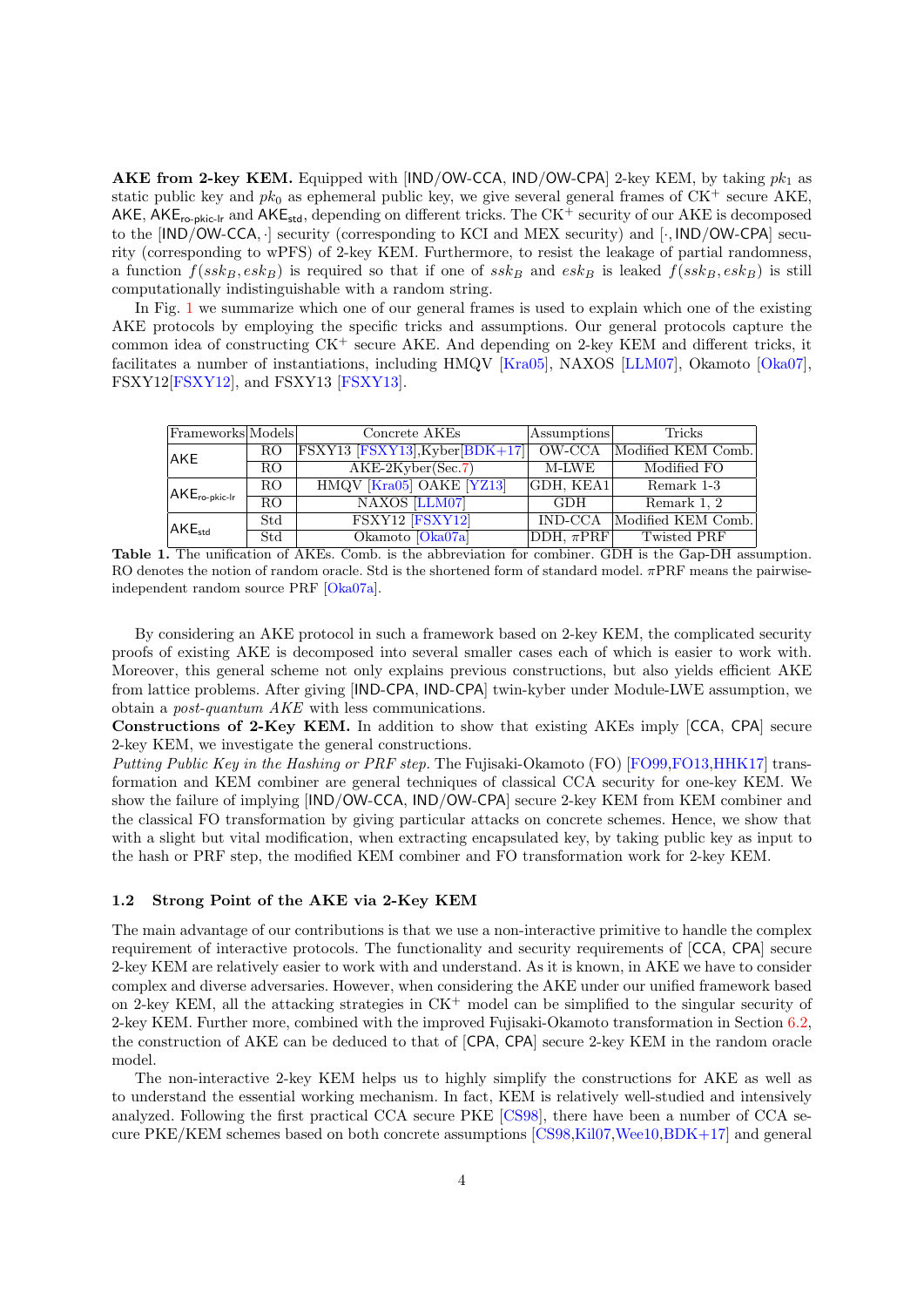cryptographic primitives [\[DDN91,](#page-24-21)[CHK04,](#page-23-5)[Kil06,](#page-24-22)[PW08\]](#page-24-23). Therefore, it is possible for us to employ the established and nature technique of classical KEM to construct 2-key KEM, and further AKE.

### 1.3 Open Problem and Following Works

Our main AKE relies the assumption of classical random oracle. We leave it as an open problem to prove the security in the quantum random oracle model.

Recently, Xu et al. [\[XXW+18\]](#page-25-4) proposed SIAKE based on the supersingular isogeny with the inspiration of double-key KEM. The SIAKE dramatically improved the efficiency and communication of supersingular isogeny based AKE.

# 2 Preliminary

For a variable x, if x is a bit string, denote  $[x]_i$  as the *i*-th bit of x; if x is a polynomial, denote  $[x]_i$  as the *i*-th coefficient of x; if x is a sets of vectors (with string or number) denote  $[x]_i$  as the sets of all *i*-th element of vectors in  $x$ ;

# 2.1 CK<sup>+</sup> Security Model

We recall the  $CK^+$  model introduced by  $[Kra05]$  and later refined by  $[FSXY12.FSXY13]$  $[FSXY12.FSXY13]$ , which is a CK [\[CK01\]](#page-24-1) model integrated with the weak PFS, resistance to KCI and MEX properties. Since we focus on two-pass protocols in this paper, for simplicity, we show the model specified to two pass protocols.

In AKE protocol,  $U_i$  denotes a party indexed by i, who is modeled as probabilistic polynomial time (PPT) interactive Turing machines. We assume that each party  $U_i$  owns a static pair of secret-public keys  $(ssk_i, sph_i)$ , where  $spk_i$  is linked to  $U_i$ 's identity, using some systems i.e. PKI, such that the other parties can verify the authentic binding between them. We do not require the well-formness of static public key, in particular, a corrupted party can adaptively register any static public key of its choice. **Session.** Each party can be activated to run an instance called a *session*. A party can be activated

to initiate the session by an incoming message of the forms  $(\Pi, \mathcal{I}, U_A, U_B)$  or respond to an incoming message of the forms  $(\Pi, \mathcal{R}, U_B, U_A, X_A)$ , where  $\Pi$  is a protocol identifier,  $\mathcal I$  and  $\mathcal R$  are role identifiers corresponding to *initiator* and *responder*. Activated with  $(\Pi, \mathcal{I}, U_A, U_B)$ ,  $U_A$  is called the session *initiator*. Activated with  $(\Pi, \mathcal{R}, U_B, U_A, X_A)$ ,  $U_B$  is called the session *responder*.

According to the specification of AKE, the party creates randomness which is generally called ephemeral secret key, computes and maintains a session state, generates outgoing messages, and completes the session by outputting a session key and erasing the session state. Note that Canetti-Krawczyk [\[CK01\]](#page-24-1) defines session state as session-specific secret information but leaves it up to a protocol to specify which information is included in session state; LaMacchia et al. [\[LLM07\]](#page-24-2) explicitly set all random coins used by a party in a session as session-specific secret information and call it *ephemeral secret key*. Here we require that the session state at least contains the ephemeral secret key.

A session may also be aborted without generating a session key. The initiator  $U_A$  creates a session state and outputs  $X_A$ , then may receive an incoming message of the forms  $(\Pi, \mathcal{I}, U_A, U_B, X_A, X_B)$  from the responder  $U_B$ , then may computes the session key SK. On the contrary, the responder  $U_B$  outputs  $X_B$ , and may compute the session key  $SK$ . We say that a session is *completed* if its owner computes the session key.

A session is associated with its owner, a peer, and a session identifier. If  $U_A$  is the initiator, the session identifier is  $\mathsf{sid} = (\Pi, \mathcal{I}, U_A, U_B, X_A)$  or  $\mathsf{sid} = (\Pi, \mathcal{I}, U_A, U_B, X_A, X_B)$ , which denotes  $U_A$  as an owner and  $U_B$  as a peer. If  $U_B$  is the responder, the session is identified by  $\mathsf{sid} = (\Pi, \mathcal{R}, U_B, U_A, X_A, X_B)$ , which denotes  $U_B$  as an owner and  $U_A$  as a peer. The matching session of  $(\Pi, \mathcal{I}, U_A, U_B, X_A, X_B)$  is  $(\Pi, \mathcal{R}, U_B, U_A, X_A, X_B)$  and vice versa.

Adversary. The adversary  $A$  is modeled in the following to capture real attacks in open networks, including the control of communication and the access to some of the secret information.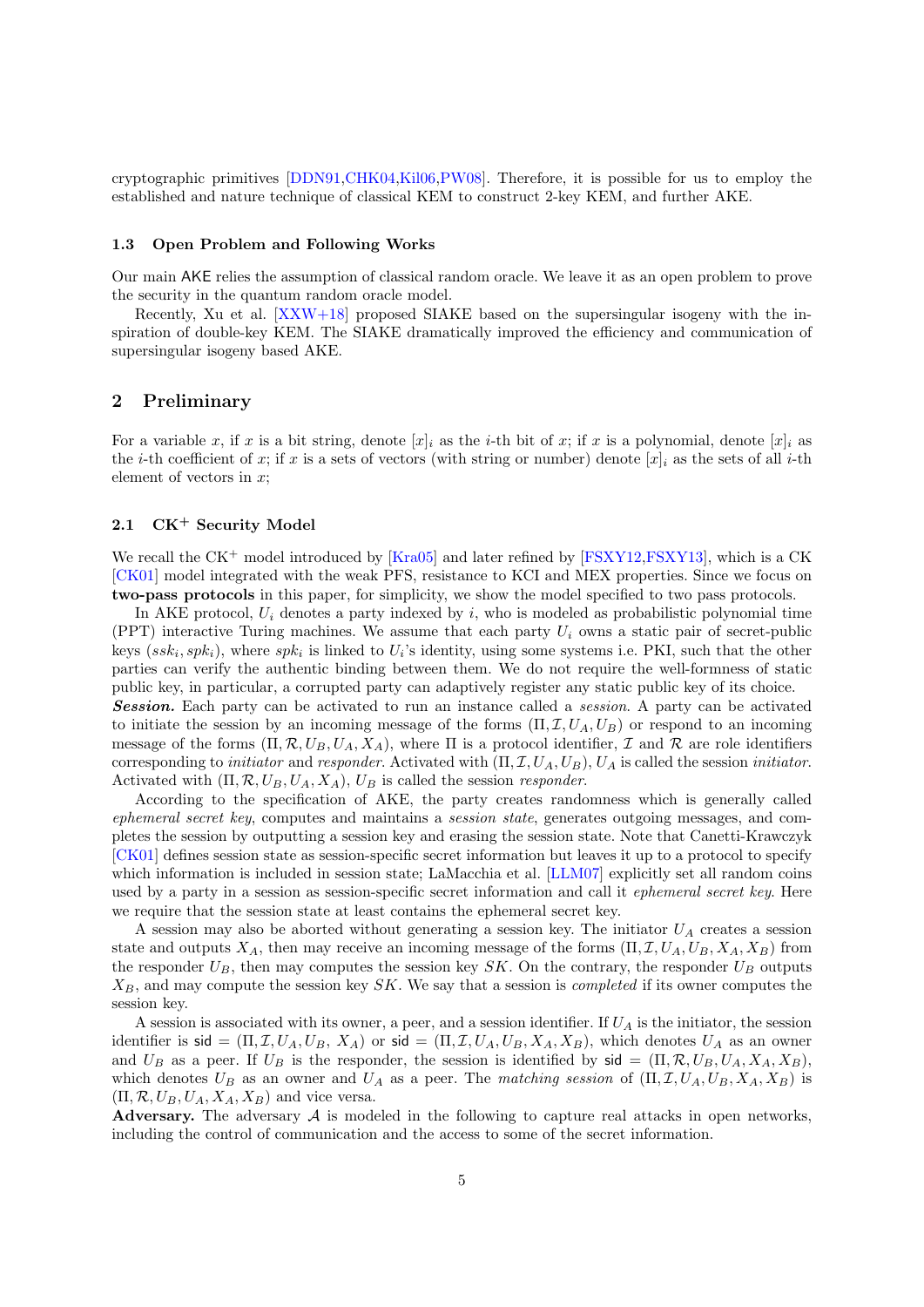- Send(message): A could send message in one of the forms:  $(\Pi, \mathcal{I}, U_A, U_B)$ ,  $(\Pi, \mathcal{R}, U_B, U_A, X_A)$ , or  $(\Pi, \mathcal{I}, U_A, U_B, X_A, X_B)$ , and obtains the response.
- SessionKeyReveal(sid): if the session sid is completed, A obtains the session key  $SK$  for sid.
- $-$  SessionStateReveal(sid): The adversary A obtains the session state of the owner of sid if the session is not completed. The session state includes all ephemeral secret keys and intermediate computation results except for immediately erased information but does not include the static secret key.
- Corrupt $(U_i)$ : By this query, A learns all information of  $U_A$  (including the static secret, session states and session keys stored at  $U_A$ ); in addition, from the moment  $U_A$  is corrupted all its actions may be controlled by A.

**Freshness.** Let  $\text{sid}^* = (\Pi, \mathcal{I}, U_A, U_B, X_A, X_B)$  or  $(\Pi, \mathcal{I}, U_A, U_B, X_A, X_B)$  be a completed session between honest users  $U_A$  and  $U_B$ . If the matching session of sid<sup>\*</sup> exists, denote it by  $\overline{\text{sid}^*}$ . We say session sid<sup>\*</sup> is fresh if A does not queries: 1) SessionStateReveal(sid<sup>∗</sup>), SessionKeyReveal(sid<sup>∗</sup>), and SessionStateReveal(sid<sup>∗</sup>), SessionKeyReveal(sid<sup>∗</sup>) if sid<sup>∗</sup> exists; 2) SessionStateReveal(sid<sup>∗</sup>) and SessionKeyReveal(sid<sup>∗</sup>) if sid<sup>∗</sup> does not exist.

**Security Experiment.** The adversary  $A$  could make a sequence of the queries described above. During the experiment, A makes the query of Test(sid<sup>∗</sup> ), where sid<sup>∗</sup> must be a fresh session. Test(sid<sup>∗</sup> ) select random bit  $b \in U$   $\{0,1\}$ , and return the session key held by sid<sup>\*</sup> if  $b = 0$ ; and return a random key if  $b=1.$ 

The experiment continues until  $A$  returns  $b'$  as a guess of  $b$ . The adversary  $A$  wins the game if the test session sid<sup>\*</sup> is still fresh and  $b' = b$ . The advantage of the adversary A is defined as  $\mathsf{Adv}_{\Pi}^{ck+}(\mathcal{A}) =$  $Pr[\mathcal{A} \text{ wins}] - \frac{1}{2}.$ 

<span id="page-5-0"></span>**Definition 1.** We say that a AKE protocol  $\Pi$  is secure in the  $CK^+$  model if the following conditions hold:

(Correctness:) if two honest parties complete matching sessions, then they both compute the same session key except with negligible probability.

(Soundness:) for any PPT adversary A,  $\text{Adv}_{\Pi}^{ck+}(A)$  is negligible for the test session sid<sup>\*</sup>,

- 1. the static secret key of the owner of sid<sup>\*</sup> is given to A, if  $\overline{\text{sid}^*}$  does not exist.
- 2. the ephemeral secret key of the owner of sid<sup>\*</sup> is given to A, if  $\overline{\text{sid}^*}$  does not exist.
- 3. the static secret key of the owner of sid<sup>\*</sup> and the ephemeral secret key of sid<sup>\*</sup> are given to A, if sid<sup>\*</sup> exists.
- 4. the ephemeral secret key of sid<sup>\*</sup> and the ephemeral secret key of  $\overline{\text{sid}^*}$  are given to A, if  $\overline{\text{sid}^*}$  exists.
- 5. the static secret key of the owner of sid<sup>\*</sup> and the static secret key of the peer of sid<sup>\*</sup> are given to A, if sid<sup>∗</sup> exists.
- 6. the ephemeral secret key of sid<sup>\*</sup> and the static secret key of the peer of sid<sup>\*</sup> are given to A, if  $\overline{sd}^*$ exists.

As indicated in Table [2,](#page-6-0) the  $CK^+$  model captures all non-trivial patterns of exposure of static and ephemeral secret keys listed in Definition [1,](#page-5-0) and these ten cases cover wPFS, resistance to KCI, and MEX as follows:  $E_1$  and  $E_4$  capture KCI, since the adversary obtains the static secret key of one party of the test session and pretends to be the other party.  $E_5$  captures wPFS.  $E_2$ ,  $E_3$ ,  $E_6$ ,  $E_{7-1}$ ,  $E_{7-2}$ ,  $E_{8-1}$ and  $E_{8-2}$  capture MEX, since the adversary obtains either the static secret key of one party or both the static secret key of one party and the ephemeral secret key of the other party of the test session.

# 3 2-Key Key Encapsulation Mechanism

In this section, we introduce the notions of double-key encapsulation and define the security of KEM in double-key setting. We also give some analysis and show differences with previous similar definitions.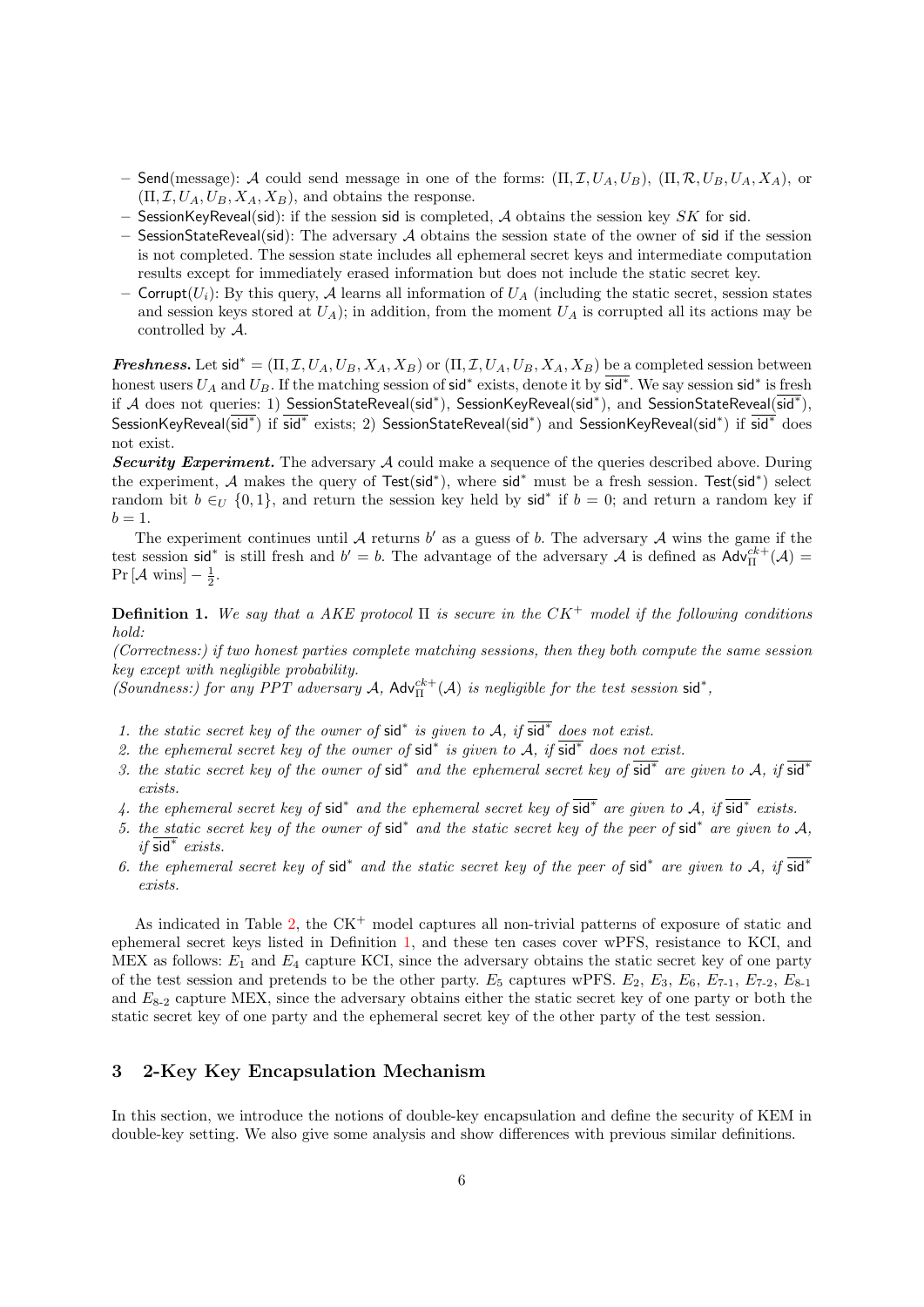| Event Case  |   | sid <sup>*</sup> | sid <sup>*</sup> | $ssk_A$  |   |          |          | $ esk_A esk_B ssk_B $ Security |
|-------------|---|------------------|------------------|----------|---|----------|----------|--------------------------------|
| $E_1$       | 1 | А                | $\rm No$         |          | × |          | $\times$ | KCI                            |
| $E_2$       | 2 | А                | $\rm No$         | $\times$ |   |          | $\times$ | MEX                            |
| $E_3$       | 2 | B                | No               | X        |   |          | X        | <b>MEX</b>                     |
| $E_4$       | 1 | B                | $\rm No$         | $\times$ |   | $\times$ |          | KCI                            |
| $E_{5}$     | 5 | A or $B$ Yes     |                  |          | × | X        |          | wPFS                           |
| $E_{\rm 6}$ | 4 | $A$ or $B $      | Yes              | X        |   |          | $\times$ | <b>MEX</b>                     |
| $E_{7-1}$   | 3 | А                | Yes              |          | × |          | $\times$ | <b>MEX</b>                     |
| $E_{7-2}$   | 3 | B                | Yes <sup>'</sup> | X        |   | X        |          | <b>MEX</b>                     |
| $E_{8-1}$   | 6 | А                | Yes              | X        |   | $\times$ |          | <b>MEX</b>                     |
| $E_{8-2}$   | 6 | B                | Yes              |          | X |          | X        | MEX                            |

<span id="page-6-0"></span>Table 2. The behavior of AKE adversary in  $CK^+$  model.  $\overline{sd}^*$  is the matching session of  $\overline{sd}^*$ , if it exists. "Yes" means that there exists  $\overline{\text{sid}}^*$ , "No" means do not.  $ssk_A(ssk_B)$  means the static secret key of  $A(B)$ .  $esk_A(esk_B)$ if the ephemeral secret key of  $A(B)$  in sid<sup>\*</sup> or sid<sup>\*</sup> if there exists. "√" means the secret key may be revealed to adversary, "×" means the secret key is not revealed. "-" means the secret key does not exist.

### 3.1 2-Key Key Encapsulation Mechanism

Generally, a double-key (2-key) KEM is a public key encapsulation with two pairs of public and secret keys. Formally, a 2-key KEM 2KEM=(KeyGen1, KeyGen0, Encaps, Decaps) is a quadruple of PPT algorithms together with a key space  $K$ .

- KeyGen1( $\lambda, pp$ ): on inputs security parameter  $\lambda$ , and public parameters pp, output a pair of publicsecret keys  $(pk_1, sk_1)$ . In order to show the randomness that is used, we denote key generation algorithm as KeyGen1( $\lambda$ , pp; r). For simplicity, sometimes we omit the input security parameter  $\lambda$ and public parameter  $pp$  and denote it as  $KeyGen1(r)$  directly.
- KeyGen0(λ) : on inputs security parameter λ output a pair of public and secret keys  $(pk_0, sk_0)$ .
- Encaps $(pk_1, pk_0; \text{aux}_e)$ : on input public keys  $pk_1, pk_0$  and auxiliary input aux<sub>e</sub> (if there is), output ciphertext c and encapsulated key k in key space  $K$ . Sometimes, we explicitly add the randomness r and denote it as  $\mathsf{Encaps}(pk_1, pk_0, r; \mathsf{aux}_e)$ .
- Decaps( $sk_1, sk_0, c$ ; aux<sub>d</sub>) : on input secret keys  $sk_0, sk_1$ , auxiliary input aux<sub>d</sub> (if there is) and c, output key k.

CORRECTNESS. For  $(pk_1, sk_1) \leftarrow \text{KeyGen1}(\lambda, pp), (pk_0, sk_0) \leftarrow \text{KeyGen0}(\lambda, pp)$  and  $(c, k) \leftarrow \text{Encaps}(pk_1, pk_0)$ , we require that  $Decaps(sk_1, sk_0, c) = k$  holds with all but negligible probability.

SECURITY. We consider two kinds of security *i.e.*, indistinguishability and one-wayness in the attacking model  $[ATK_1, ATK_0]$ . More precisely, in our  $[ATK_1, ATK_0]$  security model for 2KEM, we consider two adversaries, *i.e.*,  $A = (A_1, A_2)$  attacking  $pk_1$  (controlling the generation of  $pk_0^*$ ) and  $B = (B_1, B_2)$ attacking  $pk_0$  (controlling the generation of  $pk_1^*$  $pk_1^*$  $pk_1^*$ ). In Figure 1 below we show the security games of one-wayness and indistinguishable security corresponding to  $[IND/OW-ATK_1, \cdot]$  and  $[\cdot, IND/OW-ATK_0]$ respectively.

To be clear, the auxiliary inputs  $\mathsf{aux}_e$  and  $\mathsf{aux}_d$  may contain public part, called public auxiliary input, and secret part, called secret auxiliary input. In the security games, both the challenger and adversary have public auxiliary input, while only the challenger has the secret auxiliary input. For simplicity, we do not explicitly show  $aux_e$  and  $aux_d$  in the security games.

On the *i*-th query of  $\mathcal{O}_{\mathsf{leak}_0}$ , the challenger generates  $(pk_0^i, sk_0^i) \leftarrow \mathsf{KeyGenO}(r_0^i)$ , sets  $L_0 = L_0 \cup$  $\{(pk_0^i, sk_0^i, r_0^i)\}\$ and returns  $(pk_0^i, sk_0^i, r_0^i)$  to adversary A. On the *i*-th query of  $\mathcal{O}_{\mathsf{leak}_1}$ , the challenger generates  $(pk_1^i, sk_1^i) \leftarrow \textsf{KeyGen1}(r_1^i)$ , sets  $L_1 = L_1 \cup \{(pk_1^i, sk_1^i, r_1^i)\}$  and returns  $(pk_1^i, sk_1^i, r_1^i)$  to adversary B.

Depending on the definition of oracle  $\mathcal{O}_{ATK_1}$  the adversary  $\mathcal A$  accesses, and  $\mathcal{O}_{ATK_0}$  that the adversary  $\beta$  accesses, we get CPA and CCA notions respectively.

 $-$  if  $\mathcal{O}_{\text{ATK}_1(pk'_0,c')} = -$ , it implies CPA notion;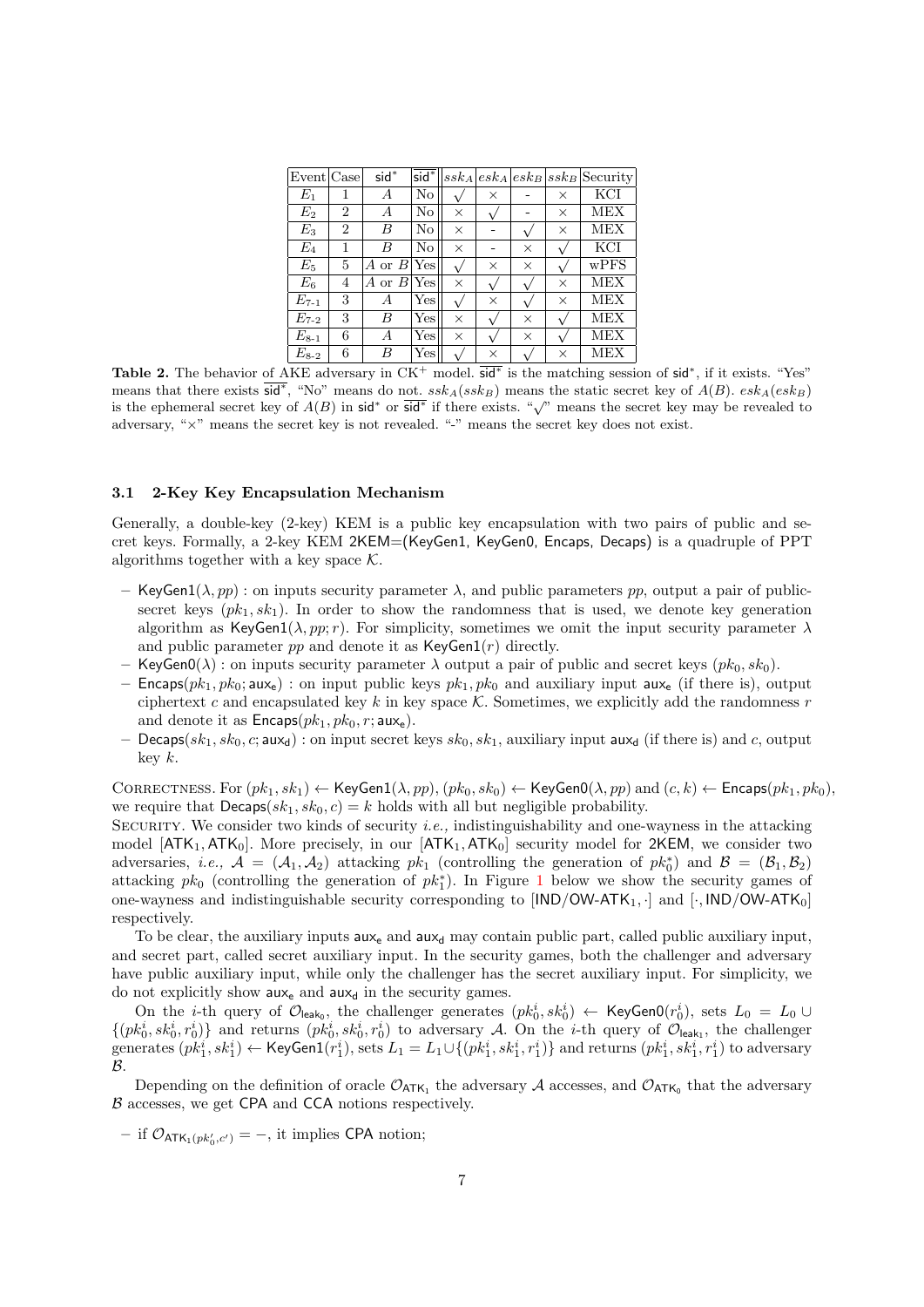| Game [IND-ATK1, $\cdot$ ] on $pk_1$                                                                                                                | Game [ $\cdot$ , IND-ATK0] on $pk_0$                                                                                                          |
|----------------------------------------------------------------------------------------------------------------------------------------------------|-----------------------------------------------------------------------------------------------------------------------------------------------|
| $[01 (pk1, sk1) ← KeyGen1(pp);$                                                                                                                    | 14 $(pk_0, sk_0) \leftarrow \text{KeyGenO}(pp)$                                                                                               |
| 02 $L_0 = \{(-,-,-)\}\$                                                                                                                            | 15 $L_1 = \{(-,-,-)\}\$                                                                                                                       |
| 03 $(state, pk_0^*) \leftarrow \mathcal{A}_1^{\mathcal{O}_{\text{ATK}_1}, \mathcal{O}_{\text{leak}_0}}(pk_1)$                                      | 16 $(state, pk_1^*) \leftarrow \mathcal{B}_1^{\mathcal{O}_{\text{ATK}_0}, \mathcal{O}_{\text{leak}_1}}(pk_0);$                                |
| 04 $b \leftarrow \{0, 1\};$                                                                                                                        | 17 $b \leftarrow \{0, 1\}$ :                                                                                                                  |
|                                                                                                                                                    | 05 $(c^*, k_0^*)$ ← Encaps $(pk_1, pk_0^*)$ , $k_1^*$ ← $\mathcal{K};$ 18 $(c^*, k_0^*)$ ← Encaps $(pk_1^*, pk_0)$ , $k_1^*$ ← $\mathcal{K};$ |
| 06 $b' \leftarrow \mathcal{A}_2^{\mathcal{O}_{\text{ATK}_1}, \mathcal{O}_{\text{leak}_0}}(state, c^*, k_b^*)$ ;                                    | 19 $b' \leftarrow \mathcal{B}_2^{\mathcal{O}_{\text{ATK}_0}, \mathcal{O}_{\text{leak}_1}}(state, c^*, k_b^*)$ ;                               |
| 07 return $b' \stackrel{?}{=} b$                                                                                                                   | 20 return $b' \stackrel{?}{=} b$                                                                                                              |
|                                                                                                                                                    |                                                                                                                                               |
| Game [OW-ATK1, $\cdot$ ] on $pk_1$                                                                                                                 | Game [ $\cdot$ , OW-ATK0] on $pk_0$                                                                                                           |
| 08 $(pk_1, sk_1) \leftarrow \text{KeyGen1}(pp);$                                                                                                   | 21 $(pk_0, sk_0) \leftarrow \text{KeyGenO}(pp)$                                                                                               |
| 09 $L_0 = \{(-,-,-)\}\$                                                                                                                            | 22 $L_1 = \{(-,-,-)\}\$                                                                                                                       |
| 10 $(state, pk_0^*) \leftarrow \mathcal{A}_1^{\mathcal{O}_{\text{ATK}_1}, \mathcal{O}_{\text{leak}_0}}(pk_1)$                                      | 23 $(state, pk_1^*) \leftarrow \mathcal{B}_1^{\mathcal{O}_{\text{ATK}_0}, \mathcal{O}_{\text{leak}_1}}(pk_0);$                                |
| 11 $(c^*, k^*) \leftarrow$ Encaps $(pk_1, pk_0^*)$ ;                                                                                               | 24 $(c^*, k^*) \leftarrow$ Encaps $(pk_1^*, pk_0);$                                                                                           |
| 12 $k' \leftarrow \mathcal{A}_{2}^{\mathcal{O}_{\text{ATK}_{1}}, \mathcal{O}_{\text{leak}_0}}(state, c^*)$ ;<br>13 return $k' \stackrel{?}{=} k^*$ | 25 $k' \leftarrow \mathcal{B}_2^{\mathcal{O}_{\text{ATK}_0}, \mathcal{O}_{\text{leak}_1}}(state, c^*)$ ;                                      |

<span id="page-7-0"></span>Fig. 1. The [ATK1,  $\cdot$ ], and [ $\cdot$ , ATK0] games of 2KEM for adversaries A and B. The oracles  $\mathcal{O}_{\mathsf{leak}_0}$ ,  $\mathcal{O}_{\mathsf{ATK}_1}$ ,  $\mathcal{O}_{\mathsf{leak}_1}$ , and  $\mathcal{O}_{ATK_0}$  are defined in the following.

- $-$  if  $\mathcal{O}_{\mathsf{ATK}_1(pk'_0,c')} \neq -$ , it works as following: If  $pk'_0 \in [L_0]_1 \wedge (c' \neq c^* \vee pk'_0 \neq pk_0^*),$  compute  $k' \leftarrow$ Decaps( $sk_1, sk'_0, c'$ ), and return the corresponding k', otherwise return ⊥. This case implies CCA notion.
- $-$  if  $\mathcal{O}_{\mathsf{ATK}_0(pk'_1,c')} = -$ , it implies CPA notion;
- $-$  if  $\mathcal{O}_{\text{ATK}_0(pk'_1,c')}$  ≠ −, it works as following: If  $pk'_1 \in [L_1]_1 \wedge (c' \neq c^* \vee pk'_1 \neq pk_1^*)$ , compute  $k' \leftarrow$  $\text{Decaps}(sk'_1, sk_0, c')$ , and return the corresponding k', otherwise return ⊥. This case implies CCA notion.

Let  $A = (A_1, A_2)$  be an adversary against  $pk_1$  of 2KEM. We define the advantage of A winning in the game IND-ATK1 and OW-ATK1 respectively as:  $Adv_{2KEM}^{[IND-ATK1, \cdot]}(\mathcal{A}) = \left| Pr[IND-ATK1^{\mathcal{A}} \Rightarrow 1] - \frac{1}{2} \right|$ , and  $L^{[OMATKI, \cdot]}$  $\text{Adv}_{2\text{KEM}}^{[OW-ATK1, \cdot]}(\mathcal{A}) = \Pr[\text{OW-ATK1}^{\mathcal{A}} \Rightarrow 1], \text{ where game } [\text{IND-ATK1}, \cdot] \text{ and } [\text{OW-ATK1}, \cdot] \text{ are described in }$ Figure [1.](#page-7-0)

We say that 2KEM is [IND-ATK1,  $\cdot$ ] secure, if  $\mathrm{Adv}_{2\mathsf{KEM}}^{[\mathsf{IND-ATK1},\cdot]}(\mathcal{A})$  is negligible; that 2KEM is [OW-ATK1,  $\cdot$ ] secure, if  $Adv_{2KEM}^{[OW-ATK1,·]}(\mathcal{A})$  is negligible, for any PPT adversary  $\mathcal{A}$ . The [ $\cdot$ , IND-ATK0] and [ $\cdot$ , OW-ATK0] security can be defined in the same way. Here to avoid repetition we omit their description.

[ATK1, ATK0] security. The scheme 2KEM is called [ATK1, ATK0] secure if it is both [ATK1, ·] and  $[\cdot, ATK0]$  secure for any PPT algorithms A and B. By the combination of adversaries A and B attacking different security (i.e., indistinguishability and one-wayness), we could get 16 different definitions of security for 2-key KEM.

What we concern in this paper is the [CCA, CPA] security in both indistinguishability and onewayness setting. For simplicity in the following parts we abbreviate the security model as [IND/OW-CCA, IND/OW-CPA].

### 3.2 Differences between [CCA, ·] Security and Previous Definitions

In order to avoid confusion, we re-clarify the definition of  $[IND/OW-CCA, \cdot]$  security and analyze its difference with previous similar notions, including classical CCA security, KEM combiner [\[GHP18\]](#page-24-24), and completely non-malleable scheme[\[Fis05\]](#page-24-25).

Compared with classical CCA adversary, the [CCA, ·] adversary of 2-key KEM 1) has the capability of choosing one of the challenge public key  $pk_0^*$ ; 2) could query a strong decryption oracle, which decapsulates the ciphertext under several public keys  $(p k_1^*, p k_0')$  where  $p k_0'$  is generated by the challenger. While in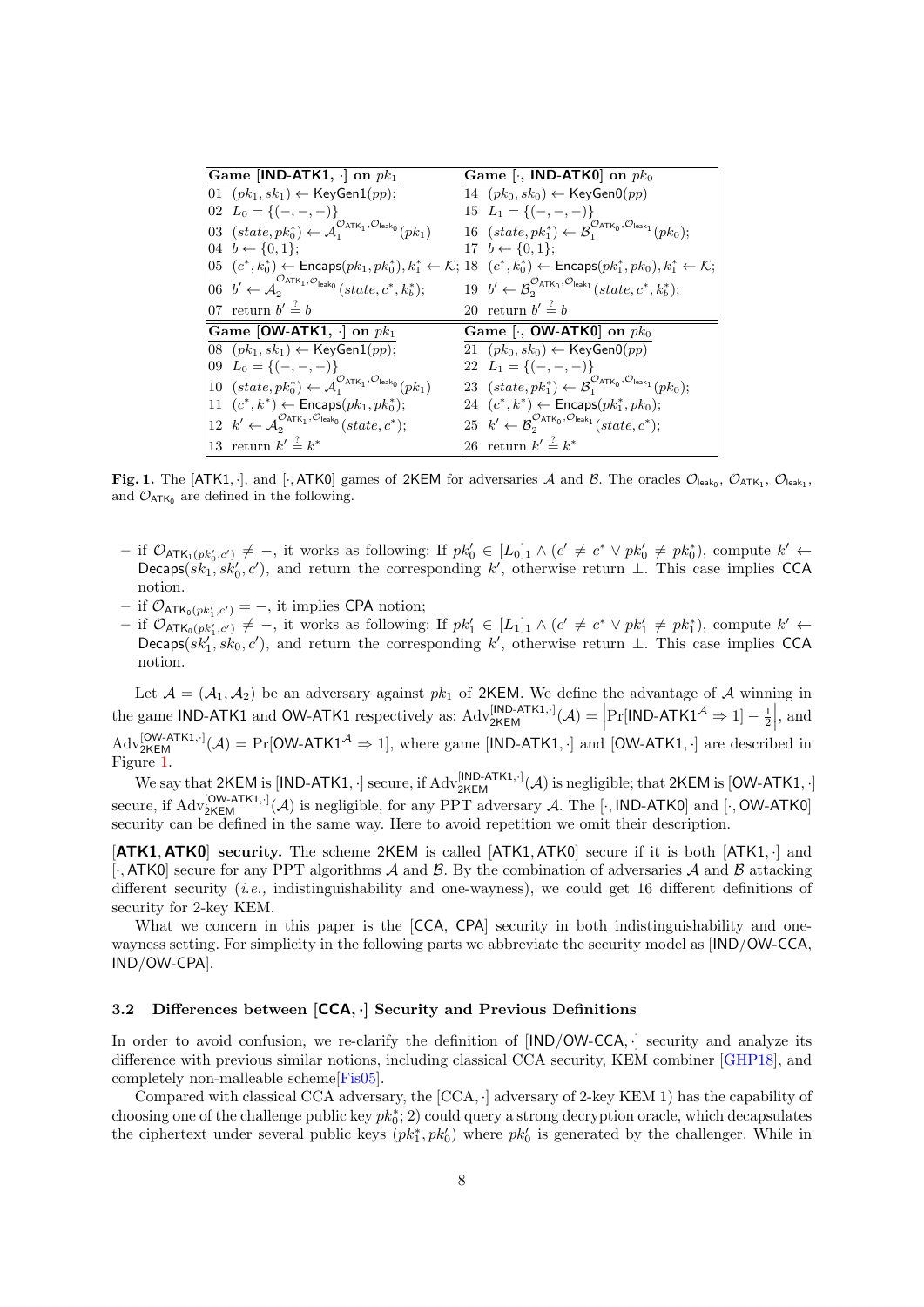the classical definition of decapsulation oracle the adversary could only query decapsulation oracle with ciphertext under the challenge public keys  $(pk_1^*, pk_0^*)$ .

Very recently, Giacon et. al [\[GHP18\]](#page-24-24) study combiners for KEMs. That is, given a set of KEMs, an unknown subset of which might be arbitrarily insecure, Giacon et. al investigate how they can be combined to form a single KEM that is secure if at least one ingredient KEM is. The KEM combiners treated by Giacon et. al have a parallel structure: If the number of KEMs to be combined is n, a public key of the resulting KEM consists of a vector of n public keys; likewise for secret keys. The encapsulation procedure performs n independent encapsulations, one for each combined KEM. The ciphertext of the resulting KEM is simply the concatenation of all generated ciphertexts. The session key is obtained as a function of keys and ciphertexts. Although from the literature our 2-key KEM looks like the two KEM combiner, the security requirement and concrete constructions between them are completely different. Since the two KEM combiner considers the problem that if one of two KEMs is insecure and the other one is CCA secure, how to combine them to obtain a CCA secure single KEM. In fact, the adversary of KEM combiner security model is the classical CCA adversary (it can only query the decryption oracle under certain public keys). Actually, in Section [6.1,](#page-19-1) we show there exists  $[CCA, \cdot]$  adversary to attack a CCA secure two KEM combiner.

Aiming to construct non-malleable commitments, Fischlin [\[Fis05\]](#page-24-25) considered completely non-malleable (NM) schemes. The complete NM scheme is later extended to indistinguishability setting by Barbosa and Farshim [\[BF10\]](#page-23-6) with a strong decryption oracle, which allows the adversary to queries with ciphertext under arbitrary public key of its choice. Note that our  $[CCA, \cdot]$  is also modeled to allow the adversary to query a strong (but weaker than complete NM) decapsulation oracle with ciphertext under several public keys that are chosen by challenger instead of by adversary. On the other hand, the complete NM adversary is not allowed to choose part of challenge public key, while [CCA, ·] is.

Based on the above observations, we give comparison among these different definitions by considering two public keys in Table [3.](#page-8-0) For convenience, we consider classical CCA and complete NM schemes in which public keys are expressed as two public keys  $(pk_1, pk_0)$  and let KEM combiner be two combiner of KEM. The differences among security requirements are the capability of adversary, namely, whether the adversary is allowed to choose part of the challenge public keys, or under which public keys the ciphertexts that adversary is allowed to query decryption oracle with are computed.

| Definitions           | Cha. PK $(pk_1^*, pk_0^*)$                                     |                                   | Cha. ciphertext $c^*$   $\mathcal{O}_{\text{Dec}}((pk_1, pk_0), c')$      |
|-----------------------|----------------------------------------------------------------|-----------------------------------|---------------------------------------------------------------------------|
| Classical CCA         | $(pk_1^*, pk_0^*) \leftarrow \mathcal{C}$                      |                                   | $ c^* \text{ under } (pk_1^*, pk_0^*)   (pk_1, pk_0) = (pk_1^*, pk_0^*) $ |
|                       |                                                                |                                   |                                                                           |
| Complete $NM$ [Fis05] | $(pk_1^*, pk_0^*) \leftarrow C$                                | $ c^* $ under $(pk_1^*, pk_0^*) $ | $(pk_1, pk_0) \leftarrow \mathcal{A}$                                     |
| ∣CCA. ∙l              | $pk_1^* \leftarrow \mathcal{C}, pk_0^* \leftarrow \mathcal{A}$ | $ c^* $ under $(pk_1^*, pk_0^*) $ | $pk_1 = pk_1^*, pk_0 \leftarrow C$                                        |

<span id="page-8-0"></span>Table 3. The differences of related definitions. "Cha." is the abbreviation of "challenge". C denote the challenger and A denote the adversary. We use  $A(s k_0^*)$  to denote that A breaks the KEM under  $pk_0^*$ . In both Classical CCA and KEM combiner the decapsulation oracle only returns when  $(pk_1, pk_0) = (pk_1^*, pk_0^*)$ , while in Complete NM  $(pk_1, pk_0)$  could be arbitrary public keys chosen by adversary, and in [CCA, ·],  $pk_0$  could be arbitrary public key chosen by challenger.

### <span id="page-8-1"></span>3.3 Basic Definitions and Results related to 2-Key KEM

[CCA, ·] security with non-adaptive adversary We can define a weak [CCA, ·] adversary, who is not able to adaptively choose the challenge public key. In this case, taking the adversary  $A$  attacking  $pk_1$  as an example, the challenge public key  $pk_0^*$  is generated by challenger instead of A, which means  $pk_0^* \in [L_0]_1.$ 

Public Key Independent Ciphertext. The concept of public-key-independent-ciphertext (PKIC) was first proposed in [\[Yon12\]](#page-25-3). We extend it to 2-key KEM setting. The PKIC 2-key KEM allows a ciphertext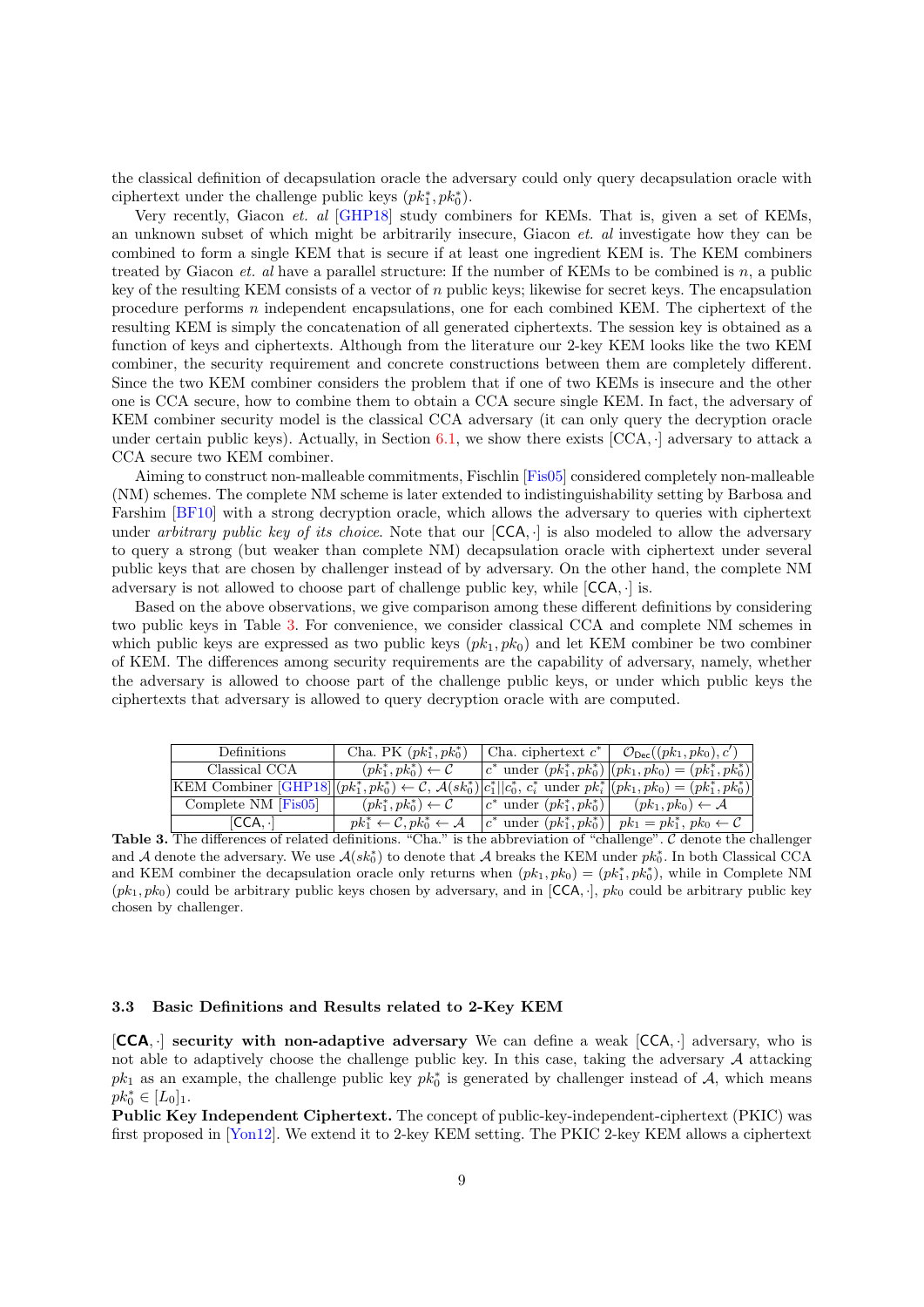to be generated independently from one of two public keys, while the encapsulated key underlay in such ciphertext to be generated with the randomness and both two public keys. More precisely, algorithm  $(c, k) \leftarrow$  Encaps $(pk_1, pk_0, r)$  can be realized in two steps: in step 1, ciphertex c is generated from  $pk_1$  and randomness r. We precisely denote it as  $c \leftarrow$  Encaps0 $(pk_1, \ldots, r)$ ; in step 2, the encapsulated key k in c is generated from r,  $pk_1$ , and  $pk_0$ . We precisely denote it as  $k \leftarrow$  Encaps1( $pk_1, pk_0, r$ ).

Classical one-key KEM and 2-key KEM. Note that given a concrete 2-key KEM, usually it is not obvious and natural to regress to one-key KEM by setting  $pk_0 =$ . However given any classical one-key KEM, it can be seen as a 2-key KEM with KeyGen0 not in use and  $pk_0 =$ . At that time, the [OW/IND-CCA, ·] security of this 2-key KEM return to the classical OW/IND-CCA security of the underlying KEM.

Min-Entropy. In case of 2-key KEM with PPT adversary  $A$ , for  $(pk_1, sk_1) \leftarrow$  KeyGen1 and  $pk_0 \leftarrow A$  or  $(pk_0, sk_0) \leftarrow$  KeyGen0 and  $pk_1 \leftarrow A$ , we define the min-entropy of Encaps $(pk_1, pk_0)$  by  $\gamma(pk_1, pk_0, A)$  $-\log \max_{c \in \mathcal{C}} \Pr[c = \mathsf{Encaps}(pk_1, pk_0)]$ . We say that KEM is  $\gamma$ -spread if for every  $(pk_1, sk_1) \leftarrow \mathsf{KeyGen1}$ and  $pk_0 \leftarrow A$  or  $(pk_0, sk_0) \leftarrow \text{KeyGen0}$  and  $pk_1 \leftarrow A$ ,  $\gamma(pk_1, pk_0, A) \geq \gamma$ , which means for every ciphertext  $c \in \mathcal{C}$ , it has  $Pr[c = \mathsf{Encaps}(pk_1, pk_0)] \leq 2^{-\gamma}$ .

# <span id="page-9-2"></span>4 Authenticated Key Exchange from 2-Key KEM

In this section, we propose  $CK^+$  secure AKEs from [CCA, CPA] secure 2-key KEM in both random oracle and standard models. Before showing our AKEs, we need a primitive of random function with half of leakage, that is used by several existing AKEs.

Definition 2 (Random Function with half of leakage (hl-RF)). Let  $f : D_{sk} \times D_b \to R$  be a function from domain  $D_{sk} \times D_b$  to R. Denote KeyGen  $\to D_{sk} \times D_{pk}$  as key generation algorithm for some KEM. Let  $\mathcal{D}_b$ ,  $\mathcal{R}$  be the uniformly distributions over  $D_b$ , R. It is called  $(\varepsilon_1, \varepsilon_2)$  hl-RF with respect to KeyGen, if for  $(pk, sk) \leftarrow$  KeyGen, the following distributions are computational indistinguishable with advantage  $\varepsilon_1, \varepsilon_2$ .

<span id="page-9-0"></span>
$$
\{(pk, sk, f(sk, b))|b \leftarrow \mathcal{D}_b\} =_{\varepsilon_1} \{(pk, sk, U)|U \leftarrow \mathcal{R}\};
$$
  

$$
\{(pk, b, f(sk, b))|b \leftarrow \mathcal{D}_b\} =_{\varepsilon_2} \{(pk, b, U)|b \leftarrow \mathcal{D}_b, U \leftarrow \mathcal{R}\}.
$$

The hk-RF can be achieved in both random oracle model and standard model.

- In the random oracle model, if f is a hash function, without the knowledge of b, the output of f is totally random; if KEM with respect to KeyGen is secure, without the knowledge of sk the output of f is computational indistinguishable with a random string (otherwise the adversary must query random oracle with sk which against the security of KEM) given  $pk$ . Then equation [2](#page-9-0) holds. This structure is known as NAXOS trick [\[LLM07\]](#page-24-2).
- Let  $F': D_b \times \{0,1\}^{\lambda} \to R$  and  $F'': D_{sk} \times D_b \to R$  be two pseudo random functions (PRFs). If assume KeyGen outputs an additional string  $s \leftarrow \{0,1\}^{\lambda}$ , after obtaining  $(pk, sk)$ , set  $sk = (sk||s)$ . If  $f(sk, b) = F'_b(1^{\lambda}) \oplus F''_s(b)$ , then even given pk, without the knowledge of s or b,  $f(sk, b)$  is computational indistinguishable with random distribution over  $R$ . This is known as twisted PRF trick [\[FSXY12\]](#page-24-3)[\[Oka07\]](#page-24-7).

#### <span id="page-9-1"></span>4.1 AKE from 2-key KEM in Random Oracle Model

Roadmap: We first give a basic AKE from two [OW-CCA, OW-CPA] secure 2-key KEMs. Utilizing extra properties of 2-key KEM, like PKIC or resistance of leakage of partial randomness, we then present two elegant AKEs based on 2-key KEM with different property.

Let 2KEM = (KeyGen1, KeyGen0, Encaps, Decaps) be a [OW-CCA, OW-CPA] secure 2-key KEM with secret key space  $D_{sk_1} \times D_{sk_0}$ , random space R. Let  $H : \{0,1\}^* \to \{0,1\}^{\lambda}$  be hash function,  $f_A$ :  $D_{sk_1} \times \{0,1\}^* \to R$  and  $f_B : D_{sk_1} \times \{0,1\}^* \to R$  be hl-RFs. The CK<sup>+</sup> secure AKE is presented in Figure [2.](#page-10-0)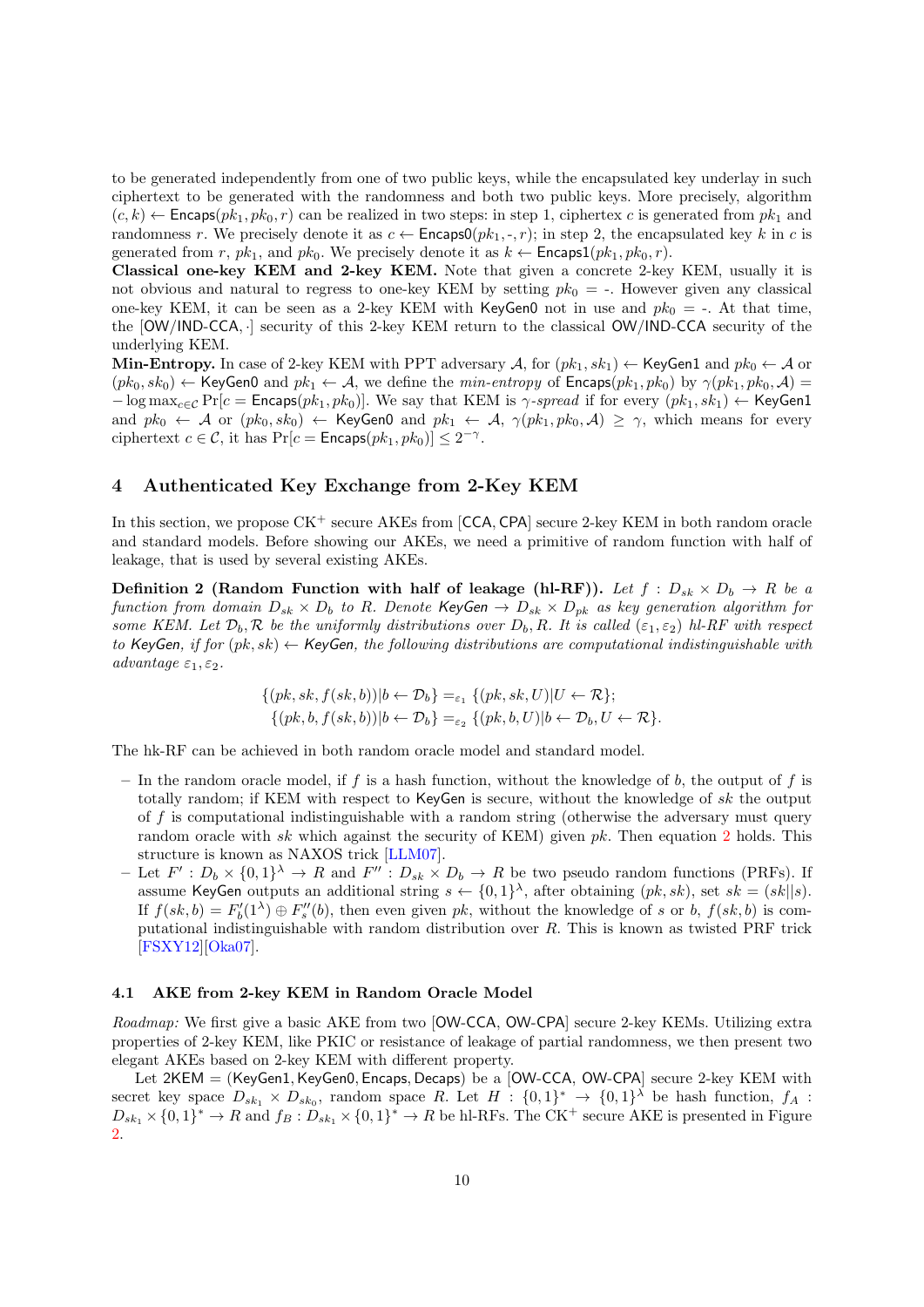Stage 0: static secret-public key pair and public parameters. Each user's static secret-public key pair is generated using KeyGen1. Sample one pair of key  $(cpk_0, csk_0) \leftarrow \text{KeyGen0}$  (which need not to be randomly generated). Set  $cpk_0$  as the predetermined ephemeral public key which will be used by initiator afterwards and  $csk<sub>0</sub>$  as the predetermined ephemeral secret key that will be used by responder. Let  $(cpk_0, csk_0)$  be parts of public parameters.

**Stage 1:** Initiator  $U_A$  generates two randomness  $r_A, r_{A0}$ ; it computes  $(C_B, K_B)$  under public key  $pk_B$  and predetermined  $cpk_0$  with randomness  $f_A(sk_A, r_A)$ , and generates ephemeral secret-public key  $(pk_{A0}, sk_{A0}) \leftarrow \text{KeyGenO}(r_{A0})$ . Then it sends  $C_B, pk_{A0}$  to  $U_B$ .

**Stage 2:** Responder  $U_B$  generates randomness  $r_B$ ; it computes  $(C_A, K_A)$  under public keys  $pk_A$  and  $pk_{A0}$ with randomness  $f_B(sk_B, r_B)$ ;  $U_B$  sends  $C_A$  to  $U_A$  and de-encapsulates  $C_B$  using  $sk_B$  and predetermined  $csk_0$  to obtain  $K'_B$ ; it then computes  $SK = H(U_A, U_B, pk_A, pk_B, C_B, pk_{A0}, C_A, K_A, K'_B)$ , and erases  $K'_B$ . **Stage 3:**  $U_A$  de-encapsulates  $C_A$  using  $sk_A$  and  $sk_{A0}$  to obtain  $K'_A$  and computes  $SK = H(U_A, U_B, pk_A,$  $pk_B, C_B, pk_{A0}, C_A, K'_A, K_B).$ 

The session state of sid owned by  $U_A$  consists of ephemeral secret key  $r_{A0}, r_A$ , decapsulated key  $K'_A$ and encapsulated key  $K_B$ ; The session state of sid owned by  $U_B$  consists of ephemeral secrete key  $r_B$ and encapsulated key  $K_A$ .

| $U_B$                                                                                                                               |
|-------------------------------------------------------------------------------------------------------------------------------------|
| $(pk_B, sk_B) \leftarrow$ KeyGen1                                                                                                   |
| $r_B \leftarrow \{0, 1\}^*$                                                                                                         |
|                                                                                                                                     |
| $R_B := f_B(s k_B, r_B)$                                                                                                            |
| $(pk_{A0}, sk_{A0}) \leftarrow \mathsf{KeyGenO}(r_{A0})$ $C_B, pk_{A0}$ $(C_A, K_A) \leftarrow \mathsf{Encaps}(pk_A, pk_{A0}, R_B)$ |
| $K'_B \leftarrow$ Decaps $(sk_B, csk_0, C_B)$                                                                                       |
| $SK = H(\mathfrak{si}, K_A, K_B')$                                                                                                  |
|                                                                                                                                     |

<span id="page-10-0"></span>Fig. 2. AKE from [OW-CCA, OW-CPA] secure 2KEM in random oracle model.  $cpk_0$ ,  $csk_0$  are predetermined and default ephemeral keys and they are part of the public parameters. si here is  $(U_A, U_B, pk_A, pk_B, C_B, pk_{A0}, C_A)$ .

<span id="page-10-1"></span>**Theorem 1.** If the underlying 2KEM is [OW-CCA, OW-CPA] secure and  $\gamma$ -spread,  $f_A, f_B$  are  $(\epsilon_1, \epsilon_2)$  $hl-RFs$ , and there are N users in the AKE protocol and the upbound of sessions between two users is l, for any PPT adversary A against AKE with totally q times of  $CK^+$  queries, there exists S s.t.,

$$
Adv_{\mathsf{AKE}}^{ck+}(\mathcal{A}) \le \max \left\{ \begin{array}{l} N^2l \cdot Adv_{2\mathsf{KEM}}^{[\text{OW-CCA},\cdot]}(\mathcal{S}) + N^2lq \cdot (\varepsilon_1 + \varepsilon_2 + 2^{-\gamma}), \\ N^2l \cdot Adv_{2\mathsf{KEM}}^{[\cdot,\text{OW-CPA}]}(\mathcal{S}) + N^2lq \cdot \varepsilon_2 \end{array} \right\}
$$

.

#### Proof of Theorem [1.](#page-10-1)

To avoid being lost into details, we give a sketch of the proof. We first assume that the AKE adversary has the capability to Send message and does not query SessionKeyReveal and SessionStateReveal of nontarget session. Then if the underlying 2-key KEM is [OW-CPA, OW-CPA] secure, the scheme AKE is secure. Take event  $E_3$  as example, where the adversary may send  $pk_{A0}$  in the test session and he/she knows  $s k_B$  and does not know  $s k_A$  and  $r_B$  used in this session. Since the adversary does not know the randomness  $R_B$  for  $C_A$  (as  $f_B$  is a hl-RF function) and does not know  $sk_A$  either, the [CPA, CPA] security guarantees that  $K_A$  encapsulated in  $C_A$  is secure (thus SK is random assuming H is a random oracle) even the adversary chooses part of the public key  $pk_{A0}$ . Note that to simulate the AKE game and reduce the advantage of the AKE adversary to that of solving underlying [CPA, CPA] game, the simulator does not hold the static-secret key sk<sub>A</sub> of  $U_A$ . It is OK if the adversary does not query SessionKeyReveal and SessionStateReveal, but if the adversary query the SessionKeyReveal that involve  $U_A$ , the simulator fails to compute the encapsulated key and session key. However when 2-key KEM is [OW-CCA, OW-CPA] secure,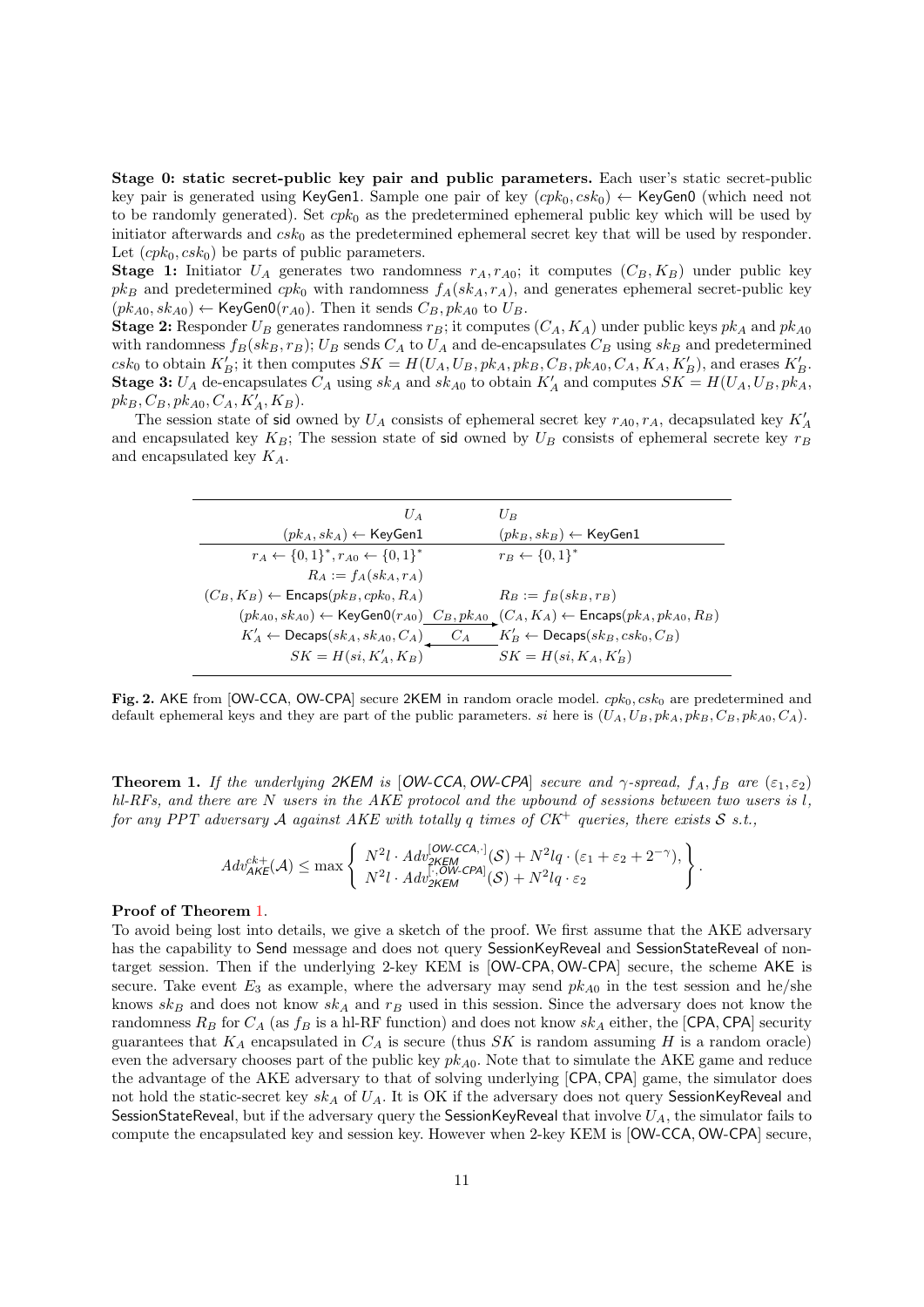the simulator would query the strong decapsulation oracle to get the encapsulated key and session key. In other events, the proof proceeds similarly.

Let Succ be the event that the guess of A against freshed test session is correct. Let AskH be the event that A poses  $(U_A, U_B, pk_A, pk_B, C_B, pk_{A0}, C_A, K_A, K_B)$  to H, where  $C_B, pk_{A0}, C_A$  are the views of the test session and  $K_A, K_B$  are the keys encapsulated in the test session. Let  $\overline{\text{AskH}}$  be the complement of AskH. Then,

<span id="page-11-0"></span>
$$
\Pr[\mathsf{Succ}] = \Pr[\mathsf{Succ} \land \overline{\mathsf{AskH}}] + \Pr[\mathsf{Succ} \land \mathsf{AskH}] \leq \Pr[\mathsf{Succ} \land \overline{\mathsf{AskH}}] + \Pr[\mathsf{AskH}],
$$

where the probability is taken over the randomness used in  $CK^+$  experiment.

We then show that Pr[Succ  $\wedge$  AskH]  $\leq 1/2$  (as in Lemma [1\)](#page-11-0) and Pr[AskH] is negligible (as in Lemma [2\)](#page-6-0) in all the events (listed in Table 2) of  $CK^+$  model. Followed by Lemma [1](#page-11-0) and Lemma [2,](#page-11-1) we acheive the security of AKE in  $CK^+$  model. Thus, we only need to prove Lemma [1](#page-11-0) and Lemma [2.](#page-11-1)

**Lemma 1.** If H is modeled as a random oracle, we have  $Pr[\text{Succ} \land \overline{\text{AskH}}] \leq 1/2$ .

Proof of Lemma [1:](#page-11-0) If  $Pr[\overline{AskH}] = 0$  then the claim is straightforward, otherwise we have  $Pr[\text{Succ} \wedge \overline{AskH}] =$  $Pr[\text{Succ}|\overline{\text{AskH}}]Pr[\overline{\text{AskH}}] \leq Pr[\text{Succ}|\overline{\text{AskH}}]$ . Let sid be any completed session owned by an honest party such that sid  $\neq$  sid<sup>\*</sup> and sid is not matching sid<sup>\*</sup>. The inputs to sid are different from those to sid<sup>\*</sup> and  $\overline{sid}^*$  (if there exists the matching session of sid<sup>∗</sup> ). If A does not explicitly query the view and keys to oracle, then  $H(U_A, U_B, pk_A, pk_B, C_B, pk_{A0}, C_A, K_A, K_B)$  is completely random from A's point of view. Therefore, the probability that A wins when AskH does not occur is exactly  $1/2$ .

<span id="page-11-1"></span>Lemma 2. If the underlying 2KEM is [OW-CCA, OW-CPA] secure, the probability of event AskH defined above is negligible. Precisely,

$$
\Pr[\mathsf{AskH}] \le \max \left\{ \begin{array}{l} N^2l \cdot Adv_{2KEM}^{[OW-CCA,\cdot]}(\mathcal{S}) + N^2lq \cdot (\varepsilon_1 + \varepsilon_2 + 2^{-\gamma}), \\ N^2l \cdot Adv_{2KEM}^{[\cdot,OW-CPA]}(\mathcal{S}) + N^2lq \cdot \varepsilon_2 \end{array} \right\}.
$$

Please refer Appendix A for the formal proof. we give a sketch of proof here. In the following, to bound Pr[AskH], we work with the events listed in Table [4.](#page-11-2)

| Events                | $sid^*$        | sid <sup>*</sup> |               |          |            |            | $ ssk_A esk_A esk_B ssk_B $ Bounds                                                                                |
|-----------------------|----------------|------------------|---------------|----------|------------|------------|-------------------------------------------------------------------------------------------------------------------|
| AskH $\wedge E_1$     | A              | No               | $\sqrt{ }$    | X        |            | $\times$   | $p k_1 = p k_B, p k_0^* = c p k_0$<br>$\mathrm{Adv}_{2\underline{\mathsf{KEM}}}^{\mathrm{L}}$                     |
| AskH $\wedge E_2$     | A              | No               | $\times$      |          |            | $\times$   | [OW-CCA. 1<br>$Adv_{2\underline{\mathsf{KEM}}}^{\mathsf{IUV}}$<br>$, pk_1 = pk_B, pk_0^* = cpk_0$                 |
| AskH $\wedge E_3$     | В              | No               | $\times$      |          | $\sqrt{ }$ | $\times$   | [OW-CCA.-]<br>$Adv_{2K\underline{\mathsf{EM}}}^{\text{low}}$<br>$p_k, pk_1 = pk_A, pk_0^* \leftarrow \mathcal{A}$ |
| AskH $\wedge E_4$     | B              | No               | $\times$      |          | $\times$   | $\sqrt{ }$ | OW-CCA, 1<br>$Adv_{2K\underline{\mathsf{EM}}}^{\text{low}}$<br>$, pk_1 = pk_A, pk_0^* \leftarrow \mathcal{A}$     |
| AskH $\wedge E_5$     | A/B            | Yes              | $\sqrt{ }$    | X        | $\times$   | $\sqrt{ }$ | OW-CPAI. ا<br>, $pk_0 = pk_0(\text{sid}^*) pk_1^* \in [L_1]_1$<br>$\rm{Adv}^!$<br>2KEM                            |
| AskH $\wedge E_6$     | A/B            | Yes              | $\times$      |          |            | $\times$   | OW-CCA. I<br>$, pk_1 = pk_A, pk_0^* \in [L_0]_1$<br>$Adv_{2K\underline{\mathsf{EM}}}^{\text{loc}}$                |
| AskH $\wedge E_{7-1}$ | A              | ${\rm Yes}$      | $\sqrt{ }$    | $\times$ |            | $\times$   | OW-CCA. I<br>$Adv_{2K\underline{\mathsf{EM}}}^{\text{low}}$<br>$, pk_1 = pk_B pk_0^* = cpk_0$                     |
| AskH $\wedge E_{7-2}$ | B              | ${\rm Yes}$      | $\times$      |          | $\times$   | $\sqrt{ }$ | $OW$ -CCA, $\cdot$<br>$Adv_{2KEM}^{\text{loc}}$<br>$, pk_1 = pk_A, pk_0^* \in [L_0]_1$                            |
| AskH $\wedge E_{8-1}$ | $\overline{A}$ | Yes              | $\times$      |          | $\times$   |            | OW-CCA. I<br>$Adv_{2KEM}^{\text{loc}}$<br>, $pk_1 = pk_A$ , $pk_0^* \in [L_0]_1$                                  |
| AskH $\wedge E_{8-2}$ | B              | ${\rm Yes}$      | $\mathcal{N}$ | X        |            | $\times$   | $OW$ -CCA, $\cdot$<br>Adv<br>$pk_1 = pk_B, pk_0^* = cpk_0$<br>2KEM                                                |

<span id="page-11-2"></span>Table 4. The bounds of AskH  $\land$   $\overline{Askh}$  in the proof of Lemma [2.](#page-11-1) Refer Table [2](#page-6-0) for the meanings of notions.

Due to the [OW-CCA, ·] security of 2KEM with  $pk_1 = pk_A$  and  $pk_0^*$  generated by A, the probability of events AskH  $\wedge E_3$  and AskH  $\wedge E_4$  is negligible; Due to the [OW-CCA, ·] security of KEM with  $pk_1 = pk_B$ and  $pk_0^* = cpk_0$ , the probability of events Ask $H \wedge E_1$ , Ask $H \wedge E_2$ , Ask $H \wedge E_{7-1}$  and Ask $H \wedge E_{8-2}$  is negligible; Due to the [OW-CCA,  $\cdot$ ] security of 2KEM with  $pk_1 = pk_A$  and  $pk_0^* \in [L_0]_1$ , the probability of events AskH  $\wedge E_6$ , AskH  $\wedge E_{7-2}$  and AskH  $\wedge E_{8-1}$  is negligible. Due to the [ $\cdot$ , OW-CPA] security with  $pk_1^* \in [L_1]_1$ , the probability of event AskH  $\land$  E<sub>5</sub> is negligible.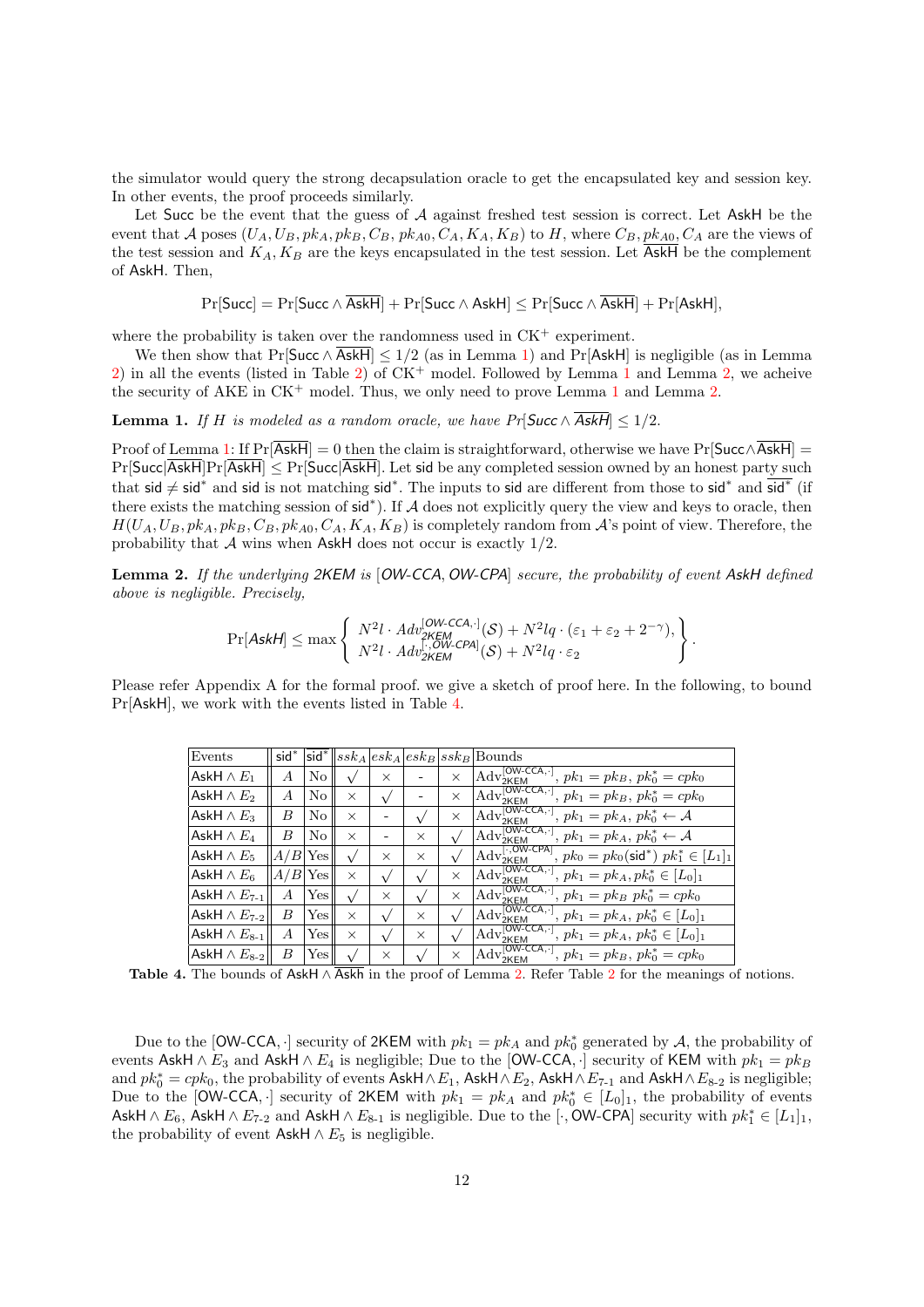Here, we only take  $\mathsf{AskH} \wedge E_3$  as an example to explain in detail. For the other cases we can deal with them in a similar way. In the event  $E_3$ , the test session sid<sup>\*</sup> has no matching session, and the ephemeral secret keys  $r_B$  of  $U_B$  is given to A. In case of AskH∧E<sub>3</sub>, the [OW-CCA, ·] adversary S performs as follows. It simulates the CK<sup>+</sup> games, and transfers the probability that the event AskH performed by  $\mathcal A$  occurs to the advantage of attacking [OW-CCA, ·] security.

In order to simulate the random oracles,  $S$  maintains two lists for  $H$  oracle and SessionKeyReveal respectively. H-oracle and SessionKeyReveal are related, which means the adversary may ask Session-KeyReveal without the encapsulated keys at first, and then may ask H-oracle with the encapsulated keys. Thus, the reduction must ensure consistency with the random oracle queries to H and SessionKeyReveal. The decryption oracle for  $[OW-CCA, \cdot]$  game would help to maintain the consistency of H-oracle and SessionKeyReveal.

On receiving the public key  $pk_1$  from the [OW-CCA, ] challenger, to simulate the CK<sup>+</sup> game, S randomly chooses two parties  $U_A, U_B$  and the *i*-th session as a guess of the test session with success probability  $1/N^2l$ . S, picks one preset  $(cpk_0, csk_0) \leftarrow \text{KeyGen0}$  as public parameters, runs KeyGen1 to set all the static secret and public key pairs  $(\rho k_P, sk_P)$  for all N users  $U_P$  except for  $U_A$ . Specially, S sets the static secret and public key pairs  $(pk_B, sk_B)$  for  $U_B$ , and sets  $pk_A = pk_1$ .

Without knowing the secret key of  $U_A$ , S chooses totally random  $r_A$  as part of ephemeral secret key and totally random  $R_A$  for Encaps. Since  $f_A$  is  $(\varepsilon_1, \varepsilon_2)$  hl-RF, the difference between simulation with modification of  $r_A$  and real game is bounded by  $\varepsilon_1$ . When a ephemeral public key  $pk_{P0}$  is needed, S queries  $(pk_0^i, sk_0^i, r_0^i) \leftarrow \mathcal{O}_{\mathsf{leak}_0}$  and sets  $pk_{P0} = pk_0^i$ . When a session state revealed to a session owned by  $U_A$ , is queried,  $S$  returns  $r_A$  and  $r_0^i$  of this session as part of ephemeral secret key.

On receiving the *i*-th session  $(C'_B, pk_0^*)$  from  $U_A$  (that is sent by  $A$  in the CK<sup>+</sup> games),  $S$  returns  $pk_0^*$  to the [OW-CCA, ·] challenger and receives the challenge ciphertext  $C^*$  under public key  $pk_1$  and  $pk_0^*$ . Then S returns  $C^*$  to  $U_A$  as the response of *i*-th session from  $U_B$ . S chooses a totally independent randomness  $r_B$  as the ephemeral secret key of  $U_B$  for  $C^*$  and leaks it to adversary A. Since  $f_B$  is  $(\varepsilon_1, \varepsilon_2)$ hl-RF, the difference between simulation with modification of  $r_B$  and real game is bounded by  $\varepsilon_2$ .

 $\mathcal S$  simulates the oracle queries of  $\mathcal A$  and maintains the hash lists. Specially, when AskH happens, which means A poses  $(U_A, U_B, pk_A, pk_B, C'_B, pk_0^*, C^*, K_A, K_B)$  to H, where  $C'_B, pk_0^*, C^*$  are the views of the test session and  $K_B$  is the key encapsulated in  $C'_B$ , S returns  $K_A$  as the guess of  $K^*$  encapsulated in  $C^*$ , which contradicts with the [OW-CCA, ·] security for  $pk_1 = pk_A$ ,  $pk_0^* \leftarrow A$ . □

4.1.1 If 2-key KEM is PKIC. As we notice in AKE, the session state of sid owned by  $U_B$  does not contain decapsulated key  $K'_B$ . If the underlying 2-key KEM is PKIC (which is defined in Sec. [3.3\)](#page-8-1), and  $U_B$  also sends ephemeral public key  $pk_{B0}$  out in every session,  $K'_B$  is encapsulated under two public keys  $pk_B$  and  $pk_{B0}$ , then  $K'_B$  could be included in session state, and the predetermined ephemeral public key  $cpk_0$  can be omitted. Let  $2KEM_{pkic} = (KeyGen1, KeyGen0, Encaps0, Encaps1, Decaps)$  be PKIC and [OW-CCA, OW-CPA] secure 2-key KEM. The AKE can be modified to include  $K_B'$  as session state by 1)replacing 2KEM with 2KEM<sub>pkic</sub>; 2) requiring  $U_B$  to generate a fresh  $(pk_{B0}, sk_{B0}) \leftarrow$  KeyGen0 and send out ephemeral public key  $pk_{B0}$ ; 2) encapsulating and separating  $(C_B, K_B) \leftarrow$  Encaps $(pk_B, pk_{B0}, R_A)$  in two steps and computing  $C_B \leftarrow$  Encaps0( $pk_B, \neg, R_A$ ) and  $K_B \leftarrow$  Encaps1( $pk_B, pk_{B0}, R_A$ ). The modified protocol AKEro-pkic is shown in Figure [3.](#page-13-0)

Note that the encapsulation algorithm of PKIC 2-key KEM can be split into two steps. Since the generation of ciphertext  $C_B$  does not require  $pk_{B0}$ , we denote it as  $C_B \leftarrow$  Encaps0( $pk_B, \neg, R_A$ ). The computation of encapsulated key  $K_B$  requires  $pk_{B0}$ , and we denote it as  $K_B \leftarrow$  Encaps1( $pk_B, pk_{B0}, R_A$ ).

Since the proof mainly follows that of Theorem [1,](#page-10-1) we only show the difference here. The main difference is the analysis of Pr[AskH] in Lemma [2.](#page-11-1) Now, the probability of events AskH∧ $E_1$ , AskH∧ $E_2$ , AskH∧ $E_{7-1}$ , AskH  $\wedge E_{8-2}$  is bounded by the [OW-CCA, ·] security of 2KEM<sub>pkic</sub> with  $pk_0^*$  chosen by A rather than the predetermined  $cpk<sub>0</sub>$ . Precisely, in those events, when the adversary queries the session state of  $U_B$  whose secret key is unknown to simulator S, in AKE, S queries the decryption oracle of 2KEM with  $cpk<sub>0</sub>$  and  $C_B$  (when adversary queries Send( $\Pi$ ,  $R$ ,  $U_B$ ,  $U_P$ ,  $C_B$ ,  $pk_{A0}$ )), while in AKE<sub>pkic</sub>, S queries the decryption oracle of  $2KEM_{p,kic}$  with  $(pk_{B0}, C_B)$  chosen by A. This modification does not affect the proof of security.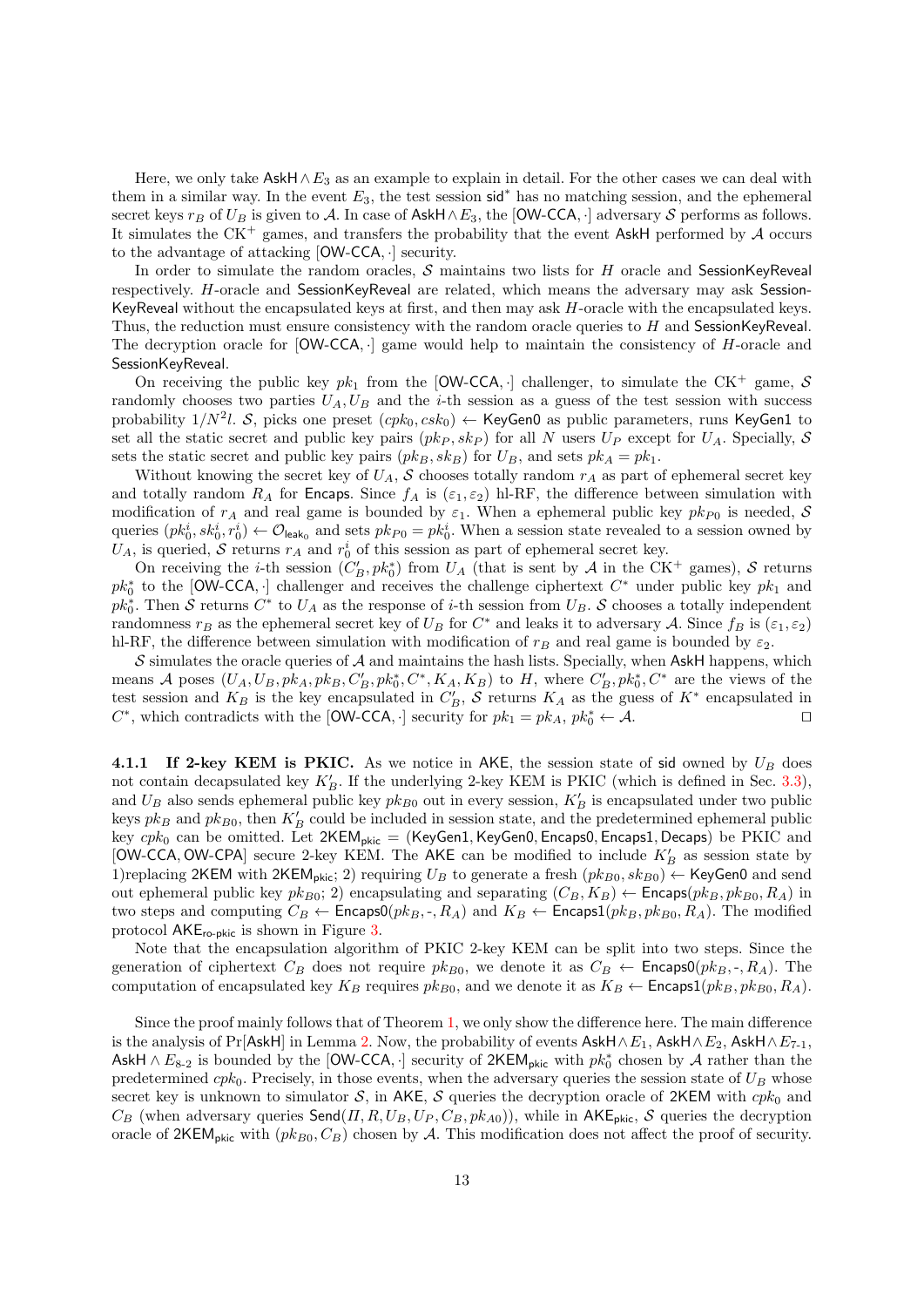| $U_A$                                                   | $U_B$                                                                                                                                                            |
|---------------------------------------------------------|------------------------------------------------------------------------------------------------------------------------------------------------------------------|
| $(pk_A, sk_A) \leftarrow \text{KeyGen1}$                | $(pk_B, sk_B) \leftarrow$ KeyGen1                                                                                                                                |
| $r_A \leftarrow \{0,1\}^*, r_{A0} \leftarrow \{0,1\}^*$ | $r_B \leftarrow \{0,1\}^*, r_{B0} \leftarrow \{0,1\}^*$                                                                                                          |
| $R_A := f_A(s k_A, r_A)$                                |                                                                                                                                                                  |
| $C_B \leftarrow$ Encaps $0(pk_B, -, R_A)$               | $R_B := f_B(s k_B, r_B)$                                                                                                                                         |
|                                                         | $\overline{(\overline{pk_{A0},sk_{A0}}) \leftarrow \mathsf{KeyGenO}(r_{A0})} \quad C_B, pk_{A0} \quad (C_A, K_A) \leftarrow \mathsf{Encaps}(pk_A, pk_{A0}, R_B)$ |
|                                                         | $ (p k_{B0}, s k_{B0}) \leftarrow \mathsf{KeyGenO}(r_{B0}) $<br>$C_A, \vert p k_{B0} \vert$                                                                      |
| $K'_A \leftarrow$ Decaps $(sk_A, sk_{A0}, C_A)$         |                                                                                                                                                                  |
| $K_B \leftarrow$ Encaps $1(pk_B, pk_{B0}, R_A)$         | $K'_B \leftarrow$ Decaps $(sk_B, sk_{B0}, C_B)$                                                                                                                  |
| $SK \leftarrow H(\overline{si}, K'_A, K_B)$             | $SK \leftarrow H(s_i, K_A, K'_B)$                                                                                                                                |

<span id="page-13-0"></span>Fig. 3. AKE<sub>ro-pkic</sub> from PKIC [OW-CCA, OW-CPA] secure 2KEM. Here  $si = (U_A, U_B, p k_A, p k_B, C_B, p k_{A0}, D B, C_B, p k_{B0})$  $C_A, pk_{B0}$ ). The boxed argument is the difference with AKE

4.1.2 If PKIC 2-key KEM is even Secure with Leakage of Partial Randomness We can further refine the framework  $AKE_{\text{ro-pkic}}$  based on two observations: [1](#page-10-1)) From the proof of Theorem 1 (especially Lemma [2\)](#page-11-1), we can see that the only purpose of  $f_A$  and  $f_B$  is to preserve the [OW-CCA, ·] security with  $pk_1 = pk_A$  and the [·, OW-CPA] security with  $pk_0 = pk_{A0}$  even if part of randomness,  $r_B$ or  $s k_B$  is leaked to the adversary. If the underlying 2-key KEM itself is strong enough to preserve the [OW-CCA, OW-CPA] security with respect to *some* function  $f_A(s_k,A)$  (resp.  $f_B(s_k,B, r_A)$ ), and leakage of  $sk_A$  or  $r_A$  for fixed  $pk_A$  (resp.  $sk_B$  or  $r_B$  for fixed  $pk_B$ ), the functions  $f_A$  and  $f_B$  don't have to be hl-RFs. 2) if the 2-key KEM is strong enough to preserve security even when the randomness  $r_{B0}$  used to generate  $pk_{B0}$  is generated from  $f_{B0}(sk_B, r_B)$  for some function  $f_{B0}$ , then we could regard  $f_{B0}(sk_B, r_B)$ as a random string using to compute  $pk_{B0}$ . The same holds when  $(pk_{A0}, sk_{A0}) \leftarrow \text{KeyGenO}(r_{A0})$  where  $r_{A0} = f_{A0}(sk_A, r_A)$  for some function  $f_{A0}$ .

Therefore, the problem comes down to study the security of 2-key KEM when  $C_A$  (under public keys  $pk_A$  and  $pk_{A0}$ ) shares the randomness of  $pk_B$  and  $pk_{B0}$ .

**Definition 3.** We say 2-key KEM is leakage resistant of partial randomness with respect to  $f_B$  and  $f_{B0}$  (they need not to be hl-RFs), if the following property holds. Under public key pk<sub>A</sub> and pk<sub>A0</sub>, the  $[OW-CCA, OW-CPA]$  security still holds where the ciphertext is computed as  $Encaps(pk_A, pk_{A0}, f_B(sk_B, r_B))$ for some fixed pk<sub>B</sub> (where  $(pk_B, sk_B) \leftarrow$  KeyGen1), when either  $r_B$  and  $pk_{B0}$  or  $sk_B$  and  $pk_{B0}$  are given to adversary, where  $(pk_{B0}, sk_{B0}) \leftarrow \text{KeyGenO}(f_{B0}(sk_B, r_B)).$ 

Equipped with PKIC 2-key KEM that resists to the leakage of partial randomness with respect to  $f_B$ and  $f_{B0}$ , we set  $f_{A0}(sk_A, r_A)$  and  $f_{B0}(sk_B, r_B)$  as the randomness for KeyGen0, and denote the result AKE as  $AKE_{\text{ro-pkic-lr}}$  in Figure [4.](#page-14-0) The session state of sid owned by  $U_A$  consists of  $r_A$ ,  $K'_A$  and  $K_B$ , the session state of sid owned by  $U_B$  consists of  $r_B$ ,  $K_A$  and  $K'_B$ .

Remark 1: As in the definition of 2-key KEM, both Encaps and Decaps allow to have auxiliary input aux<sub>e</sub> or aux<sub>d</sub>. In AKE<sub>ro-pkic-lr</sub> (AKE and AKE<sub>ro-pkic</sub>), the static public keys are generated by KeyGen1 during the registration phase (i.e., Stage 0) and publicly available. Thus, in the protocol, it makes sense that Encaps and Decaps algorithms take the static public keys as public auxiliary input. And for user  $U_A$ (resp.  $U_B$ ), it is also reasonable that Encaps executed by  $U_A$  (resp.  $U_B$ ) takes his static secret key  $sk_A$ (resp.  $sk_B$ ) as auxiliary input. In this sense, one couple of 2KEM is really "coupled" with each other.

**Remark 2:** Since  $C_A$  share the randomness of  $pk_{B0}$  and secret key of  $pk_B$ , if the 2-key KEM and function  $f_B/f_{B0}$  further satisfy that  $C_A$  is publicly computable from  $pk_B$  and  $pk_{B0}$ , we can omit  $C_A$  in the communications. The same holds for  $C_B$ , if it is publicly computable from  $pk_A$  and  $pk_{A0}$ , we can omit  $C_B$ .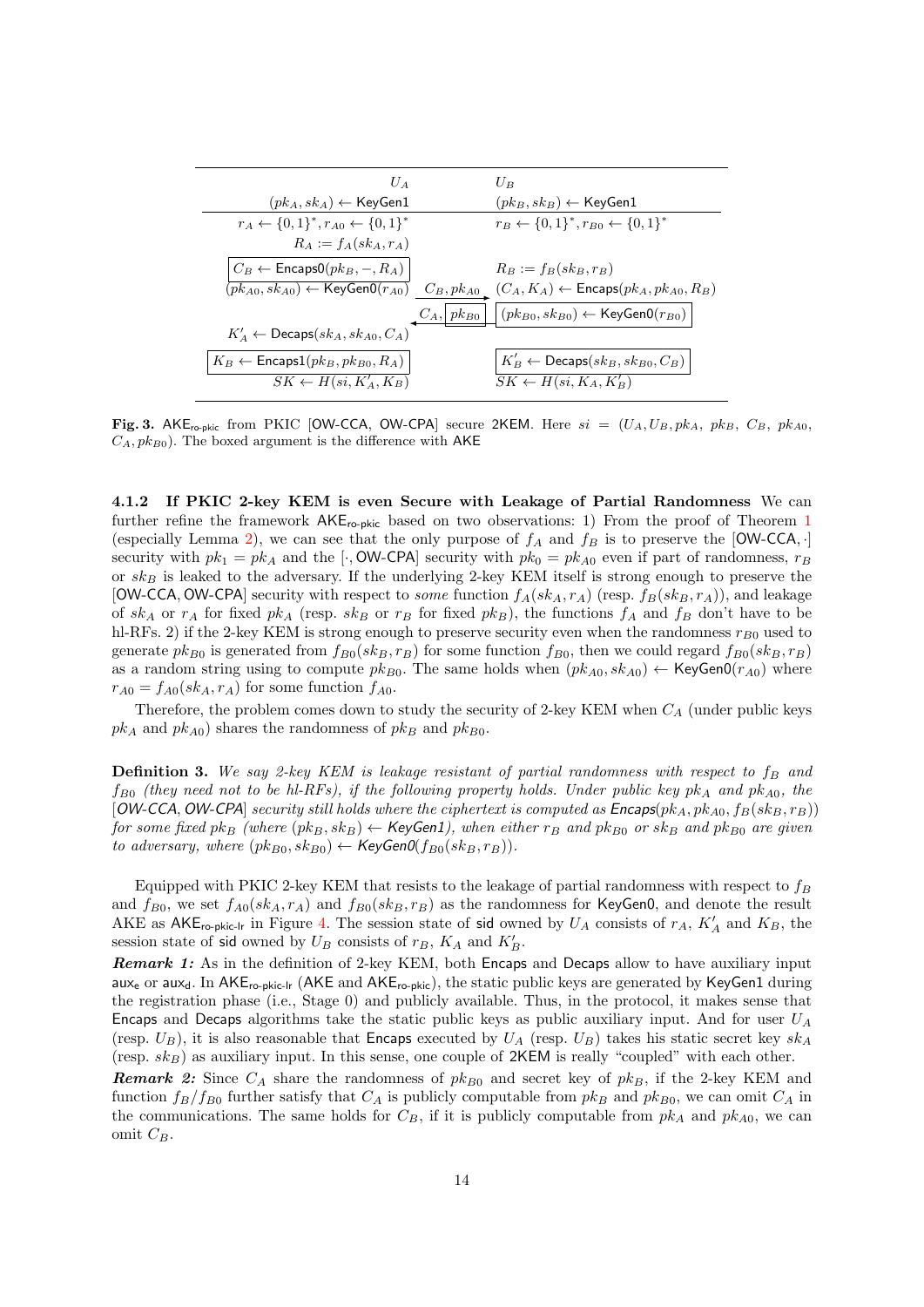| $U_A$                                                                  | $U_B$                                                                                                                                 |
|------------------------------------------------------------------------|---------------------------------------------------------------------------------------------------------------------------------------|
| $(pk_A, sk_A) \leftarrow$ KeyGen1                                      | $(pk_B, sk_B) \leftarrow$ KeyGen1                                                                                                     |
| $r_A \leftarrow \{0,1\}^*,   r_{A0} = f_{A0}(s k_A, r_A)  $            | $r_B \leftarrow \{0,1\}^*,  r_{B0} = f_{B0}(sk_B, r_B) $                                                                              |
| $R_A := f_A(s k_A, r_A)$<br>$C_B \leftarrow$ Encaps0( $pk_B, -, R_A$ ) | $R_B := f_B(s k_B, r_B)$                                                                                                              |
|                                                                        | $(pk_{A0}, sk_{A0}) \leftarrow \mathsf{KeyGenO}(r_{A0})$ $(C_B), pk_{A0}$ $(C_A, K_A) \leftarrow \mathsf{Encaps}(pk_A, pk_{A0}, R_B)$ |
|                                                                        | $(C_A), pk_{B0} (pk_{B0}, sk_{B0}) \leftarrow \text{KeyGenO}(r_{B0})$                                                                 |
| $K'_A \leftarrow$ Decaps $(sk_A, sk_{A0}, C_A)$                        |                                                                                                                                       |
| $K_B \leftarrow$ Encaps $1(pk_B, pk_{B0}, Ra)$                         | $K'_B \leftarrow$ Decaps $(sk_B, sk_{B0}, C_B)$                                                                                       |
| $SK \leftarrow H(\textit{si}, K_A', K_B)$                              | $SK \leftarrow H(s_i, K_A, K_B')$                                                                                                     |

<span id="page-14-0"></span>Fig. 4. AKE<sub>ro-pkic-lr</sub>. Here  $si = (U_A, U_B, p k_A, p k_B, C_B, p k_{A0}, C_A, p k_{B0})$ . The boxed argument is the main difference with AKE<sub>ro-pkic</sub>

**Remark 3:** Note that the computation of  $f_B$  is part of  $\mathsf{Encaps}(pk_A, pk_{A0}, R_B)$  algorithm.  $f_B$  may take  $pk_A$  as input. At that time, to be clear, we denote  $f_B(sk_B, r_B)$  as  $f_B(sk_B, r_B, pk_A)$ . It is similar in the case of  $f_A$ .

With these modifications, we should handle the proof more carefully. The main challenge is that the ciphertext  $C_A$ , static public key  $pk_B$ , ephemeral public key  $pk_{B0}$  are correlated (the same holds for  $C_B$ ,  $pk_A$ , and  $pk_{A0}$ ). We should handle the problem that, since  $C_A$  shares the randomness with  $pk_{B0}$ and secret key of  $pk_B$ , when applying the [OW-CCA, ·] security of 2-key KEM with  $pk_1 = pk_A$  in event AskH  $\wedge E_3$ , AskH  $\wedge E_6$ , not only sk<sub>A</sub> but also sk<sub>B</sub> is unknown to simulator S. (The same situation occurs when applying [OW-CCA, ·] security of 2-key KEM with  $pk_1 = pk_B$  in event AskH  $\wedge E_2$ ).

The way to solving this problem is to bring in another [OW-CCA, ·] challenge. As an example, we sketch the proof of event  $\mathsf{AskH} \wedge E_3$  to show how this resolves the above problem. The main modification is for the proof of Lemma [2.](#page-11-1) In case of AskH  $\wedge E_3$ , the [OW-CCA, ·] adversary S performs as follows. On receiving the public key  $pk_1$  from the [OW-CCA, ·] challenger, to simulate the CK<sup>+</sup> game, S randomly chooses two parties  $U_A$ ,  $U_B$  and the *i*-th session as a guess of the test session. S runs KeyGen1 to generate all static public keys except  $U_A$  and  $U_B$ . S queries the first [OW-CCA, $\cdot$ ] challenger to get  $pk_1$ , and sets  $pk_A = pk_1$ . S queries the second [OW-CCA, ·] challenger again to get another  $pk'_1$  and sets  $pk_B = pk'_1$ .

Note that now S does not know the secret key of both  $pk_A$  and  $pk_B$ . Here S generates  $(pk_{B0}^*, sk_{B0}^*)$ by itself. S sends  $pk_{B0}^*$  to the second challenge to get challenge ciphertext  $C_B^*$  and keeps both  $pk_{B0}^*$  and  $C_B^*$  secret to CK<sup>+</sup> adversary A. On receiving the *i*-th session  $(C'_B, pk_{A0}^*)$  from  $U_A$  (that is sent by A in the CK<sup>+</sup> games), S queries the first [OW-CCA, ·] challenger with  $pk_{A0}^*$  and obtains  $C_A^*$ ,  $pk_{B0}$  and its randomness  $r_{B0}$ . S returns  $C_A^*$  and  $pk_{B0}$  to  $U_A$  as the response of *i*-th session from  $U_B$ , and sets  $pk_{A0}^*$  as the public key under which  $C_A^*$  is encrypted. S also leaks  $r_{B0}$  to adversary as the ephemeral secret key.

With the first  $[OW-CCA, \cdot]$  challenge,  $S$  could partially maintain the hash list and SessionStateReveal and SessionKeyReveal with strong decapsulation oracle when  $U_B$  is not involved. When  $U_B$  is involved, the second [OW-CCA, ·] challenge is needed. Note that since 2-key KEM is  $\gamma$ -spread, the probability that A queries a message with  $C_B = C_B^*$  is bounded by  $q \times 2^{-\gamma}$ . The simulation is perfect and the other part of proof proceeds the same with Lemma [2.](#page-11-1)

#### 4.2 AKE from 2-key KEM in Standard Model

The protocol  $AKE/AKE_{ro-pkic}$  in random oracle model can be easily extended to one that is secure in the standard model, denoted by  $AKE_{std}/AKE_{std-pkic}$ , via the following steps:

1. replacing the [OW-CCA, OW-CPA] secure 2-key KEM in random oracle model with the [IND-CCA, IND-CPA] secure 2-key KEM in standard model;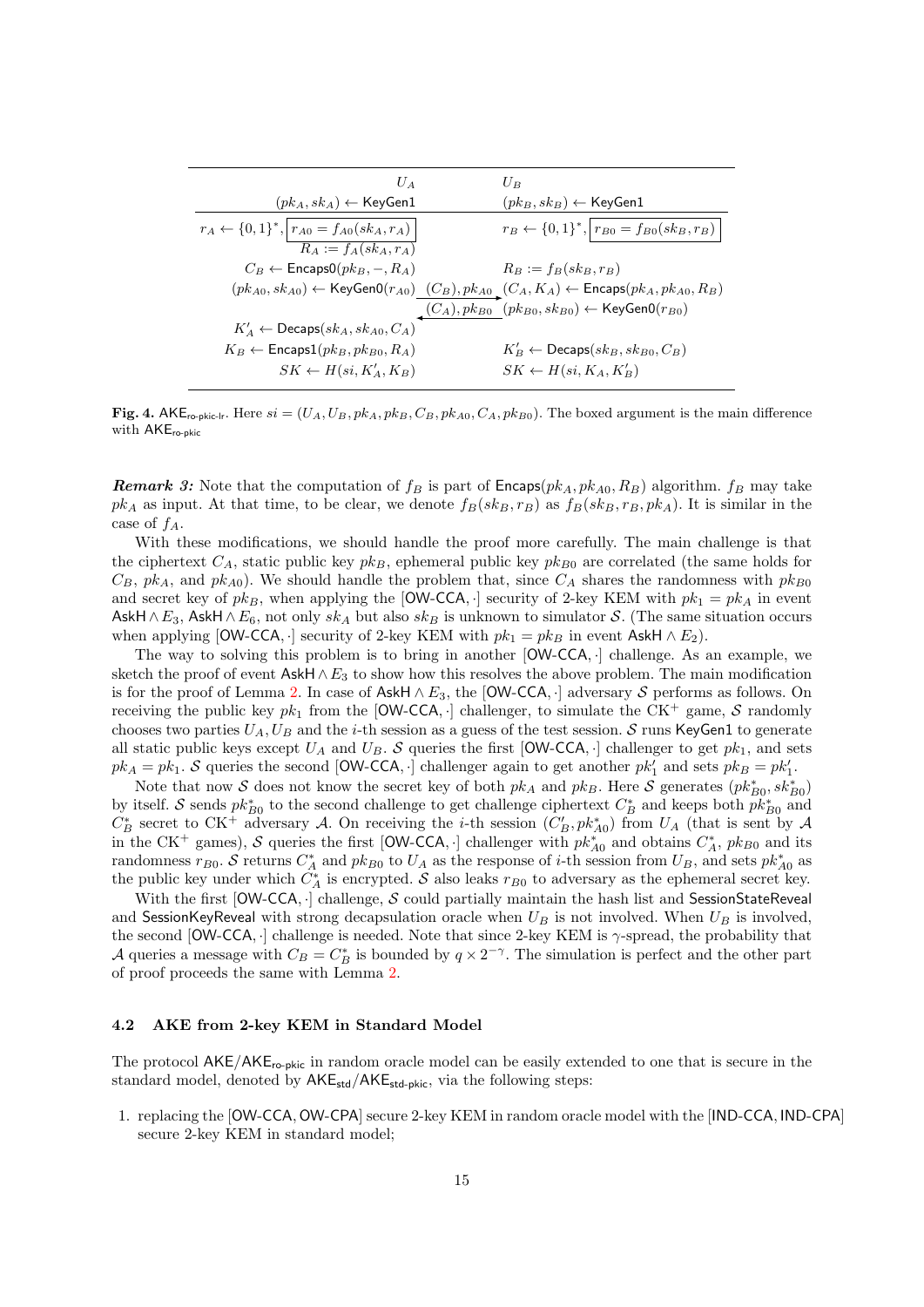- 2. instantiating the hl-RF functions  $f_A, f_B$  in standard model instead of the random oracle model. As noted after the definition, the instantiation of hl-RF in standard model require PRF and extra randomness. Thus every user holds extra random secret  $s_P \leftarrow \{0,1\}^{\lambda}$  as part of the static secret key and  $R_A = f_A(s k_A || s_A, r_A), R_B = f_B(s k_B || s_B, r_B).$
- 3. replacing the random oracle  $H(s_i, K_A, K_B)$  with  $F_{K_A}(s_i) \oplus \hat{F}_{K_B}(s_i)$ , to extract session key, where F and  $\hat{F}$  are PRFs.

Actually, converting a scheme in the random oracle model into that in the standard model is generally not trivial, and there are many negative results. However, without taking advantage of strong property of random oracle, our step 2 and 3 just use the property that if the input is unknown then the output is totally random. The difficult part is step 1. Once the 2-key KEM in random oracle model is replaced by [IND-CCA, IND-CPA] secure 2-key KEM in standard model, the proof of security for AKE in standard model is straightforward.

# <span id="page-15-3"></span>5 Unification of Prior Works

In this section, we show that existing AKEs, including HMQV[\[Kra05\]](#page-24-10), NAXOS [\[LLM07\]](#page-24-2), Okamoto [\[Oka07\]](#page-24-7), and FSXY framework [\[FSXY12](#page-24-3)[,FSXY13\]](#page-24-8), can be explained in our unified frameworks.

### 5.1 HMQV-AKE.

In HMQV[\[Kra05\]](#page-24-10), the 2-key KEM is initiated by  $2KEM_{HMQV}$  in Figure [5.](#page-15-0) Let h and  $\hat{H}$  be hash functions. Let G be a group of prime order p with g as a generator. Both Encaps and Decaps algorithms have auxiliary input  $\mathsf{aux}_e = (B, b)$  where  $B = g^b$  and  $\mathsf{aux}_d = B$ . Note that, here, B is the public auxiliary input and b is the secret auxiliary input. By applying  $AKE_{ro-pkic-lr}$ , Remark 1-3, we present how the HMQV scheme is integrated in our unified framework of AKE and how it is built from the view of 2-key KEM in Figure [6.](#page-16-0)

 $KeyGen1(\lambda) | KeyGen0(\lambda) | Encaps(pk_1, pk_0; aux_e(B, b)) | Decaps(sk_1, sk_0, c; aux_d(B))$ 

| $a \leftarrow \mathbb{Z}_p$ ; | $x \leftarrow \mathbb{Z}_n$ | $y \leftarrow \mathbb{Z}_p, Y = q^y,$   | $\mid YB^e \leftarrow c$      |
|-------------------------------|-----------------------------|-----------------------------------------|-------------------------------|
| $A = q^a$                     | $X = q^x$                   | $  e = h(Y, A), d = h(X, B)$            | $e = h(Y, A), d = h(X, B)$    |
| $pk_1 = A$                    |                             | $h^+ p k_0 = X;$ $k = H((XA^d)^{y+eb})$ | $k' = \hat{H}((YB^e)^{x+da})$ |
| $sk_1 = a$                    | $sk_0 = x$ .                | Return $k, c = YB^e$ .                  | Return $k'$                   |

<span id="page-15-0"></span>

|  |  | Fig. 5. The [OW-CCA, OW-CCA] secure 2KEM <sub>HMQV</sub> implied by HMQV. |  |  |  |
|--|--|---------------------------------------------------------------------------|--|--|--|
|--|--|---------------------------------------------------------------------------|--|--|--|

<span id="page-15-2"></span>**Theorem [2](#page-15-1).** Under the Gap-DH and KEA1 assumptions<sup>2</sup>, 2KEM<sub>HMQV</sub> in Figure [5](#page-15-0) is [OW-CCA, OW-CCA] secure with the resistance to the leakage of partial randomness with respect to  $f_B(b, y, A) = y + b$ .  $h(g^y, A)$  and  $f_{B0}(b, y) = y$  in the random oracle model.

Please refer Appendix B for the proof of Theorem [2.](#page-15-2)

As said in Remark 3,  $f_B$  takes A as input and  $f_B(b, y, A) = y + b \cdot h(g^y, A)$ . By theorem [2,](#page-15-2) 2KEM<sub>HMQV</sub> is [OW-CCA, OW-CCA] secure even if partial randomness (b or y) is leaked with respect to  $f_B(b, y, A)$  =  $y + b \cdot h(g^y, A)$  and  $f_{B0}(b, y) = y$ . By changing the role of A and B, X and Y, we also get a dual scheme of 2KEM<sub>HMQV</sub>, with respect to  $f_A(a, x, B) = x + a \cdot h(g^x, B)$  and  $f_{A0}(a, x) = x$ . Obviously, 2KEM<sub>HMQV</sub> is PKIC, which means that the ciphertext is independent of the public key  $pk_0$ . Thus the Encaps algorithm can be split into two steps Encaps0 and Encaps1. However, when integrating  $2KEM_{HMQO}$  into  $AKE_{ro-bkic-lr}$ to reproduce HMQV, one may doubt that whether  $aux_e = (B, b)$  or  $(A, a)$  required by Encaps and  $\max_d = B$  or A required by Decaps influence the reconstruction. As explained in Remark 2, since B and A are the static public keys and generated during the registration phase, they can be used as the public

<span id="page-15-1"></span><sup>&</sup>lt;sup>2</sup> For formal definitions of Gap-DH and KEA1 assumptions, please refer HMQV [\[Kra05\]](#page-24-10).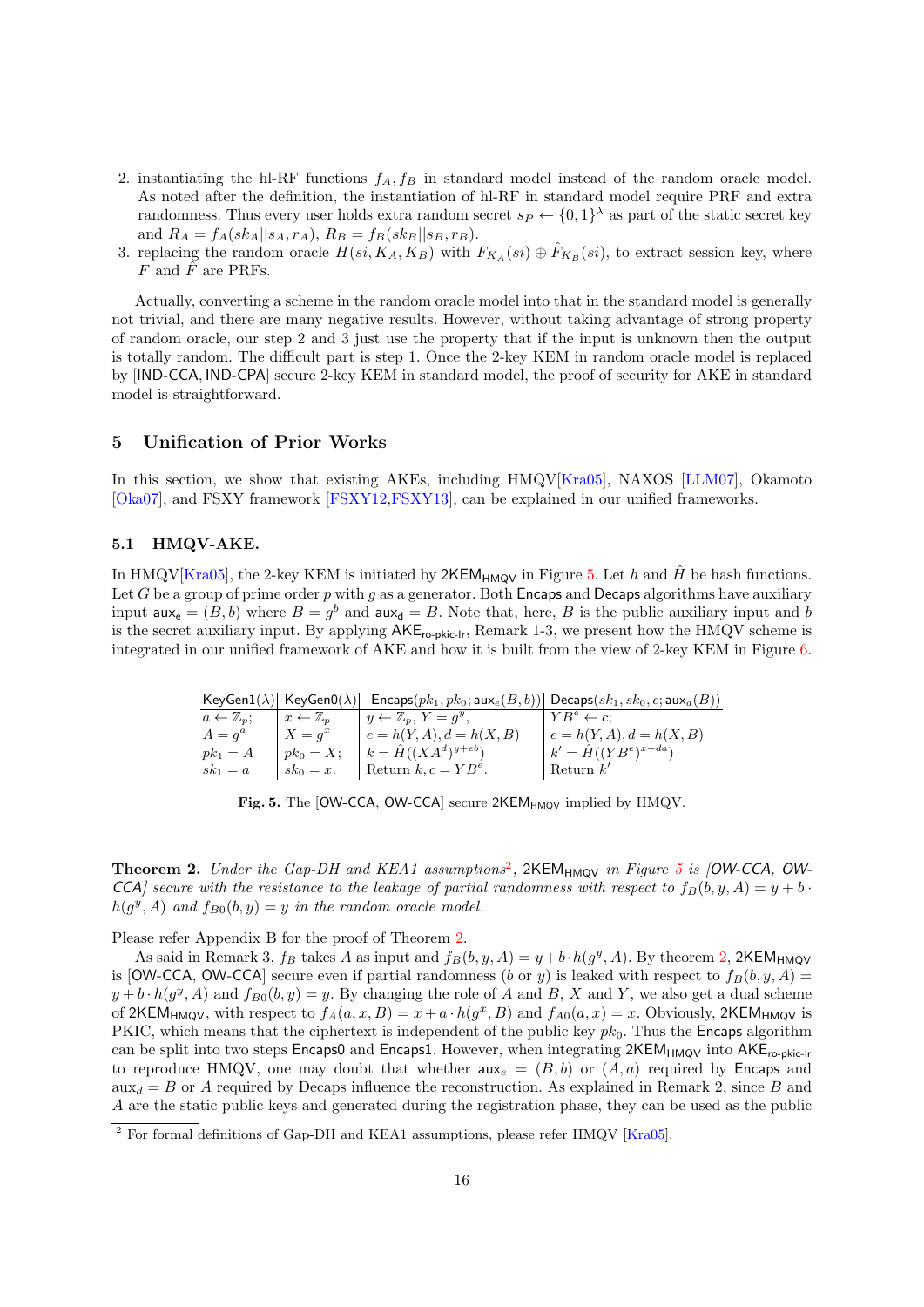auxiliary input by any user during the execution phase. As a static secret key, b can be used by  $U_B$  as secret auxiliary input during the execution phase. Based on the above analysis, applying  $AKE_{\text{ro-kic-lr}}$  and Remark 1-3 to  $2KEM_{HMOV}$ , HMQV is reconstructed in Fig. [6.](#page-16-0)

Moreover, A, B are static public keys, and d, e are publicly computable,  $C_A$ ,  $C_B$  can be publicly computed from  $pk_{B0} = Y$  and  $pk_{A0} = X$ . Thus, we can apply Remark 1 to omit  $C_B = XA^d$  and  $C_A = YB^e$  in the communications.

| $U_A: A = q^a, a$                                                                  |                                                         | $U_B$ : $B=a^b,b$                      |
|------------------------------------------------------------------------------------|---------------------------------------------------------|----------------------------------------|
| $x \leftarrow \mathbb{Z}_n, X = q^x$                                               |                                                         | $y \leftarrow \mathbb{Z}_p, Y = q^y$   |
| $d = h(X, B), C_B = X A^d$ $(C_B = X A^d, p k_{A0} = X$ $e = h(Y, A), C_A = Y B^e$ |                                                         |                                        |
|                                                                                    | $e = h(Y, A)$ $(C_A = YB^e, )pk_{B0} = Y$ $d = h(X, B)$ |                                        |
| $K_B = K'_A = \hat{H} ((YB^e)^{x+ad})$                                             |                                                         | $K_A = K'_B = \hat{H} ((XA^d)^{y+be})$ |
| $SK \leftarrow H(s_i, K_B)$                                                        |                                                         | $SK \leftarrow H(s_i, K_A)$            |

<span id="page-16-0"></span>Fig. 6. Understanding HMQV with 2KEM<sub>HMQV</sub> in the frame  $AKE_{ro-<sub>Pb</sub>ick-lr}$  where  $si = (U_A, U_B, A, B, C_B, X, C_A, Y)$ .

#### 5.2 NAXOS-AKE.

In [\[LLM07\]](#page-24-2), the 2-key KEM is initiated by  $2KEM_{\text{NAXOS}}$  in Figure [7.](#page-16-1) Let G be a group of prime order p with g as a generator. Let  $h: \mathbb{Z}_p \times \mathbb{Z}_p \to \mathbb{Z}_p$  and  $\hat{H}: \mathbb{Z}_p \times \mathbb{Z}_p \to \{0,1\}^{\lambda}$  be hash functions. By applying  $AKE_{ro-pkic-lr}$  and Remark 1-2, in Figure [8,](#page-17-0) we present how the NAXOS scheme is integrated in our unified framework of AKE and how it is built from the view of 2-key KEM.

|                               | $KeyGen1(\lambda)$ KeyGen0( $\lambda$ ) | $\mathsf{Encaps}(pk_1, pk_0; \mathsf{aux}_e(B, b));$ Decaps $(sk_1, sk_0, c)$ |                          |
|-------------------------------|-----------------------------------------|-------------------------------------------------------------------------------|--------------------------|
| $a \leftarrow \mathbb{Z}_n$ ; | $x \leftarrow \mathbb{Z}_n$             | $y_0 \leftarrow \mathbb{Z}_p, y = h(y_0, b)$                                  | $Y \leftarrow c$         |
| $A = q^a$                     | $X=a^x$                                 | $Y = q^y$                                                                     | $x = h(x_0, a)$          |
| $pk_1 = A$                    | $pk_0 = X;$                             | $k = H(A^y, X^y)$                                                             | $k' = \hat{H}(Y^a, Y^x)$ |
| $sk_1 = a$                    | $sk_0 = x$ .                            | Return $k, c = Y$ .                                                           | Return $k'$              |

<span id="page-16-1"></span>Fig. 7. The [OW-CCA, OW-CCA] secure 2KEM<sub>NAXOS</sub> implied by NAXOS.

<span id="page-16-2"></span>Theorem 3. Under the Gap-DH assumption, 2KEM<sub>NAXOS</sub> is [OW-CCA, OW-CCA] secure even with the leakage of one of  $y_0$  and b where  $f_B(b, y_0) = h(b, y_0)$  and  $f_{B0}(b, y_0) = h(b, y_0)$  in the random oracle model.

Please refer Appendix C for the formal proof of Theorem [3.](#page-16-2)

By theorem [3,](#page-16-2) 2KEM<sub>NAXOS</sub> is [OW-CCA, OW-CCA] secure even if partial randomness (b or  $y_0$ ) is leaked with respect to  $f_B(b, y_0) = h(b, y_0)$  and  $f_{B0}(b, y_0) = h(b, y_0)$ . Obviously, 2KEM<sub>NAXOS</sub> is PKIC. We split Encaps algorithm into two steps Encaps0 and Encaps1. As explained in Remark 2, since  $b$  is static secret key and generated by  $U_B$ , in the execution phase  $U_B$  takes it as secret auxiliary input. Based on the above analysis, applying  $AKE_{ro-pkic-lr}$  and Remark 1-2 to  $2KEM_{NAXOS}$ , NAXOS is reconstructed in Fig. [8.](#page-17-0)

Moreover,  $C_A$  is equal to  $pk_{B0} = Y$  and  $C_B$  is equal to  $pk_{A0} = X$ . Thus we can apply Remark 2 to omit  $C_B = X$  and  $C_A = Y$  in the communications.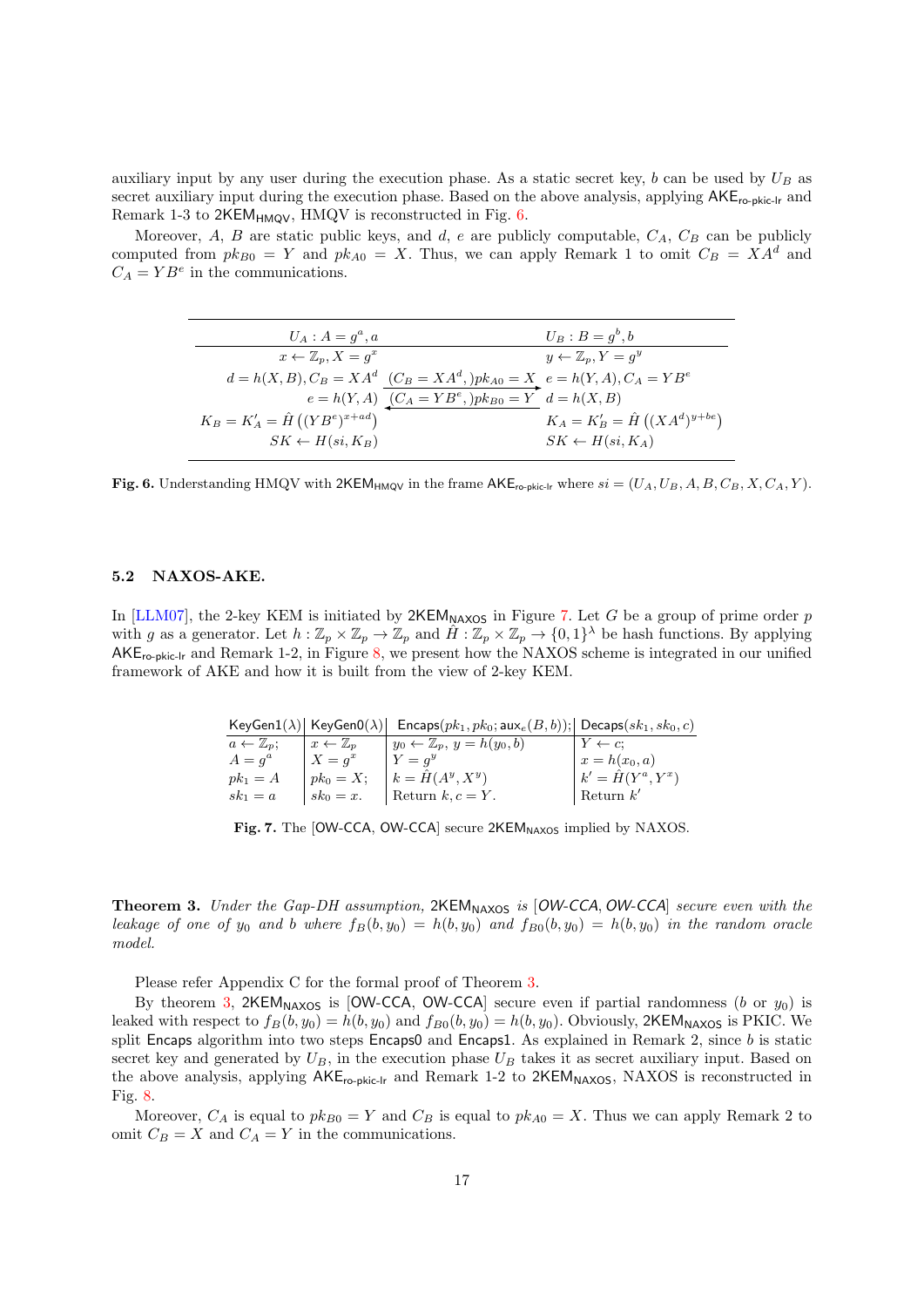| $U_A: A = g^a, a$                                                            | $U_B:B=g^b,b$                                |
|------------------------------------------------------------------------------|----------------------------------------------|
| $x_0 \leftarrow \mathbb{Z}_p, x = h(x_0, a)$                                 | $y_0 \leftarrow \mathbb{Z}_p, y = h(y_0, b)$ |
| $C_B = pk_{A0} = X = g^x$ $(C_B = X), pk_{A0} = X$ $C_A = pk_{B0} = Y = g^y$ |                                              |
| $K_B = \hat{H}(B^x, Y^x)$ $(C_A = Y), pk_{B0} = Y$ $K_A = \hat{H}(A^y, X^y)$ |                                              |
| $K'_A = \hat{H}(Y^a, Y^x)$                                                   | $K'_B = \hat{H}(X^b, X^y)$                   |
| $SK \leftarrow H(s_i, K'_A, K_B)$                                            | $SK \leftarrow H(s_i, K_A, K'_B)$            |

<span id="page-17-0"></span>Fig. 8. Understanding NAXOS with  $2KEM_{\text{maxos}}$  in the frame  $AKE_{\text{ro-pkic-lr}}$  where  $si = (U_A, U_B, A, B, X, Y)$ .

#### 5.3 Okamoto-AKE.

In Okamoto-AKE [\[Oka07\]](#page-24-7), the 2-key KEM is initiated by  $2KEM_{Oka}$  in Figure [9.](#page-17-1) In  $2KEM_{Oka}$ , the computation is proceeded over group G of prime order p with generator q,  $h_{tor}$  is a target-collision resistant (TCR) hash function and  $\bar{F}$  is a pairwise-independent random source PRF. (Please refer [\[Oka07\]](#page-24-7) for the formal definition of pairwise-independent random source PRFs.)

| $2KEMOka.KeyGen1(\lambda)$                                                                                      | 2KEM <sub>Oka</sub> .KeyGen0( $\lambda$ )               |
|-----------------------------------------------------------------------------------------------------------------|---------------------------------------------------------|
| $\overline{a_1, a_2, a_3, a_4} \leftarrow \mathbb{Z}_p^4, A_1 = g_1^{a_1} g_2^{a_2}, A_2 = g_1^{a_3} g_2^{a_4}$ | $x_3 \leftarrow \mathbb{Z}_p, X_3 = g_1^{x_3}$          |
| $pk_1 = (A_1, A_2), sk_1 = (a_1, a_2, a_3, a_4)$                                                                | $pk_0 = X_3, sk_0 = x_3$                                |
| 2KEM <sub>Oka</sub> .Encaps $(pk_0, pk_1)$ ;                                                                    | $2KEMOka$ . Decaps $(sk_0, sk_1, C)$                    |
| $y, y_3 \leftarrow \mathbb{Z}_p^2$ , $Y_1 = g_1^y, Y_2 = g_2^y, Y_3 = g_1^{y_3}$                                | $C \in G^3$ , $(Y_1, Y_2, Y_3) \leftarrow C$ ;          |
| $C=(Y_1,Y_2,Y_3), c=h_{tcr}(A_1,A_2,C)$                                                                         | $c = h_{ter}(A_1, A_2, C)$                              |
| $\sigma = X_3^{y_3}(A_1A_2^c)^y$                                                                                | $\sigma' = Y_3^{x_3} Y_1^{a_1 + ca_3} Y_2^{a_2 + ca_4}$ |
| $K = F_{\sigma}(pk_0, C)$                                                                                       | $K' = F_{\sigma'}(pk_0, C)$                             |

<span id="page-17-1"></span>Fig. 9. The [IND-CCA, IND-CPA] secure 2KEM<sub>Oka</sub> implied by Okamato-AKE.

Let G be a group of order p with the generator g. Let  $1_G = g^p$  be the identity element. The DDH assumption states that  $\{(G, g^a, g^b, g^{ab})\}_\lambda$  is computationally indistinguishable from  $\{(G, g^a, g^b, g^c)\}_\lambda$ , where a, b, c are randomly and independently chosen in  $\mathbb{Z}_p$ . If  $c = ab$ ,  $(g, g^a, g^b, g^c)$  is called a DDH tuple, otherwise it's called a non-DDH tuple. Denote the advantage of any PPT algorithm  $\beta$  solving DDH problem as  $\text{Adv}_{\mathcal{B}}^{\text{ddh}} = |\Pr[\mathcal{B}(g^a, g^b, g^{ab}) = 1] - \Pr[\mathcal{B}(g^a, g^b, g^c) = 1]|.$ 

<span id="page-17-2"></span>**Theorem 4.** Under the DDH assumption, if  $h_{tcr}$  is a TCR hash function and  $\bar{F}$  is a pairwise-independent random source PRF, then  $2KEM_{Oka}$  in Figure [9](#page-17-1) is  $|IND-CCA|$ , IND-CPA] secure in the standard model.

Please refer Appendix D for the formal proof of Theorem [4.](#page-17-2)

By applying  $AKE_{std}$ , in Figure [10,](#page-18-0) we present how the Okamato scheme is integrated in our unified framework of AKE and how it is built from the view of 2-key KEM. Let  $F' : \{0,1\}^{\lambda} \times \{0,1\}^{\lambda} \to \mathbb{Z}_p$ and  $F'' : \mathbb{Z}_p \times \{0,1\}^{\lambda} \to \mathbb{Z}_p$  be PRFs. In the frame of AKE<sub>std</sub>, by setting  $s_A = a_0, s_B = b_0, r_A =$  $x'_1||x'_2, r_{A0} = x_3, r_B = y'_1||y'_2$ , choosing  $cpk_0 = 1_G$ ,  $csk_0 = p$ , initiating  $f_A$  and  $f_B$  as  $F'_{x'_1}(1^k) \oplus F''_{\sum_{i=0}^{4} a_i}(x'_2)$ and  $F'_{y'_1}(1^k) \oplus F''_{\sum_{i=0}^{0} b_i}(y'_2)$ , and applying 2KEM<sub>Oka</sub> as 2-key KEM, we will get Okamoto AKE in Fig. [10.](#page-18-0)

# 5.4 FSXY12-AKE and FSXY13-AKE.

Fujioka et al. in PKC 12 (called FSXY12 [\[FSXY12\]](#page-24-3)) proposed a construction of AKE from IND-CCA secure KEM and IND-CPA secure KEM in the standard model. In FSXY12 [\[FSXY12\]](#page-24-3),  $U_B$  sends a ciphertext of IND-CCA secure KEM and a ciphertext of IND-CPA secure KEM, and the session key is computed from these two encapsulated keys, public key of IND-CPA secure KEM, and ciphertext in the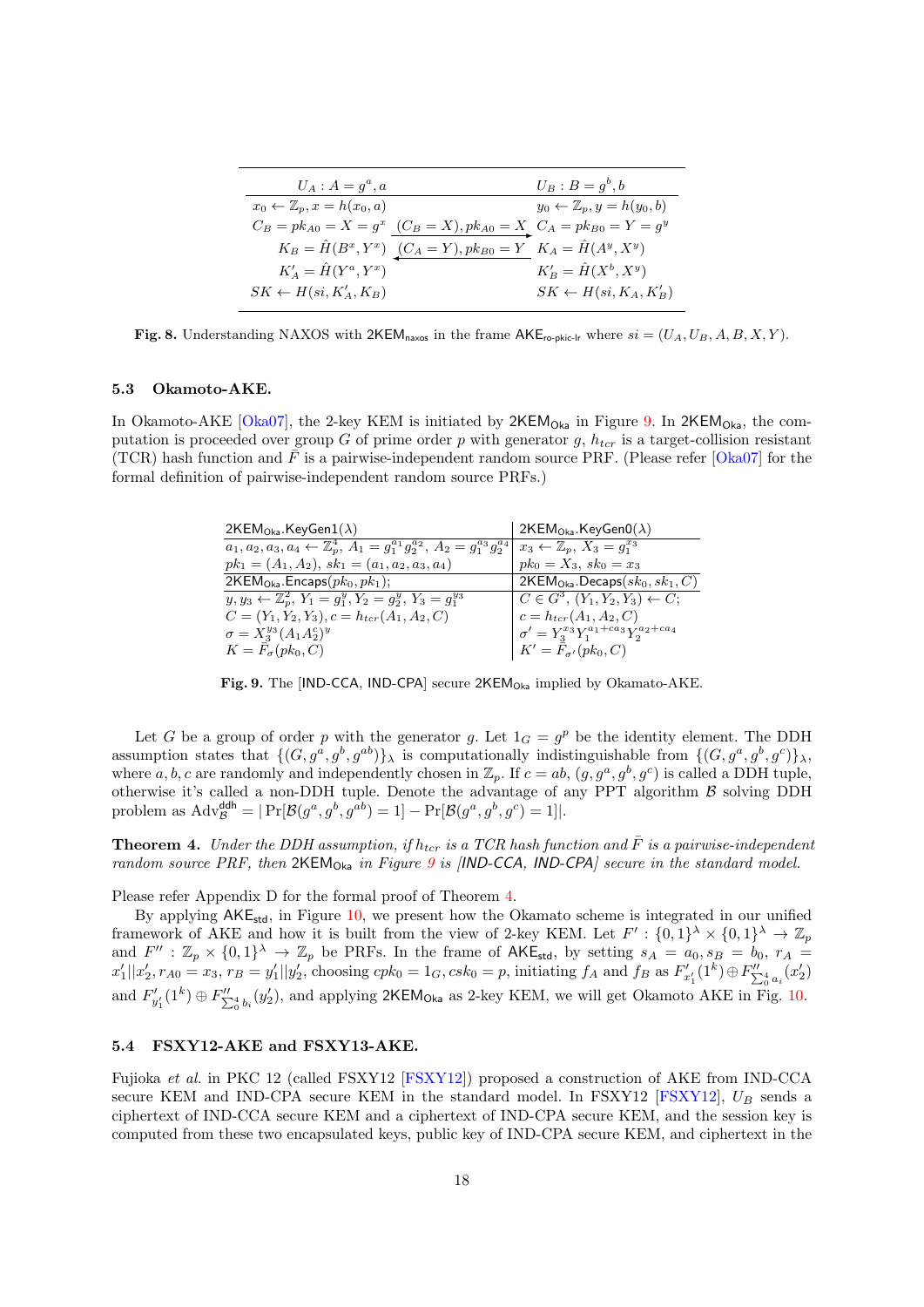| $U_A: A_1, A_2, a_1, a_2, a_3, a_4, a_0 \leftarrow \mathbb{Z}_p$                  | $U_B: B_1, B_2, b_1, b_2, b_3, b_4, b_0 \leftarrow \mathbb{Z}_p$        |
|-----------------------------------------------------------------------------------|-------------------------------------------------------------------------|
| $x'_1, x'_2 \leftarrow \{0,1\}^{\lambda}$                                         | $y'_1, y'_2 \leftarrow \{0, 1\}^{\lambda}$                              |
| $(x, x_3) = F'_{x'_1}(1^k) + F''_{\sum_{i=1}^{4} a_i}(x'_2)$                      | $(y, y_3) = F'_{y'_1}(1^k) + F''_{\sum_{i=1}^{4}b_i}(y'_2)$             |
| $X_1 = g_1^x, X_2 = g_2^x, X_3 = g_1^{x_3}$                                       | $Y_1 = g_1^y, Y_2 = g_2^y, Y_3 = g_1^{y_3}$                             |
| $C_B = (X_1, X_2, 1_G), pk_{A0} = X_3 \underline{C_B, X_3} C_A = (Y_1, Y_2, Y_3)$ |                                                                         |
| $d = h_{tor}(U_B, X_1, X_2)$ $C_A$                                                | $c = h_{tor}(U_A, Y_1, Y_2, Y_3)$                                       |
| $\sigma_B = (B_1 B_2^d)^x, K_B = \bar{F}_{\sigma_B}(1_G, C_B)$                    | $\sigma_A = X_3^{y_3}(A_1 A_2^c)^y, K_A = \bar{F}_{\sigma_A}(X_3, C_A)$ |
| $c = h_{tcr}(U_A, C_A)$                                                           | $d = h_{tcr}(U_B, C_B)$                                                 |
| $\sigma'_A = X_3^{y_3} Y_1^{a_1 + ca_3} Y_2^{a_2 + ca_4}$                         | $\sigma'_B = X_1^{b_1+db_3} X_2^{b_2+db_4}$                             |
| $K'_A = \bar{F}_{\sigma'_A}(X_3, C_A)$                                            | $K'_A = \bar{F}_{\sigma'_B}(1_G, C_B)$                                  |
| $SK \leftarrow F_{K_B}(si) \oplus \hat{F}_{K_A'}(si)$                             | $SK \leftarrow F_{K'_B}(si) \oplus \hat{F}_{K_A}(si)$                   |

<span id="page-18-0"></span>Fig. 10. Understanding Okamoto-AKE from  $2KEM_{Oka}$  where  $si = (U_A, U_B, C_B, X_3, C_A)$  in frame  $AKE_{std}$ . Some notions are borrowed from  $2KEM<sub>Oka</sub>$ 

PRF functions. As we point out in section [6.1,](#page-19-1) the FSXY12 scheme implies a trivial [IND-CCA, IND-CPA] secure 2-key KEM from the improved KEM combiner in the standard model. More precisely, in  $AKE_{std}$ ,  $cpk_0$  and  $csk_0$  is set to be empty;  $C_B$  is just  $c_{B1}$ ||-, where  $c_{B1}$  is the ciphertext of IND-CCA secure one-key KEM under  $pk_B$ ;  $C_A$  is replaced by the concatenation of  $c_{A1}||c_{A0}$ , where  $c_{A1}$  is the ciphertext of IND-CCA secure one-key KEM under  $pk_A$  with encapsulated key  $k_{A1}$  and  $c_{A0}$  is the ciphertext of IND-CPA secure one-key KEM under  $pk_{A0}$  with encapsulated key  $k_{A0}$ ; and  $K_A$  is replaced by  $F_{k_{A1}}(pk_{A0}, c_{A1}||c_{A0}) \oplus$  $F_{k_{A0}}(pk_{A0}, c_{A1}||c_{A0})$ . To make it clearer, in section [6.1](#page-19-1) we explain why we should put public key in PRFs when combining two KEMs. Note that FSXY12 implicitly did it in the same way by putting sid in PRF. Thus, due to this observation, our frame of  $AKE_{std}$  with improved KEM combiner can be used to explain the FSXY12 scheme.

Considering efficiency, Fujioka et al. in AsiaCCS 13 (called FSXY13 [\[FSXY13\]](#page-24-8)) proposed AKE from OW-CCA secure KEM and OW-CPA secure KEM in the random oracle model. In FSXY13 [\[FSXY13\]](#page-24-8),  $U_B$  sends a ciphertext of OW-CCA secure KEM and a ciphertext of OW-CPA secure KEM. The session key is computed from these two encapsulated keys, public key of CPA secure KEM, and ciphertext in the hashing step. As we point out in section [6.1,](#page-19-1) the FSXY13 scheme implies a trivial [OW-CCA, OW-CPA] secure 2-key KEM from the improved KEM combiner in the random oracle model. Precisely, in  $AKE$ ,  $cpk<sub>0</sub>$ and  $csk_0$  is set to be empty;  $C_B$  is just  $c_{B1}$ ||-, where  $c_{B1}$  is the ciphertext of OW-CCA secure one-key KEM under  $pk_B$ ;  $C_A$  is replaced by the concatenation of  $c_{A1}||c_{A0}$ , where  $c_{A1}$  is the ciphertext of OW-CCA secure one-key KEM under  $pk_A$  with encapsulated key  $k_{A1}$  and  $c_{A0}$  is the ciphertext of OW-CPA secure one-key KEM under  $pk_{A0}$  with encapsulated key  $k_{A0}$ ; and  $K_A$  is replaced by  $\hat{H}(pk_{A0}, k_1||k_{A0}, c_{A1}||c_{A0})$ . In section [6.1](#page-19-1) we explain why we should put public key in hashing step when combining two KEMs. Note that FSXY13 implicitly did it in the same way by putting sid in hashing step. Thus, our frame of AKE with improved KEM combiner works for explaining the FSXY13 scheme.

# 6 More General Constructions for 2-Key KEM

As shown in Section [5,](#page-15-3) many widely-used AKEs are able to imply 2-key KEM. And over cyclic group, HMQV and NAXOS consume the least amount of communication. However, their techniques are not compatible with lattice assumptions. Although Zhang et al.  $[ZZD+15]$  extend HMQV-type AKE to that based on Ring LWE, the resulted AKE only achieves BR security and costs more communications. In this section we investigate how to improve the KEM combiner [\[GHP18\]](#page-24-24) and Fujisaki-Okamoto transformation [\[FO99](#page-24-15)[,FO13](#page-24-16)[,HHK17\]](#page-24-17) so as to yield more general constructions of 2-key KEM, which are much more wellsuited for lattice assumptions.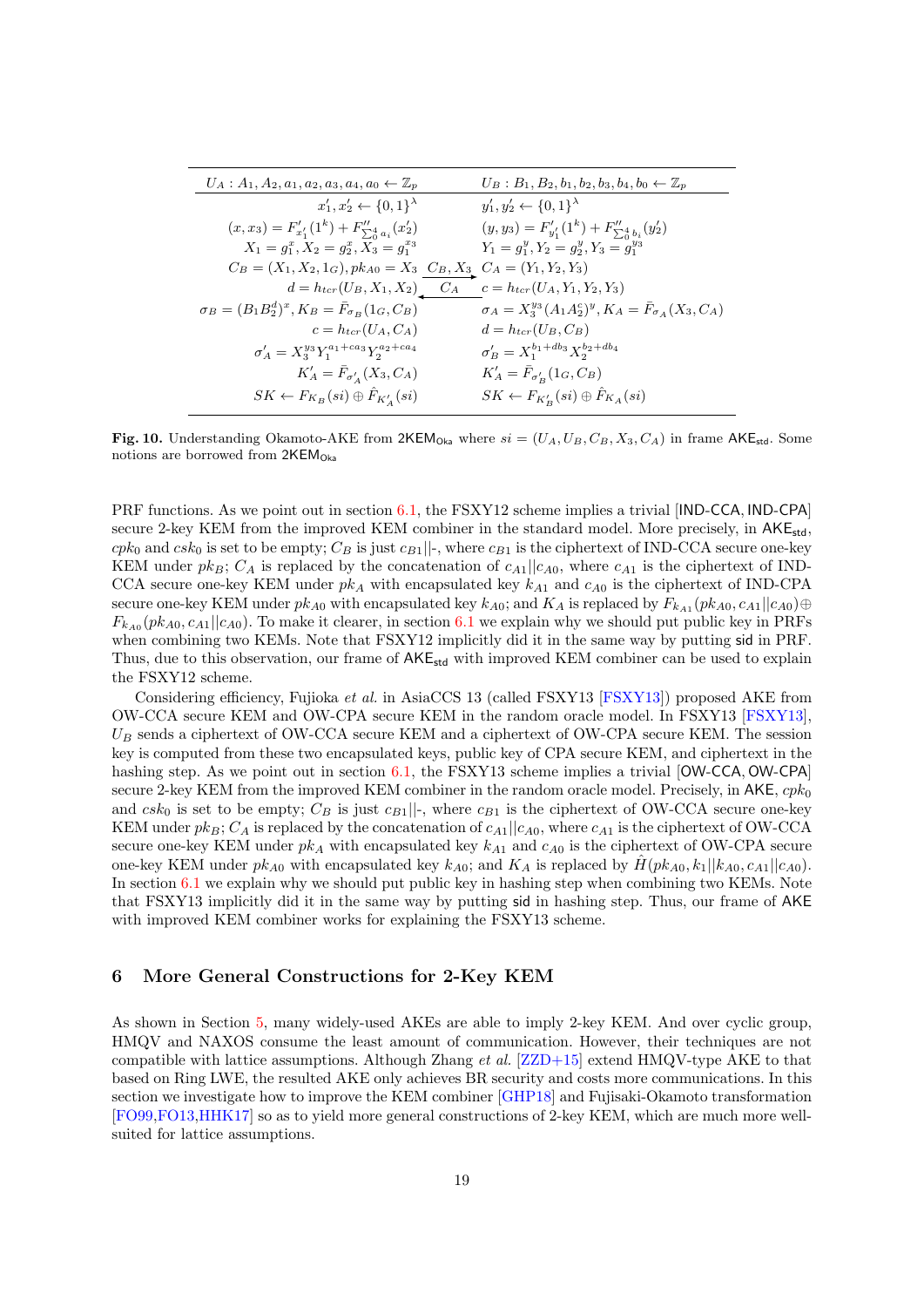#### <span id="page-19-1"></span>6.1 Improved Combiner of Two KEMs

Giacon *et. al* [\[GHP18\]](#page-24-24) propose two KEM combiner and yield a new single KEM that is classical CCA secure as long as one of the ingredient KEMs is. We show that the simple KEM combiner does not work for our 2-key KEM. Furthermore, we show that with a slight but vital modification the combiner could work.

6.1.1 The failure to imply  $[OW-CCA,\cdot]$  secure 2-Key KEM from KEM combiner We give a scheme that is a CCA secure two KEM combiner but is not [OW-CCA, ·] secure.

Let h and H be hash functions. Let  $G = \langle g \rangle$  be a group with prime order p. Let  $pk_1 = (g_1, g_2)$  $g_1^a$ ,  $sk_1 = a$ , the ciphertext be  $c_1 = (g_1^r, g_2^r \cdot m)$  where  $r = h(m)$  and the encapsulated key be  $k_1 = H(m)$ . By the FO transformation [\[FO99](#page-24-15)[,FO13\]](#page-24-16) and DDH assumption, the first KEM is one-way-CCA secure. Let  $pk_0 = (h_1, h_2 = h_1^b), sk_0 = b$ , the ciphertext be  $c_0 = h_1^x$  and the encapsulated key be  $k_0 = H(h_2^x);$ and obviously the second KEM is IND-CPA secure.

Let the combined ciphertext be  $(c_1||c_0)$  and combined encapsulated key be  $K = \hat{H}(k_1||k_0, c_1||c_0)$ , by the KEM combiner [\[GHP18\]](#page-24-24) (Lemma 6 and example 3 in [\[GHP18\]](#page-24-24)), the combined KEM is CCA secure. However, such combined KEM is not  $[OW-CCA, \cdot]$  secure which means there exists an adversary A that can break [OW-CCA, ·] game.

Note that  $c_0 = h_1^x$  encapsulates the key  $k_0^* = H(h_2^x)$  under public key  $pk_0 = (h_1, h_2)$  while it encapsulates the same key  $k_0^* = H(h_2^x)$  under public key  $pk_0 = (h_1^c, h_2^c)$  for some  $c \in \mathbb{Z}_p$ . The [OW-CCA, ·] adversary A first queries the  $\mathcal{O}_{\text{leak}}$  oracle and gets  $pk_0 = (h_1, h_2)$ . Then it randomly chooses  $c \in \mathbb{Z}_p$  and sets  $pk_0^* = (h_1^c, h_2^c)$ . After receiving  $c_1^* || c_0^*$  under public keys  $pk_1$  and  $pk_0^*$ , A queries the decryption oracle with  $(pk_1, pk_0, c_1^*||c_0^*)$ , and would receive exactly  $K^* = \hat{H}(k_1^*||k_0^*, c_1^*||c_0^*)$ .

6.1.2 Improvement on KEM combiner to achieve [CCA, CPA] secure 2-Key KEM Inspired by the attacks above, we propose a improved combiner of CCA secure and CPA secure KEMs to achieve  $[CCA,CPA]$  secure 2-key KEM. Let  $KEM_{cca} = (KeyGen_{cca}, Encaps_{cpa}, Decaps_{cca})$  be IND-CCA secure KEM, KEM<sub>cpa</sub> = (KeyGen<sub>cpa</sub>, Encaps<sub>cpa</sub>, Decaps<sub>cpa</sub>) be IND-CPA secure KEM. Let  $\hat{H}$  be a hash func-tion and F be a PRF. The improved combiner is shown in Figure [11,](#page-19-2) where function  $f(pk_0, k_1||k_0, c)$  can be initiated by  $\hat{H}(pk_0, k_1||k_0, c)$  or  $F_{k_1}(pk_0, c) \oplus F_{k_0}(pk_0, c)$ . Our main modification is to take public key as input to the hash function or PRF when generating encapsulated key.

|                       |                       | $KeyGen1(\lambda)   KeyGen0(\lambda)   Enc(pk_1, pk_0);$                                                   | $Dec(sk_1, sk_0, c_1    c_0)$                        |
|-----------------------|-----------------------|------------------------------------------------------------------------------------------------------------|------------------------------------------------------|
|                       |                       | $(pk_1, sk_1) \leftarrow   (pk_0, sk_0) \leftarrow   (c_1, k_1) \leftarrow$ Encaps <sub>cca</sub> $(pk_1)$ | $k_1 \leftarrow$ Decaps <sub>cca</sub> $(sk_1, c_1)$ |
| KeyGen <sub>cca</sub> | KeyGen <sub>coa</sub> | $(c_0, k_0) \leftarrow$ Encaps <sub>cpa</sub> $(pk_0)$                                                     | $k_0 \leftarrow$ Decaps <sub>cpa</sub> $(sk_0, c_0)$ |
|                       |                       | $ c = c_1  c_0, k = f(pk_0, k_1  k_0, c)  k = f(pk_0, k_1  k_0, c)$                                        |                                                      |

<span id="page-19-2"></span>Fig. 11. The [CCA, CPA] secure  $2KEM_f$  in random oracle or standard model depending on the instantiation of  $f(pk_0, k_1 || k_0, c).$ 

<span id="page-19-3"></span>**Theorem 5.** Let the underlying two KEMs be IND-CCA and IND-CPA secure. If  $f(pk_0, k_1||k_0, c)$  =  $\hat{H}(pk_0, k_1||k_0, c)$  for a hash function  $\hat{H}$ , 2KEM<sub>f</sub> in Figure [11](#page-19-2) is [OW-CCA, OW-CCA] secure in random oracle model; if  $f(pk_0, k_1 || k_0, c) = F_{k_1}(pk_0, c) \oplus F_{k_0}(pk_0, c)$  for PRF F, 2KEM<sub>f</sub> in Figure [11](#page-19-2) is [IND-CCA, IND-CPA] secure in standard model.

Please refer Appendix E for the full proof.

#### <span id="page-19-0"></span>6.2 Modified FO Transformation

In this section, we investigate the constructions of passively 2-key PKE and give a modified FO transformation which can be used to transform a passively secure 2-key PKE to an adaptively secure 2-key KEM.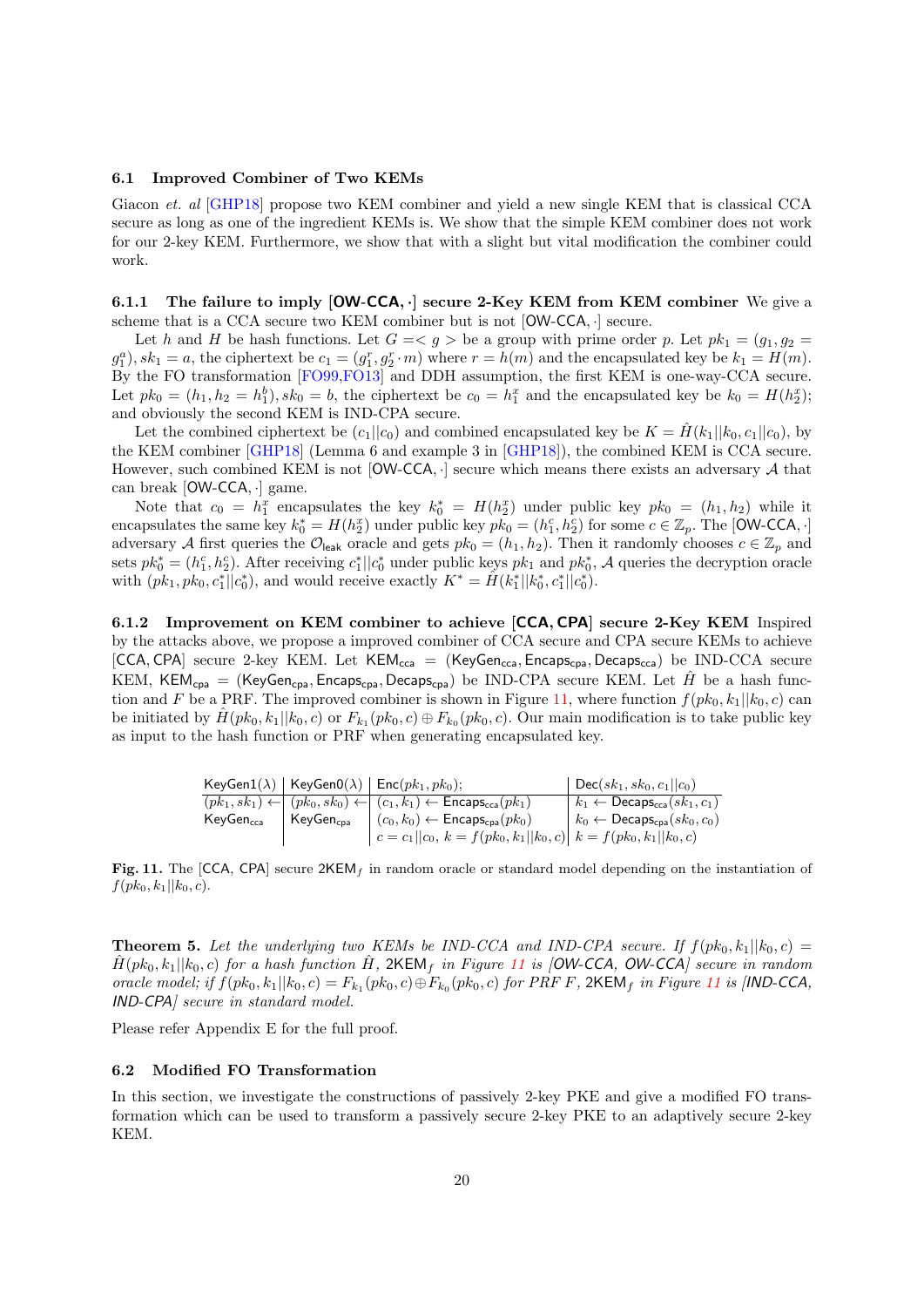6.2.1 Passively Secure 2-Key PKE As the preparation for realizing adaptively secure 2-key KEM and the modified FO transformation, similar to the notion of 2-key KEM, we can also provide the notion of 2-key (public key encryption) PKE.

Informally, a 2-key PKE 2PKE=(KeyGen0, KeyGen1, Enc, Dec) is a quadruple of PPT algorithms together with a plaintext space  $M$  and a ciphertext space  $C$ , where KeyGen1 outputs a pair of public and secret keys  $(pk_1, sk_1)$ , KeyGen0 outputs a pair of keys  $(pk_0, sk_0)$ , Enc $(pk_1, pk_0, m)$  outputs the ciphertext  $C \in \mathcal{C}$ , and  $\text{Dec}(sk_1, sk_0, C)$  outputs a plaintext m. Sometimes, we explicitly add the randomness r to Enc and denote it as  $Enc(pk_1, pk_0, m, r)$ . Here we only describe the [IND-CPA, IND-CPA] security game. For more concrete and full definition of 2-key PKE please refer Appendix F.

|  | Game IND-CPA on $pk_1$                                                                                                                                                                                                | Game IND-CPA on $pk_0$                                                                                         |
|--|-----------------------------------------------------------------------------------------------------------------------------------------------------------------------------------------------------------------------|----------------------------------------------------------------------------------------------------------------|
|  | $ 01 (pk_1, sk_1) \leftarrow \text{KeyGen1}(pp)$                                                                                                                                                                      | $ 15 (pk_0, sk_0) \leftarrow \text{KeyGenO}(pp)$                                                               |
|  | $[02 \ L_0 = {(-,-,-)}]$                                                                                                                                                                                              | $16 L_1 = {(-,-,-)}$                                                                                           |
|  | $\left 03\right\rangle (state, pk_0^*, m_1, m_1) \leftarrow A_1^{\mathcal{O}_{\text{leak}_0}}(pk_1)\right 17\left(\text{state}, pk_1^*, m_0, m_1\right) \leftarrow \mathcal{B}_1^{\mathcal{O}_{\text{leak}_1}}(pk_0)$ |                                                                                                                |
|  | $[04 \, b \leftarrow \{0,1\};$                                                                                                                                                                                        | 18 $b \leftarrow \{0, 1\}$                                                                                     |
|  | 05 $c^*$ ← Enc(pk <sub>1</sub> , pk <sub>0</sub> <sup>*</sup> , m <sub>b</sub> );                                                                                                                                     | 19 $c^* \leftarrow \text{Enc}(pk_1^*, pk_0, m_b);$                                                             |
|  | 06 $b' \leftarrow A_2^{\mathcal{O}_{\text{leak}_0}}(state, c^*)$                                                                                                                                                      | $\begin{bmatrix} 20 & b' \leftarrow & \mathcal{B}_2^{\mathcal{O}_{\mathsf{leak}_1}}(state, c^*) \end{bmatrix}$ |
|  | 07 return $b' \stackrel{?}{=} b$                                                                                                                                                                                      | 21 return $b' \stackrel{?}{=} b$                                                                               |

Fig. 12. The [IND-CPA,  $\cdot$ ], and  $\cdot$ , IND-CPA] games of 2PKE for adversaries A and B.

Passively Secure twin-ElGamal from DDH assumption. Our construction is actually a conjoined ElGamal encryption. Let's call it twin-ElGamal. The [IND-CPA, IND-CPA] secure twin-ElGamal  $2PKE_{cpaddh} = (KeyGen1, KeyGen0, Enc, Dec)$  is presented in detail in Figure [13.](#page-20-0)

| $KeyGen1(\lambda)$                            | KeyGen $0(\lambda)$                                                                                                                          | $\vert$ Enc $(pk_1, pk_0, m);$     | $\vert$ Dec $(\mathit{sk}_0, \mathit{sk}_1, C)$ |
|-----------------------------------------------|----------------------------------------------------------------------------------------------------------------------------------------------|------------------------------------|-------------------------------------------------|
| $a_1 \leftarrow \mathbb{Z}_p, h_1 = q^{a_1};$ | $a_0 \leftarrow \mathbb{Z}_p, h_0 = g^{a_0};$                                                                                                | $r_1, r_0 \leftarrow \mathbb{Z}_n$ | $\mid (c_1, c_2, c_3) \leftarrow C$             |
|                                               | $pk_1 = (g, h_1), sk_1 = a_1   pk_0 = (g, h_0), sk_0 = a_0   c = g^{r_1}, g^{r_0}, h_1^{r_1}h_0^{r_0} \cdot m   m' = c_3/c_1^{a_1}c_2^{a_0}$ |                                    |                                                 |

<span id="page-20-0"></span>Fig. 13. The [IND-CPA, IND-CPA] secure 2PKE<sub>cpaddh</sub> under DDH assumption.

<span id="page-20-2"></span>**Theorem 6.** Under the DDH assumption, the twin-ElGamal 2PKE<sub>cpaddh</sub> scheme shown in Figure [13](#page-20-0) is [IND-CPA, IND-CPA] secure.

Please refer Appendix G for the formal proof.

<span id="page-20-1"></span>6.2.2 Modified FO Transformation from Passive to Adaptive Security In the random oracle model, the FO [\[FO99,](#page-24-15)[FO13,](#page-24-16)[HHK17\]](#page-24-17) technique is able to transform a passively secure one-key encryption scheme to an adaptively secure scheme. We show that the classical FO transformation does not work for our 2-key encryption scheme. Then we show that with a slight but vital modification the FO transformation could work.

The failure of Classical FO Transform on 2-key KEM We give a novel twin-ElGamal scheme by injecting redundant public keys, and show that such twin-ElGamal scheme after FO transformation is still OW-CCA secure, but not [OW-CCA, ·] secure.

The KeyGen0 algorithm of 2PKE<sub>cpaddh</sub> chooses a random  $z \leftarrow \mathbb{Z}_p$ , and sets  $pk_0 = (g, h_0, g_0 = g^z)$ ,  $sk_0 =$  $(a_0, z)$ . The algorithm KeyGen1, Enc, Dec are the same as in 2PKE<sub>cpaddh</sub>. Obviously this novel twin-ElGamal scheme is IND-CPA secure under DDH assumption. Let  $2PKE_{\text{cpaddh}}^{\text{fo}}$  be the scheme by applying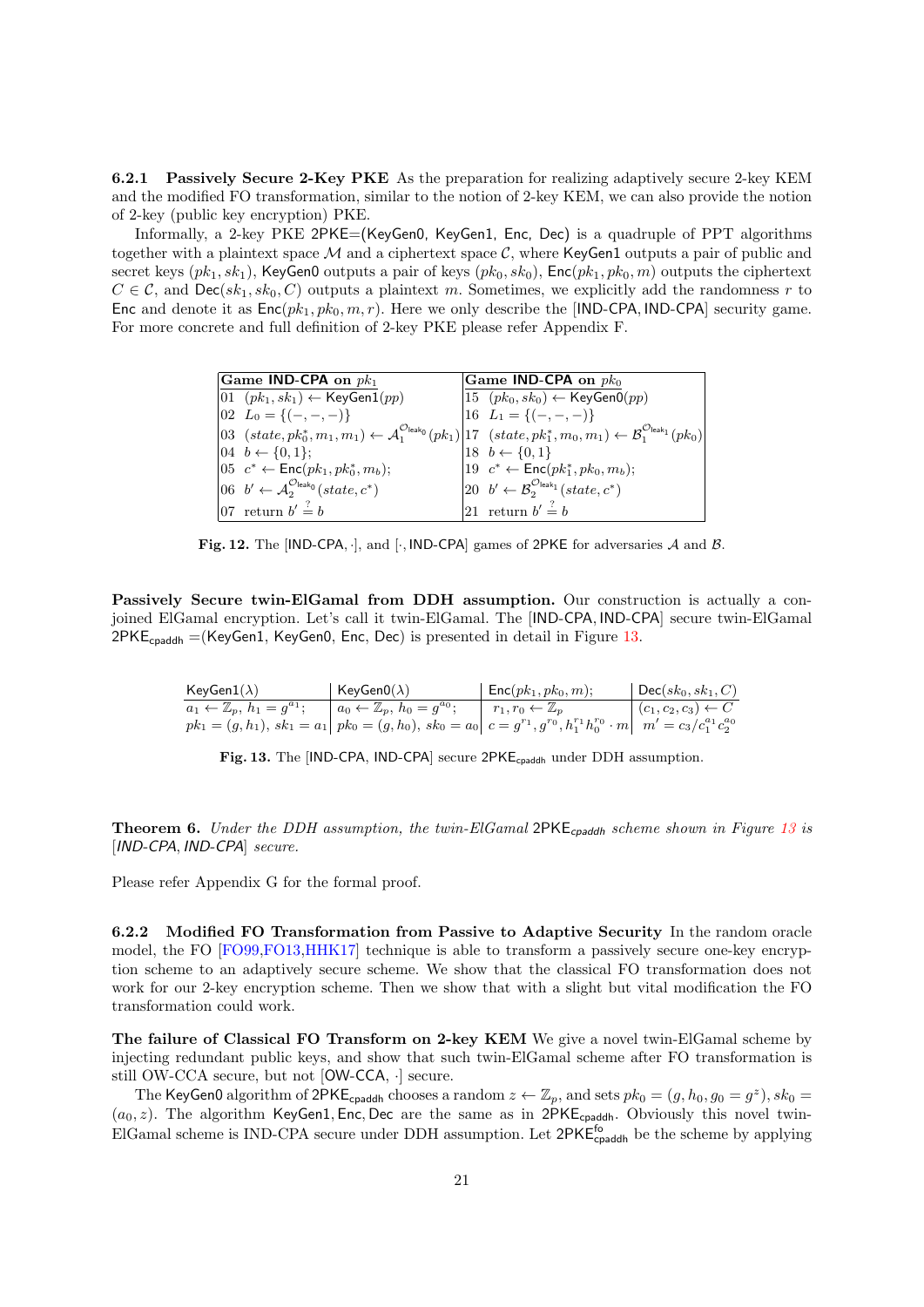classical FO transform on the novel twin-Elgamal. It is OW-CCA secure. Note that the encapsulated key is  $K = H(m, c)$  where H is a hash function.

However, there exists an [IND-CCA,  $\cdot$ ] attacker  $\mathcal A$  of 2PKE<sup>fo</sup><sub>cpaddh</sub> that works as follows:  $\mathcal A$  first queries the  $\mathcal{O}_{\mathsf{leak}_0}$  and gets  $pk_0^1 = (g, h_0, g_0 = g^z), sk_0^1 = (a_0, z)$ . Then A chooses  $g'_0 \neq g_0 \in \mathbb{G}$ , and sets  $pk_0^* = (g, h_0, g_0')$  as challenge public key. On receiving challenge ciphertext  $c^*$  under  $(pk_1, pk_0^*)$ , A queries  $\mathcal{O}_{\mathsf{ow}\text{-}\mathsf{cca}}$  with  $(pk_0^1, c^*)$ . Since  $pk_0^1 \neq pk_0^*$ ,  $\mathcal{O}_{\mathsf{ow}\text{-}\mathsf{cca}}$  would return K'. A just outputs K'. Since  $c^*$  encapsulated the same key  $K^* = H(m, c^*)$  under both public keys  $(pk_1, pk_0^*)$  and  $(pk_1, pk_0^*)$ . A will succeed with probability 1.

Modification on FO Transform to achieve [IND-CCA, IND-CCA] secure 2-key KEM from 2-key PKE Motivated by the above attacks, we give a modified FO transform by a slight but vital modification from "Hashing" in [\[HHK17\]](#page-24-17) to "Hashing with public key as input". Actually, taking the public keys as input to hash function is also motivated by the fact that: from the perspective of proof, "Hashing with public key as input" would help to preserve the consistency of strong decryption oracle and hashing list.

Since we take the decryption failure into account, let's firstly recall and adapt the definition of correctness for decryption in [\[HHK17\]](#page-24-17) to our 2-key setting. When  $2PKE = 2PKE^G$  is defined with respect to a random oracle G, it is said to be  $\delta_{qG}$ -correct if for adversary A making at most  $q_G$  queries to random oracle G, it holds that Pr[COR-RO<sup> $A_{2PKE} \Rightarrow 1 \le \delta_{q_G}$ , where the correctness game COR-RO is</sup> defined as following:  $(pk_1, sk_1) \leftarrow \mathsf{KeyGen1}(pp), (pk_0, sk_0) \leftarrow \mathsf{KeyGen0}(pp), m \leftarrow \mathcal{A}^{G(\cdot)}(pk_1, sk_1, pk_0, sk_0),$  $c \leftarrow {\sf Enc}(pk_1, pk_0, m).$  Return  ${\sf Dec}(sk_1, sk_0, c) \stackrel{?}{=} m.$ 

Let 2PKE = (KeyGen1', KeyGen0', Enc, Dec) be a [IND-CPA, IND-CPA] secure 2-key PKE with message space M. The [IND-CCA, IND-CCA] secure  $2KEM = (KeyGen1, KeyGen0, Encaps, Decaps)$  are described as in Figure [14.](#page-21-1)

| KeyGen $1(\lambda)$                              | KeyGen $0(\lambda)$                                                                                   |
|--------------------------------------------------|-------------------------------------------------------------------------------------------------------|
|                                                  | $(pk'_1, sk'_1)$ ← KeyGen1', $s_1$ ← $\{0, 1\}^t$ ; $(pk'_0, sk'_0)$ ← KeyGen0', $s_0$ ← $\{0, 1\}^t$ |
| $sk_1 = (sk'_1, s_1), \, pk_1 = pk'_1$           | $sk_0 = (sk'_0, s_0), \, pk_0 = pk'_0;$                                                               |
| $Encaps(pk_1, pk_0);$                            | Decaps $(sk_1, sk_0, c)$                                                                              |
| $m \leftarrow M$                                 | $sk_1 = (sk'_1, s_1), sk_0 = (sk'_0, s_0)$                                                            |
| $c \leftarrow \mathsf{Enc}(pk_1, pk_0, m; G(m))$ | $m' = \textsf{Dec}(sk'_1, sk'_0, c)$                                                                  |
| $K = H(pk_1, pk_0, m, c);$                       | $c' = \mathsf{Enc}(pk_1, pk_0, m'; G(m'))$                                                            |
| return $(K, c)$                                  | if $m' = \perp$ or $c \neq c'$ , let $m' = s_1    s_0$                                                |
|                                                  | return $K = H(pk_1, pk_0, m', c)$                                                                     |

<span id="page-21-1"></span>Fig. 14. The [IND-CCA, IND-CCA] secure 2-key KEM 2KEM by modified FO.

<span id="page-21-2"></span>**Theorem 7.** For any  $[IND-CCA, \cdot]$  adversary C, or  $[\cdot, IND-CCA]$  adversary D against 2KEM with at most  $q_D$  queries to decapsulation oracle DECAPS,  $q_H$  (resp.  $q_G$ ) queries to random oracle H (resp. G), there are  $[IND-CPA, \cdot]$  adversary A, or  $[\cdot, IND-CPA]$  adversary B against 2PKE, that make at most  $q_H$  (resp.  $q_G$ ) queries to random oracle H (resp. G) s.t.

$$
Adv_{2KEM}^{[IND-CCA,\cdot]}(\mathcal{C}) \leq \frac{q_H}{2^l} + \frac{q_H+1}{|M|} + q_G \cdot \delta + 4Adv_{2PKE}^{[IND-CPA,\cdot]}(\mathcal{A}).
$$

Please refer Appendix H for the formal proof.

### <span id="page-21-0"></span>7 Efficient Post-quantum AKE from Module-LWE

With the above analysis and tools, we give a more compact AKE from Module-LWE assumption with less communications than Kyber  $[BDK+17]$ . The roadmap is that we first give a  $[IND-CPA]$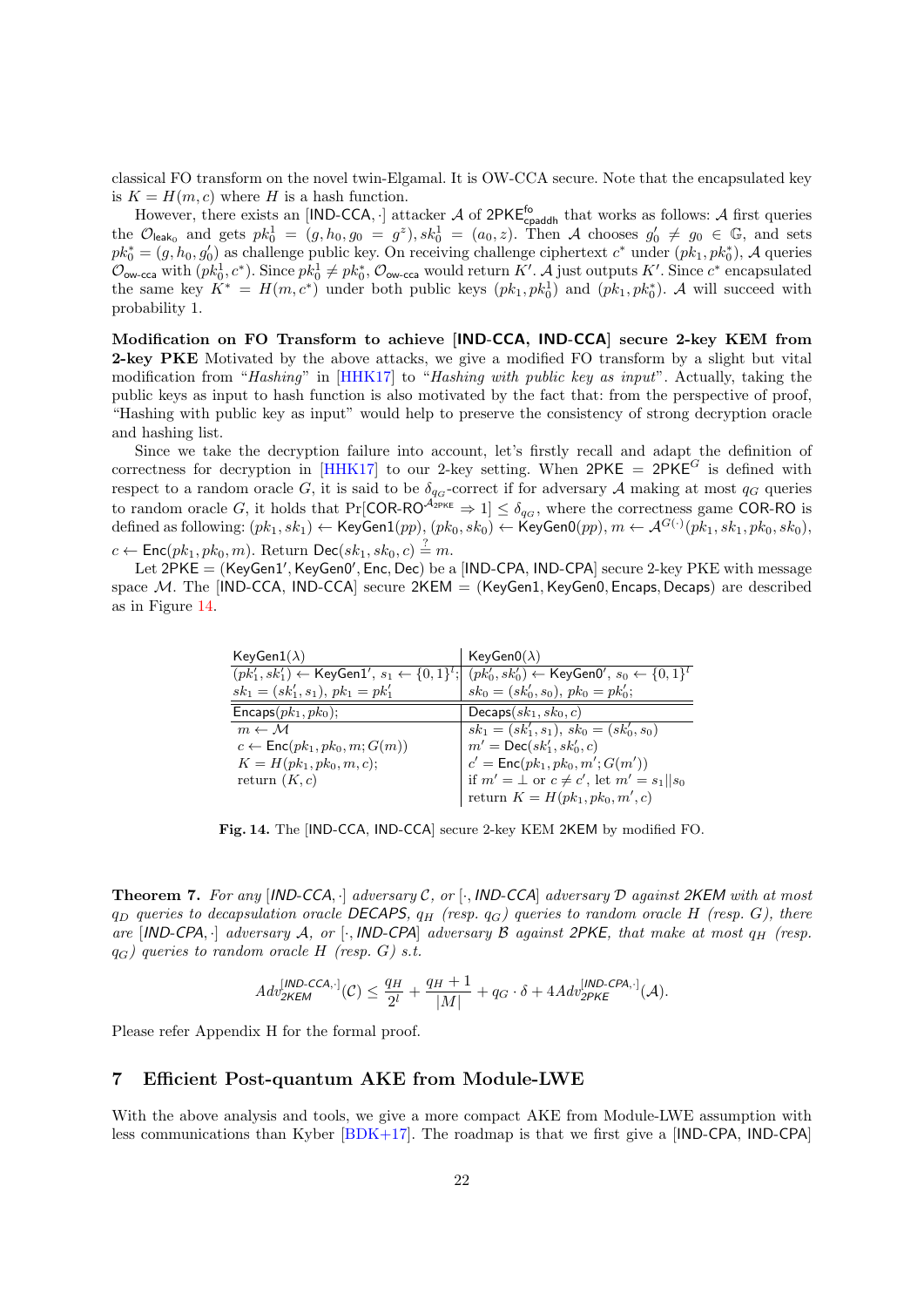secure 2-key PKE from Module-LWE, by applying the modified FO transform in section [6.2.2](#page-20-1) and the AKE in section [4.1](#page-9-1) step by step, and we finally obtain a AKE scheme.

Let q be a prime and  $R_q$  denote the ring  $\mathbb{Z}_q[x]/(x^n+1)$ . Define the centered binomial distribution  $B_q$ for positive integer  $\eta$  as: sample  $(a_1, \dots, a_n, b_1, \dots, b_n)$  uniformly from  $\{0, 1\}$ , and output  $\sum_{i=1}^{\eta} (a_i - b_i)$ . Denote  $\mathbf{s} \leftarrow \beta_{\eta}$  as that each of s's coefficient is generated according to  $B_{\eta}$ . Let k, m be a positive integer parameter. For PPT adversary A, the advantage  $\mathbf{Adv}_{m,k,\eta}^{mlwe}(\mathcal{A})$  of solving Module-LWE problem is the advantage of distinguishing two distributions  $\{(\mathbf{A} \leftarrow R_q^{m \times k}, \mathbf{A} s + \mathbf{e}) | (\mathbf{s}, \mathbf{e}) \leftarrow \beta_{\eta}^k \times \beta_{\eta}^k \}$  and  $\{(\mathbf{A} \leftarrow R_q^{m \times k}, \mathbf{b} \leftarrow R_q^m)\}.$ 

Let  $d_{t_1}, d_{t_0}, d_{u_1}, d_{u_0}, d_v$  be positive numbers, depending on the special choice of the parameters settings, and  $n = 256$ . Every message in  $\mathcal{M} = \{0, 1\}^n$  can be seen as a polynomial in  $R_q$  with coefficients in  $\{0,1\}$ . Let **A** be a random  $k \times k$  matrix in  $R_q$ . Let  $\lceil x \rceil$  be the rounding of x to the closest integer. For distribution X, let  $\sim X =$  Samp $(r)$  be sample algorithm with randomness r according to distribution X.

For an even (resp. odd) positive integer  $\alpha$ , we define  $r' = r \mod \pm \alpha$  to be the unique element  $r'$  in the range  $-\frac{\alpha}{2} < r' \le \frac{\alpha}{2}$  (resp.  $-\frac{\alpha-1}{2} \le r' \le \frac{\alpha-1}{2}$ ) such that  $r' = r \mod \alpha$ . For any positive integer  $\alpha$ , define  $r' = r \mod \overline{\alpha}$  to be the unique element r' in the range  $0 \cdot \ell r' < \alpha$  such that  $r' = r \mod \alpha$ . When the exact representation is not important, we simplify it as r mod  $\alpha$ . For  $x \in \mathbb{Q}$ ,  $d \le \log_2 q$ , define the compress function as  $\textsf{Comp}_q(x, d) = \lceil (2^d)/q \cdot x \rceil \mod 2^d$ , and the decompress function as Decomp<sub>q</sub> $(x, d) = \lceil q/(2^d) \cdot x \rceil$ . And when applying the Comp and Decomp function to **x**, the procedure is applied to coefficient.

Twin-Kyber Our construction, called twin-kyber, is an extension of kyber scheme [\[BDK+17\]](#page-23-4) in the same conjoined way for our twin-ElGamal scheme. With the parameters above, twin-kyber  $2PKE<sub>mlwe</sub>$ (KeyGen1, KeyGen0, Enc, Dec) is shown in Figure [15.](#page-22-0)

| KeyGen $1(\lambda)$                                                                                                      | KeyGen0( $\lambda$ )                                                                       |
|--------------------------------------------------------------------------------------------------------------------------|--------------------------------------------------------------------------------------------|
| $01 \overline{\sigma_1 + \{0,1\}^{256}}$                                                                                 | $ 05 \ \sigma_0 \leftarrow \{0,1\}^{256}$                                                  |
| 02 $(\mathbf{s}_1, \mathbf{e}_1) \sim \beta_n^k \times \beta_n^k = \mathsf{Sam}(\sigma_1)$                               | $ 06 \text{ (so, } \mathbf{e_0}) \sim \beta_n^k \times \beta_n^k = \mathsf{Sam}(\sigma_0)$ |
| 03 $t_1 = \text{Comp}_q(\text{As}_1 + \text{e}_1, d_{t_1} = \lceil \log q \rceil)$                                       | $[07 \t t_0 = Comp_\text{q}(\text{As}_0 + \textbf{e}_0, d_{t_0} = \lceil \log q \rceil)]$  |
| 04 $(pk_1 = \mathbf{t}_1, sk_1 = \mathbf{s}_1)$                                                                          | 08 $(pk_0 = \mathbf{t_0}, sk_0 = \mathbf{s_0})$                                            |
| $Enc(pk_1 = \mathbf{t}_1, pk_0 = \mathbf{t}_0, m \in \mathcal{M})$                                                       | $\text{Dec}(sk_1 = s_1, sk_0 = s_0, c = (u_1, u_0, v))$                                    |
| 09 $r', r \leftarrow \{0, 1\}^{256}$                                                                                     | $15 \mathbf{u}_1 = \mathsf{Decomp}_a(\mathbf{u}_1, d_{u_1})$                               |
| 10 $(\mathbf{r_1}, \mathbf{r_0}, \mathbf{e_3}, \mathbf{e_4}, e) \sim (\beta_n^k)^4 \times \beta_n = \mathsf{Sam}(r)$     | $16 \mathbf{u_0} = \text{Decomp}_a(\mathbf{u_0}, d_{u_0})$                                 |
| 11 $\mathbf{u_1} = \text{Comp}_q(\mathbf{A}^T \mathbf{r_1} + \mathbf{e_3}, d_{u_1})$                                     | 17 $v = \text{Decomp}_q(v, d_v)$                                                           |
| 12 $\mathbf{u_0} = \text{Comp}_a(\mathbf{A}^T \mathbf{r_0} + \mathbf{e_4}, d_{u_0})$                                     | $18 \t m' = Compq(v - s1Tu1 - s0Tu0, 1)$                                                   |
| 13 $v = \text{Comp}_q(\mathbf{t_1}^T \mathbf{r_1} + \mathbf{t_0}^T \mathbf{r_0} + e + \lceil \frac{q}{2} \rceil m, d_v)$ |                                                                                            |
| 14 $c = (\mathbf{u_1}, \mathbf{u_0}, v)$                                                                                 |                                                                                            |

<span id="page-22-0"></span>Fig. 15. The [IND-CPA, IND-CPA] secure 2PKEmlwe under Module-LWE assumption.

<span id="page-22-1"></span>**Theorem 8.** If there is a PPT adversary A against [IND-CPA, IND-CPA] security of  $2PKE$ <sub>mlwe</sub>, there exists B such that,  $\text{Adv}_{2\text{PKE}_{m\text{low}}}^{[IND\text{-\textit{CPA}},\text{IND\text{-\textit{CPA}}}(\mathcal{A}) \leq 2\text{Adv}_{k+1,k,\eta}^{mlwe}(\mathcal{B}).$ 

Please refer Appendix I for the analysis of decryption failure and formal proof.

By applying the modified FO transformation to 2PKE<sub>mlwe</sub>, we obtain a [OW-CCA, OW-CCA] secure 2KEM<sub>mlwe</sub>. Then by setting  $cpk_0 = (0)^k$  and  $csk_0 = (0)^k$ , and integrating 2KEM<sub>mlwe</sub> to AKE in section [4,](#page-9-2) a novel and efficient post-quantum AKE from Module-LWE assumption is constructed.

The parameter setting and comparison are given in Table [5](#page-23-7) and [6.](#page-23-8) Note that by setting  $d_{t_1} = d_{t_0} =$  $\lceil \log q \rceil$  we actually do not apply compress on public keys. (which fix one bug of the security proof in [\[BDK+17\]](#page-23-4)). One may doubt that with  $q = 3329$  we can not apply NTT technique to accelerate the multiplications of two polynomials  $f(x) \times g(x)$  over  $R_q$ , since 512  $\dagger$  3328. Actually, we can fix this gap. Separate  $f(x) = f_B(x^2) + xf_A(x^2)$ ,  $g(x) = g_2(x^2) + xg_1(x^2)$  into a series of odd power and a series of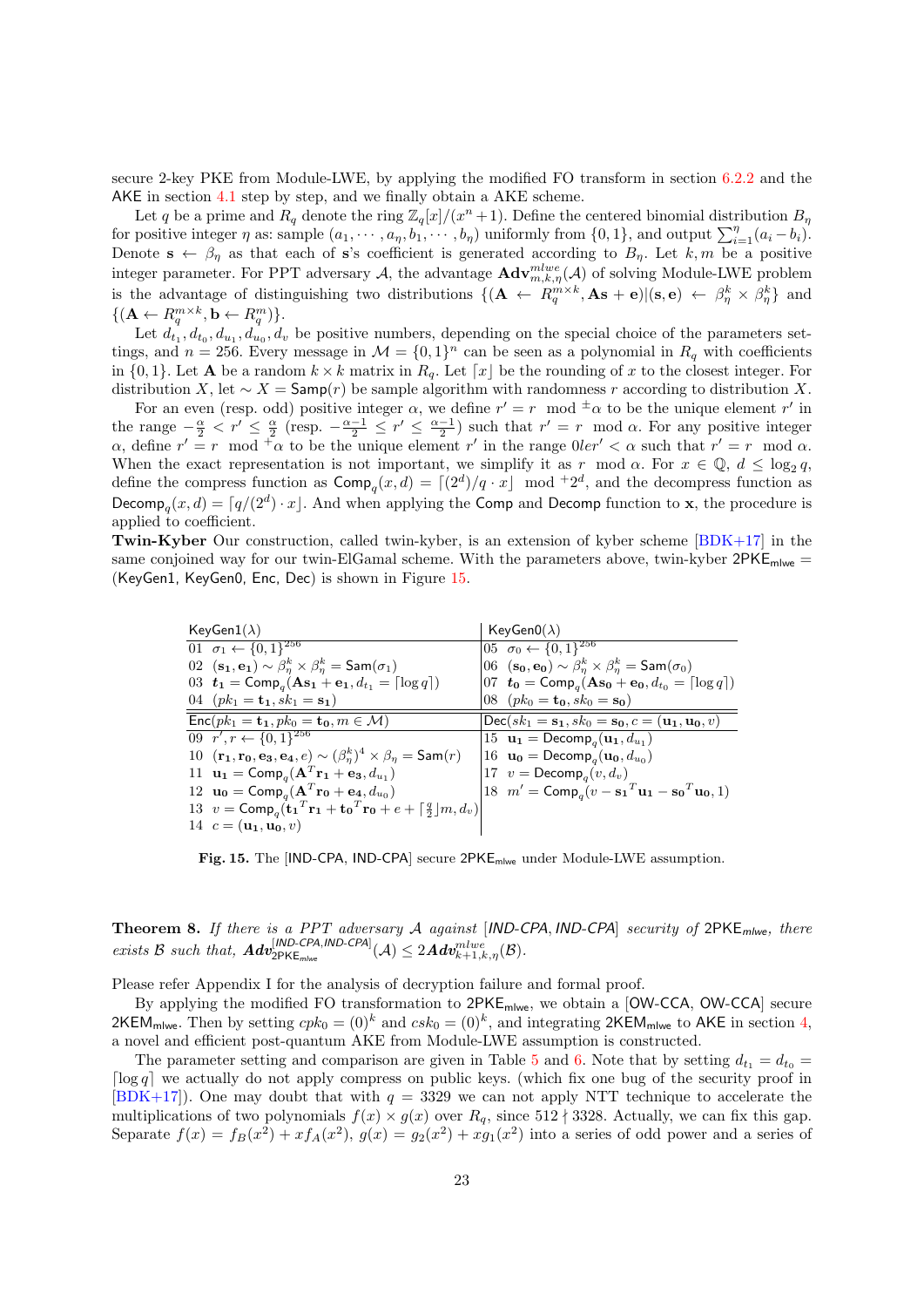even power, then  $f(x) \times g(x) = f_B(x^2)g_2(x^2) + (f_A(x^2)g_2(x^2) + f_B(x^2)g_1(x^2))x + f_A(x^2)g_1(x^2)x^2$ . Then we can apply NTT to  $f_i(y)g_j(y)$  over  $Z_q[y]/(y^{128}+1)$  by setting  $y=x^2$  since 256 3328. Please refer [\[ZXZ+18\]](#page-25-5) for more information of the efficiency comparison.

<span id="page-23-7"></span>

|  |  | Scheme $\mid n \mid k \mid q \mid  \eta  (d_{t_1}, d_{t_0}, d_{u_1}, d_{u_0}, d_v) $ |             | Security Level |
|--|--|--------------------------------------------------------------------------------------|-------------|----------------|
|  |  | $ 2\text{KEM}_{\text{mlwe}} 256 4 3329 1 $ (12, 12, 9, 9, 5)                         | $ 0-174.3 $ | 256            |
|  |  | $\blacksquare$                                                                       |             | $\blacksquare$ |

|  |  | <b>Table 5.</b> The parameters for 2KEM <sub>mlwe</sub> where $\delta$ is the decryption failure. |  |  |  |  |  |  |  |
|--|--|---------------------------------------------------------------------------------------------------|--|--|--|--|--|--|--|
|--|--|---------------------------------------------------------------------------------------------------|--|--|--|--|--|--|--|

<span id="page-23-8"></span>

|                          |                                        |     | Assumptions $\left \text{Sec}\right U_A \to U_B$ (Bytes) $\left U_B \to U_A\right $ (Bytes) |      |  |
|--------------------------|----------------------------------------|-----|---------------------------------------------------------------------------------------------|------|--|
| Kvber.AKE                | $\mathrm{Adv}_{5,4,5}^{mlwe}$          | 256 | 2912                                                                                        | 3008 |  |
| $AKE$ from $2KEM_{m we}$ | $\mathrm{\mathbf{Adv}}^{mlwe}_{5,4,5}$ | 256 | 2838                                                                                        | 2464 |  |
| $\sim$ $\sim$            |                                        |     | 0.770777740                                                                                 |      |  |

Table 6. The message size for Kyber in the frame of FSXY13 and ours in the frame of AKE.

# Acknowledgment

We thank David Pointcheval for advice on improving the presentation, Daode Zhang, Huige Wang and Dongqing Xu for pointing out some typos. Haiyang Xue was supported by the National Natural Science Foundation of China 61602473, 61672019, 61772522, and the National Cryptography Development Fund MMJJ20170116. Xianhui Lu was supported by the National Natural Science Foundation of China 61572495. Bao Li was supported by the National Natural Science Foundation of China 61772515. Jingnan He was supported by the National Natural Science Foundation of China 61672030. Bei Liang was partially supported by the STINT grant (no 3720596). This work was supported by the Fundamental theory and cutting edge technology Research Program of Institute of Information Engineering, CAS (Grant No. Y7Z0291103), the National 973 Program of China under Grant 2014CB3406035.

# References

- <span id="page-23-2"></span>BCG+08. Boyd, C., Cliff, Y., Gonzalez Nieto, J.M., Paterson, K.G.: Efficient One-Round Key Exchange in the Standard Model. In: Mu, Y., Susilo, W., Seberry, J. (eds.) ACISP 2008. LNCS, vol. 5107, pp. 69-83. Springer, Heidelberg (2008)
- <span id="page-23-3"></span>BCN+14. Bos, J. W., Costello, C., Naehrig, M., and Stebila, D.: Post-quantum Key Exchange for the TLS Protocol from the Ring Learning with Errors Problem. In 2015 IEEE Symposium on Security and Privacy, pp. 553-570.
- <span id="page-23-4"></span>BDK+17. Bos, J., Ducas, L., Kiltz, E., Lepoint, T., Lyubashevsky, V., Schanck, J. M., Schwabe, P., and Stehl´e D.: CRYSTALS - Kyber: a CCA-secure Module-lattice-based KEM. In 2018 IEEE Symposium on Security and Privacy, pp. 353-367. code is available in https://github.com/pq-crystals/kyber.
- <span id="page-23-6"></span>BF10. Barbosa, M., Farshim, P.: Relations among Notions of Complete Non-malleability: Indistinguishability Characterisation and Efficient Construction without Random Oracles. In: R. Steinfeld and P. Hawkes (eds.) ACISP 2010, LNCS 6168, pp. 145-163. Springer, Heidelberg (2010)
- <span id="page-23-0"></span>BR93. Bellare, M., Rogaway, P.: Entity Authentication and Key Distribution. In: Stinson, D.R. (ed.) CRYPTO 1993. LNCS 773, pp. 232-249. Springer, Heidelberg (1994)
- <span id="page-23-1"></span>Cre09. Cremers, C.J.F.: Session-state Reveal Is Stronger Than Ephemeral Key Reveal: Attacking the NAXOS Authenticated Key Exchange Protocol. In: Abdalla, M., Pointcheval, D., Fouque, P.-A., Vergnaud, D. (eds.) ACNS 2009. LNCS, vol. 5536, pp. 20-33. Springer, Heidelberg (2009)
- <span id="page-23-5"></span>CHK04. Canetti, R., Halevi, S., Katz, J.: Chosen-Ciphertext Security from Identity-Based Encryption. In Cachin, C. and Camenisch, J. (eds.): EUROCRYPT 2004, LNCS 3027, pp. 207C222, 2004.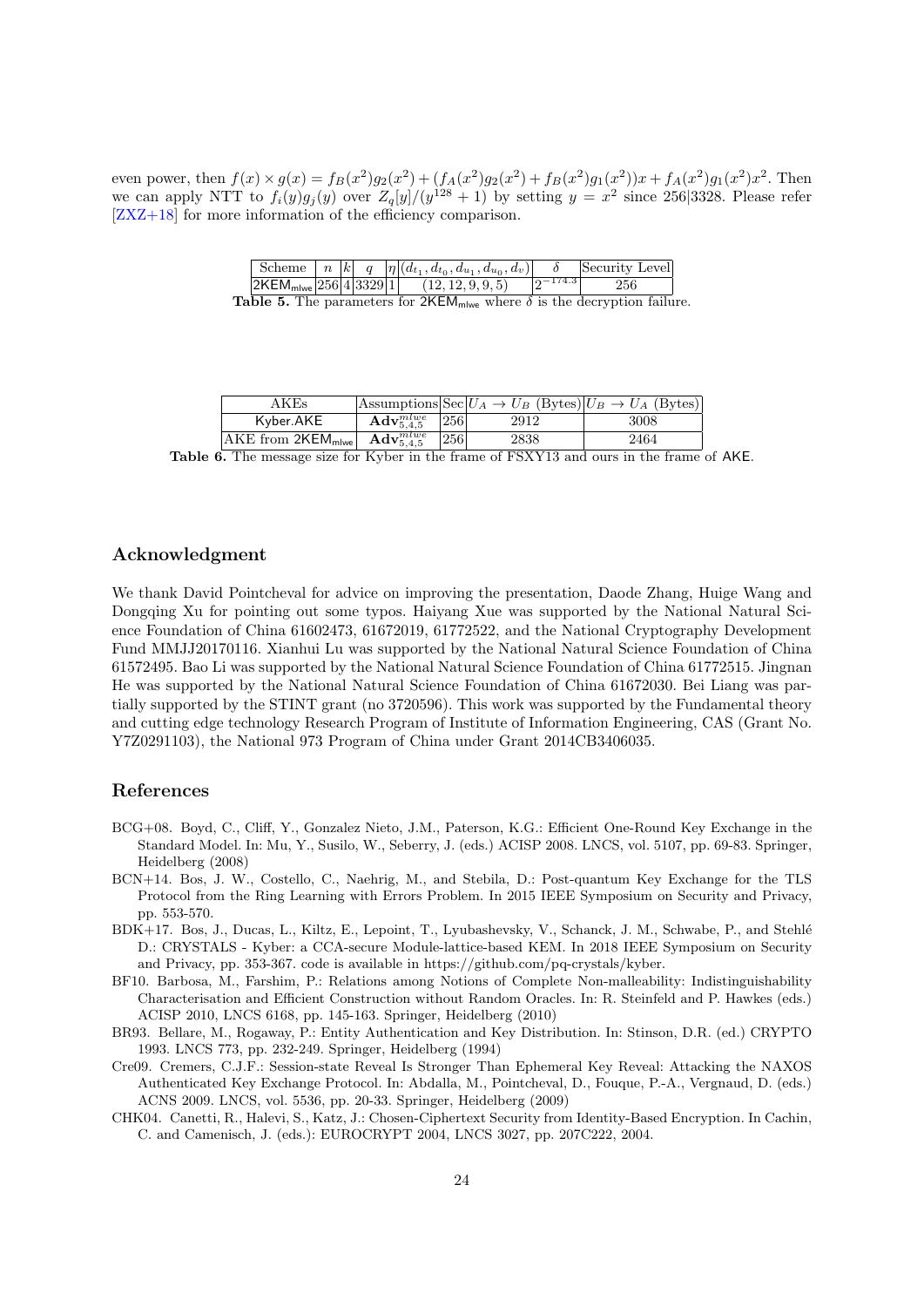- <span id="page-24-1"></span>CK01. Canetti, R., Krawczyk, H.: Analysis of Key-Exchange Protocols and Their Use for Building Secure Channels. In: Pfitzmann, B. (ed.) EUROCRYPT 2001. LNCS, vol. 2045, pp. 453-474. Springer, Heidelberg (2001)
- <span id="page-24-11"></span>CK02. Canetti, R., and Krawczyk H.: Security analysis of IKEs signature-based key-exchange protocol. In: Yung M. (eds) CRYPTO 2002, pp. 143-161. Springer, Heidelberg (2002)
- <span id="page-24-18"></span>CS98. Cramer, R., Shoup, V.: A Practical Public Key Cryptosystem Provably Secure against Adaptive Chosen Ciphertext Attack. In: Krawczyk, H. (ed.) CRYPTO 1998. LNCS, vol. 1462, pp. 13-25. Springer, Heidelberg (1998)
- <span id="page-24-14"></span>CS02. Cramer R., Shoup V.: Universal Hash Proofs and a Paradigm for Adaptive Chosen Ciphertext Public Key Encryption. In: Knudsen L.R. (eds.) EUROCRYPT02. LNCS 2332, pp. 45-64. Springer, Heidelberg (1998)
- <span id="page-24-21"></span>DDN91. Dolev, D., Dwork, C., and Naor, M.: Non-malleable cryptography. SIAM Journal on Computing, 30:391- 437, 2000.
- <span id="page-24-0"></span>DH76. Diffie, W., and Hellman, M.: New directions in cryptography, IEEE Transactions on Information Theory, Vol. 22, Issue 6, pp.644-654.
- <span id="page-24-25"></span>Fis05. Fischlin, M.: Completely Non-Malleable Schemes, In In: Caires L., Italiano G.F., Monteiro L., Palamidessi C., Yung M. (eds) ICALP 2005, LCNS 3580, pp. 779-790. Springer, Heidelberg (2005)
- <span id="page-24-15"></span>FO99. Fujisaki, E., and Okamoto, T.: Secure Integration of Asymmetric and Symmetric Encryption Schemes. In: Wiener M. (eds) CRYPTO 1999, LNCS 1666, pp. 537-554. Springer, Heidelberg (1999)
- <span id="page-24-16"></span>FO13. Fujisaki, E., and Okamoto, T.: Secure Integration of Asymmetric and Symmetric Encryption Schemes. J. Cryptol. 26(1), 1C22 (2013). Revisited version of [\[FO99\]](#page-24-15)
- <span id="page-24-3"></span>FSXY12. Fujioka A., Suzuki K., Xagawa K., Yoneyama K.: Strongly Secure Authenticated Key Exchange from Factoring Codes and Lattices. In: Fischlin M., Buchmann J., Manulis M. (eds) PKC 2012, pp. 467-484. Springer, Heidelberg (2012)
- <span id="page-24-8"></span>FSXY13. Fujioka A., Suzuki K., Xagawa K., Yoneyama K.: Practical and post-quantum authenticated key exchange from one-way secure key encapsulation mechanism. In AsiaCCS 2013, pp. 83-94.
- <span id="page-24-24"></span>GHP18. Giacon F., Heuer F., Poettering B.: KEM Combiners. In: Abdalla M., Dahab R. (eds) PKC 2018, LCNS 10769. pp. 190-281. Springer, Heidelberg (2018)
- <span id="page-24-17"></span>HHK17. Hofheinz, D., Hövelmanns, K., and Kiltz, E.: A Modular Analysis of the Fujisaki-Okamoto Transformation. In Y. Kalai and L. Reyzin (eds) TCC 2017, LNCS 10677, pp 341-371. Springer, Heidelberg (2017)
- <span id="page-24-22"></span>Kil06. Kiltz, E.: Chosen-ciphertext security from tag-based encryption. In: Halevi S., Rabin T. (eds) TCC 2006, LNCS 3876, pp. 581-600. Springer, Heidelberg (2006)
- <span id="page-24-19"></span>Kil07. Kiltz, E.: Chosen-Ciphertext Secure Key-Encapsulation Based on Gap Hashed Diffie-Hellman. In Okamoto, T., and Wang, X. (eds) PKC 2007, LNCS 4450, pp. 282-297. Springer, Heidelberg (2007)
- <span id="page-24-26"></span>KPS+09. Kiltz E., Pietrzak K., Stam M., Yung M.: A New Randomness Extraction Paradigm for Hybrid Encryption,In: Joux A. (eds) EUROCRYPT 2009, LCNS 5479, pp. 590-609. Springer, Heidelberg (2009)
- <span id="page-24-12"></span>Kra01. Krawczyk, H.: The order of encryption and authentication for protecting communications (or: How secure is SSL?). In: Kilian J. (eds) CRYPTO 2001, LCNS 2139, pp. 310-331. Springer, Heidelberg (2001)
- <span id="page-24-6"></span>Kra03. Krawczyk, H.: SIGMA: The SiGn-and-MAc Approach to Authenticated Diffie-Hellman and Its Use in the IKE Protocols, In: Boneh D. (eds) CRYPTO 2003, LNCS 2729. pp. 400-425. Springer, Heidelberg (2003)
- <span id="page-24-10"></span>Kra05. Krawczyk, H.: HMQV: A High-Performance Secure Diffie-Hellman Protocol. In: Shoup, V. (eds) CRYPTO 2005. LNCS, vol. 3621, pp. 546-566. Springer, Heidelberg (2005)
- <span id="page-24-2"></span>LLM07. LaMacchia, B.A., Lauter, K., Mityagin, A.: Stronger Security of Authenticated Key Exchange. In: Susilo, W., Liu, J.K., Mu, Y. (eds.) ProvSec 2007. LNCS, vol. 4784, pp. 1-16. Springer, Heidelberg (2007)
- <span id="page-24-4"></span>MTI86. T. Matsumoto, Y. Takashima, and H. Imai: On seeking smart public-key distribution systems, Trans. IECE of Japan, 1986, E69(2), pp. 99-106.
- <span id="page-24-5"></span>MQV95. A. Menezes, M. Qu, and S. Vanstone: Some new key agreement protocols providing mutual implicit authentication, In SAC 1995, pp. 22-32.
- <span id="page-24-7"></span>Oka07. Okamoto, T.: Authenticated Key Exchange and Key Encapsulation Without Random Oracles. eprint archive: report 2007/473, full version of [\[Oka07a\]](#page-24-13).
- <span id="page-24-13"></span>Oka07a. Okamoto, T.: Authenticated Key Exchange and Key Encapsulation in the Standard Model. In: Kurosawa, K. (ed.) ASIACRYPT 2007. LNCS, vol. 4833, pp. 474-484. Springer, Heidelberg (2007)
- <span id="page-24-9"></span>Pei14. Peikert, C.: Lattice Cryptography for the Internet. In Mosca, M. (eds) PQCrypto 2014, LNCS 8772, pp. 197-219. Springer, Heidelberg (2014)
- <span id="page-24-23"></span>PW08. Peikert, C., Waters, B.: Lossy Trapdoor Functions and Their Applications. In: STOC 2008, pp. 187-196 (2008)
- <span id="page-24-27"></span>Saa17. M. O. Saarinen. Hila5. Technical report, available at https://csrc.nist.gov/ projects/post-quantumcryptography/round-1-submissions.
- <span id="page-24-20"></span>Wee10. Wee, H.: Efficient Chosen-Ciphertext Security via Extractable Hash Proofs. In: Rabin T. (eds) CRYPTO 2010. LNCS 6223, pp. 314-332. Springer, Heidelberg (2010)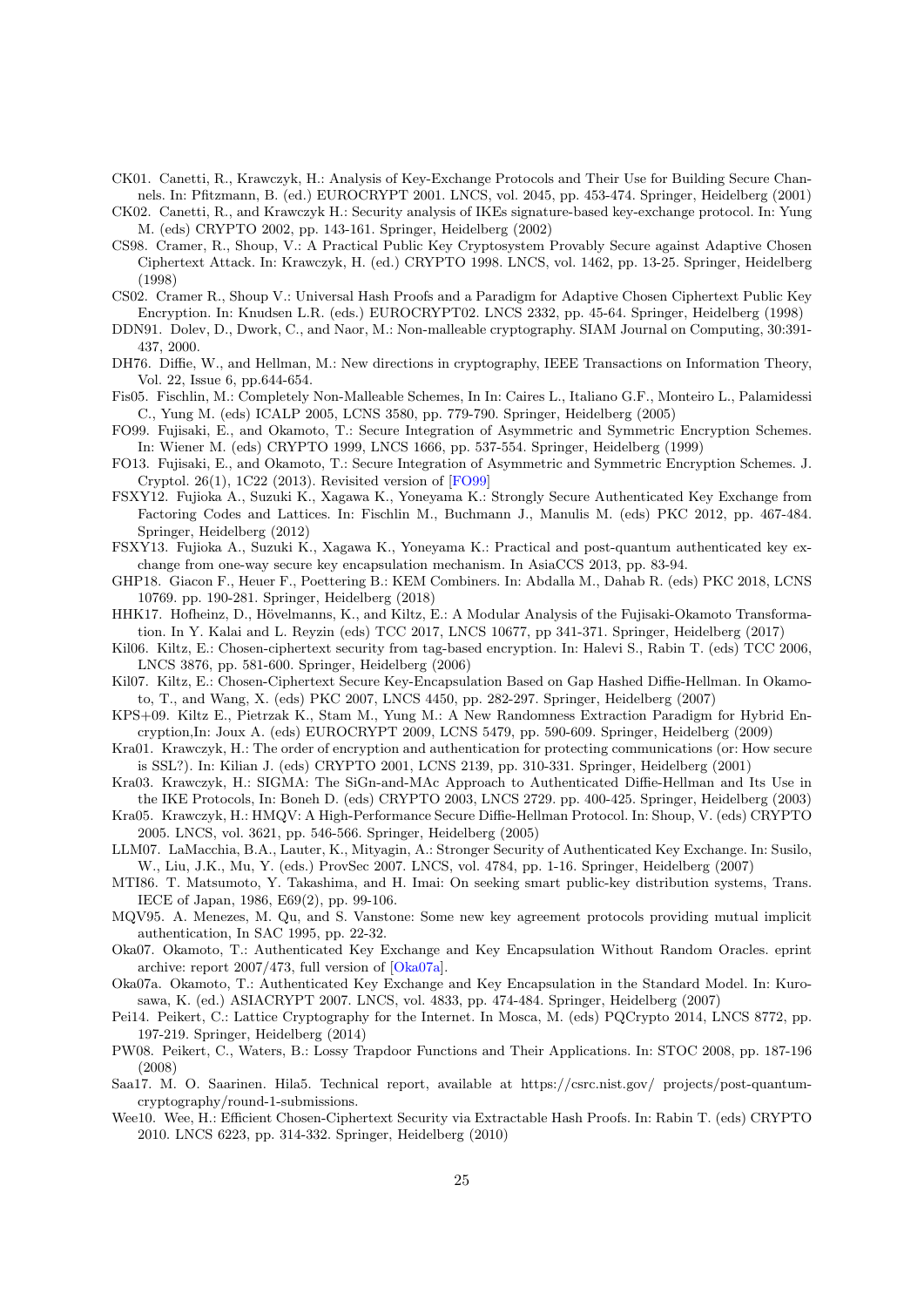- <span id="page-25-2"></span>XLL+18. Xue, H., Li, B., Lu, X., Liang, B., He, J.: Understanding and Constructing AKE via Double-Key Key Encapsulation Mechanism. In: Peyrin, T., Galbraith, S. (eds.): ASIACRYPT 2018, LNCS 11273, pp. 158C189, 2018. Springer, Heidelberg (2018)
- <span id="page-25-4"></span>XXW+18. Xiu Xu, Haiyang Xue, Kunpeng Wang, Song Tian, Bei Liang, Wei Yu: Strongly Secure Authenticated Key Exchange from Supersingular Isogeny. eprint 2019/760.
- <span id="page-25-3"></span>Yon12. Yoneyama, K.: One-Round Authenticated Key Exchange with Strong Forward Secrecy in the Standard Model against Constrained Adversary. In: Hanaoka G., Yamauchi T. (eds) IWSEC 2012. LNCS 7631, pp. 69-86 Springer, Heidelberg (2012)
- <span id="page-25-0"></span>YZ13. Yao, A.C.C., Zhao, Y.: OAKE: A new family of implicitly authenticated Diffie-Hellman protocols. In CCS 2013, pp. 1113-1128.
- <span id="page-25-5"></span>ZXZ+18. Zhou S., Xue H., Zhang D., Wang K., Lu X., Li B. and He J.: Preprocess-then-NTT Technique and Its Applications to KYBER and NEWHOPE, eprint archive: report 2018/995.
- <span id="page-25-1"></span>ZZD+15. Zhang J., Zhang Z., Ding J., Snook M., Dagdelen O.: Authenticated key exchange from ideal lattices. In: Oswald E., Fischlin M. (eds) EUROCRYPT 2015, pp 719-751. Springer, Heidelberg (2015)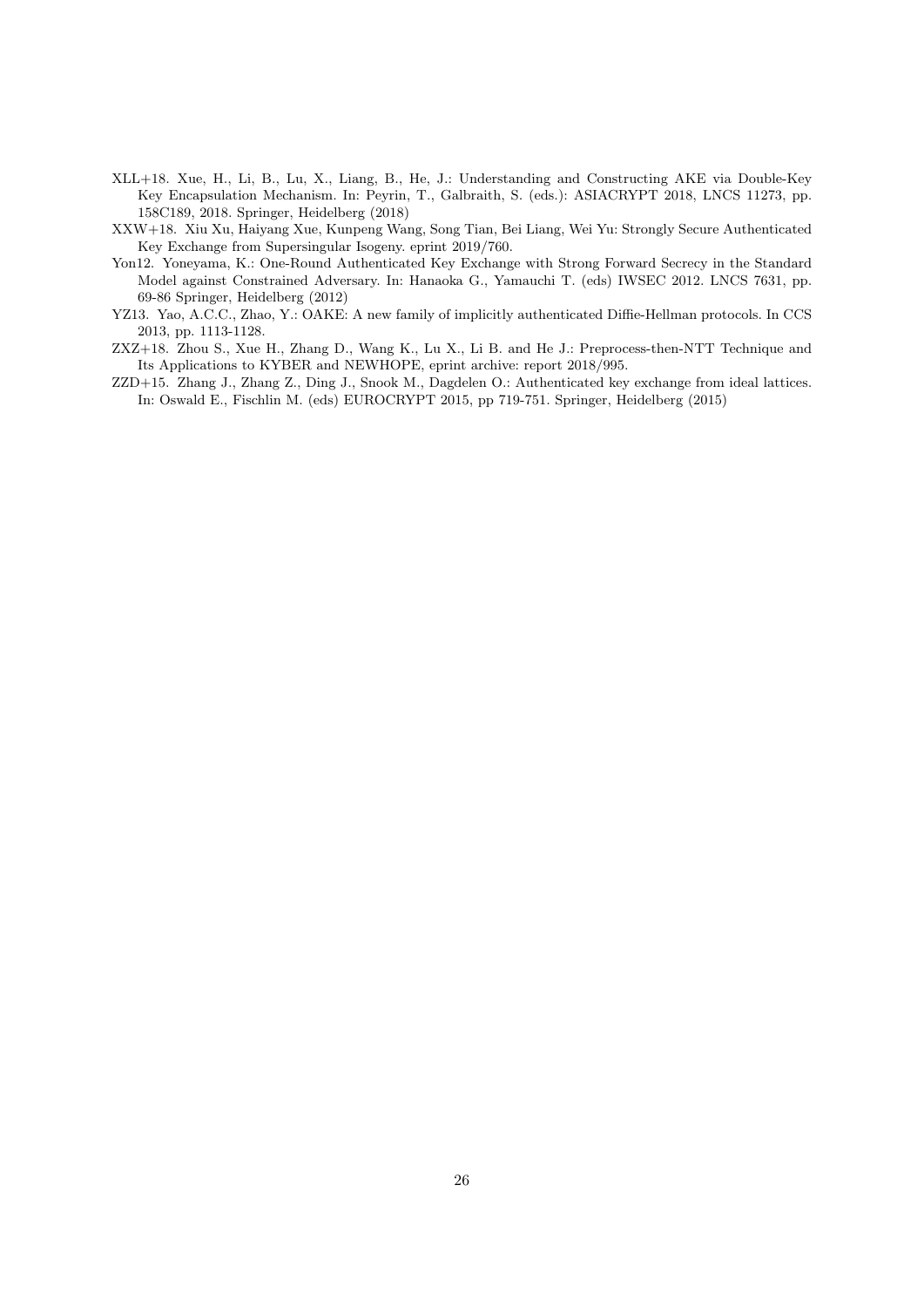# Appendix A: Proof of Lemma [2](#page-11-1)

In order to bound the probability of AskH, we investigate the events AskH  $\land$  E<sub>i</sub> for  $1 \le i \le 8$  listed in Table [4](#page-11-2) one by one.

Event AskH  $\wedge E_1$ 

In the event  $E_1$ , the test session sid<sup>\*</sup> has no matching session, and the static secret key of  $U_A$  is given to A. In case of AskH  $\land E_1$ , the [OW-CCA, ·] adversary S with  $pk_0^* = cpk_0$  performs as follows. It simulates the CK<sup>+</sup> games, and transforms the probability of the occurrence of event AskH performed by  $A$  to the advantage of attacking [OW-CCA, ·] security with  $pk_0^* = cpk_0$ .

In order to simulate the random oracles, S maintains hash list  $L_H$  and  $L_{sk}$ , corresponding to the queries and answers of the H oracle, SessionStateReveal and SessionKeyReveal.  $L_H$  and  $L_{sk}$  are interrelated with each other since the adversary may ask  $L_{sk}$  without the encapsulated keys firstly, then ask  $L_H$  with the encapsulated keys. Thus, the reduction must ensure consistency of the random oracle queries to  $L_H$ and  $L_{sk}$ . The decryption oracle of  $[OW-CCA, \cdot]$  game could help to maintain the consistency as done in H-oracle and SessionKeyReveal in the following.

In the [OW-CCA,  $\cdot$ ] game, on receiving the public key  $pk_1$ , S returns a  $pk_0^* = cpk_0$  to the challenger. Then on receiving the challenge ciphertext  $C^*$  with public key  $pk_1$  and  $pk_0^*$  for encapsulated key  $K^*$ , to simulate the CK<sup>+</sup> game, S randomly chooses two parties  $U_A$ ,  $U_B$  and guesses a random *i*-th session as a guess of the test session with probability of success  $1/N^2l$ . S samples a key pair  $(cpk_0, csk_0) \leftarrow$  KeyGen0 as public parameters. By computing  $(pk_1, sk_1) \leftarrow \text{KeyGen1}, S$  sets all the static secret and public key pairs  $(pk_P, sk_P)$  for all N users  $U_P$  except  $U_B$ . S sets  $pk_B = pk_1$ .

Without knowing the secret key of  $U_B$ , S chooses a random  $r_B$  as part of ephemeral secret keys and a random  $R_B$  as the randomness for Encaps. Since  $f_B$  is  $(\varepsilon_1, \varepsilon_2)$  hl-RF, the difference between the simulated game with modification of  $r_B$  and real game is bounded by  $\varepsilon_2$ . If it is in need of an ephemeral public key  $pk_{P0}$  sent out by  $U_P$ , S queries  $(pk_0^i, sk_0^i, r_0^i) \leftarrow \mathcal{O}_{\mathsf{leak}_0}$  and sets  $pk_{P0} = pk_0^i$ . When a session state revealed to a session owned by  $U_B$ , is queried, S returns  $r_B$  and  $r_0^i$  as the ephemeral secret key part.

Specially, by computing  $(pk_A, sk_A) \leftarrow \textsf{KeyGen1}$ , and querying  $(pk_{A0}, sk_{A0}, r_{A0}) \leftarrow \mathcal{O}_{\textsf{leak}_1}, \mathcal{S}$  can set the static secret and public key pairs  $(pk_A, sk_A)$  for  $U_A$ , as well as the ephemeral secret and public key pairs  $(pk_{A0}, sk_{A0})$  for the *i*-th session of  $U_A$ . S sets  $C^*$ ,  $pk_{A0}$  as the messages sent out by  $U_A$  in *i*-th session. Meanwhile, S leaks the static secret key  $sk_A$  of  $U_A$  to the adversary A.

 $S$  simulates the oracle queries of  $A$  as the following. Specially, if AskH happens, which means that A submits  $(U_A, U_B, pk_A, pk_B, C^*, pk_{A0}, C_A, K_A, K_B)$  to H where  $C^*, pk_{A0}, C_A$  is the view of the test session and  $K_A$  is the key encapsulated in  $C_A$ , then return  $K_B$  as the guess of  $K^*$ .

S simulates the oracle queries of A and maintains the hash lists  $L_H$ ,  $L_{sk}$  as follows.

– Querying H-oracle with  $(U_P, U_Q, pk_P, pk_Q, C_Q, pk_{P0}, C_P, K_P, K_Q)$ 

- 1: If  $P = A, Q = B, C_B = C^*$ , and  $(\Pi, I, U_A, U_B, pk_A, pk_B, C_B, pk_{A0}, C_A)$  is the *i*-th session of  $U_A$ , then S outputs the  $K_B$  as the answer of [OW-CCA, ·] challenge, namely  $K^*$ , and sets flag = ture.
- 2: Else if  $\exists (U_P, U_Q, pk_P, pk_Q, C_Q, pk_{P0}, C_P, K_P, K_Q, h) \in L_H$ , returns h,
- 3: Else if  $P = B$  and  $\exists (U_B, U_Q, pk_B, pk_Q, C_Q, pk_{B0}, C_B, h) \in L_{sk}$ :
	- 1. if  $(C_Q, pk_{B0})$  is sent by  $\mathcal A$ : with the knowledge of  $sk_Q$ ,  $\mathcal S$  extracts  $K_Q' = \mathsf{Decaps}(sk_Q, csk_0, C_Q)$ ; As  $C_B$  is generated by S itself, S knows the encapsulated key  $K_B^{\gamma}$  in  $C_B$ .
	- 2. if  $C_B$  is sent by A: As  $C_Q$  is generated by S, it has the knowledge of encapsulated key  $K'_Q$  in  $C_Q$ . S queries the decryption oracle of [OW-CCA,  $\cdot$ ] with  $pk_{B0}$  (which is the output of  $\mathcal{O}_{\mathsf{leak}_1}$ ) and  $C_B$  to extract  $K'_B$ .
	- 3. if both  $(C_Q, pk_{B0})$  and  $C_B$  are sent out by  $S: S$  knows both  $K_B'$  and  $K_Q'$  encapsulated in  $C_B$ and  $C_Q$  respectively.

If  $(K_B, K_Q) = (K'_B, K'_Q)$ , then return h and add the tuple  $(U_B, U_Q, pk_B, pk_Q, C_Q, pk_{B0}, C_B, K_B, K_Q, h)$ to the list  $L_H$ ;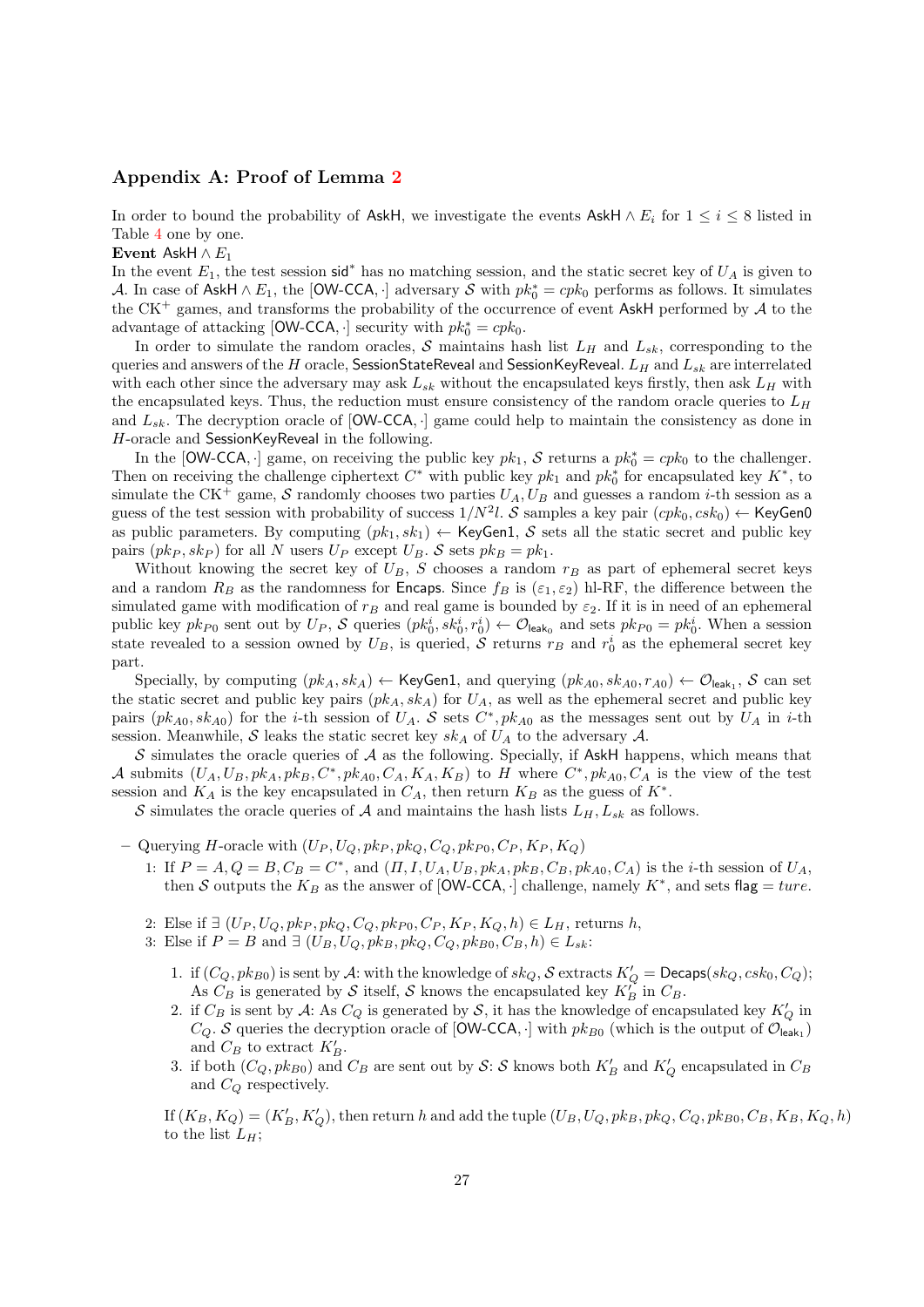- 4: Else if  $Q = B$  and  $\exists (U_P, U_B, pk_P, pk_B, C_B, pk_{P0}, C_P, h) \in L_{sk}$ :
	- 1. if  $C_B \neq C^*$ 
		- (a) if  $(C_B, pk_{P0})$  is sent by A: S queries the decryption oracle of  $\text{[OW-CCA}, \cdot \text{] with } pk' = cpk_0$ and  $C_B$  to extract encapsulated key  $K'_B$ ; As  $C_P$  is generated by  $S$ , it has the knowledge of  $K'_P$  encapsulated in C.
		- (b) if  $C_P$  is sent by A: with the knowledge of  $sk_P$  and  $sk_{P0}$ , S extracts  $K_P' = \mathsf{Decaps}(sk_P, sk_{P0}, C_P)$ ; As  $C_B$  is generated by  $S$  itself,  $S$  has the knowledge of encapsulated key  $K'_B$  in  $C_B$ .
		- (c) if both  $(C_B, pk_{P0})$  and  $C_P$  are sent out by S: S has the knowledge of  $\overline{K}'_P$  and  $K'_B$ encapsulated in  $C_P$  and  $C_B$  respectively.

If  $(K_P, K_B) = (K'_P, K'_B)$ , then return h and add  $(U_P, U_B, pk_P, pk_B, C_B, pk_{P0}, C_P, K_P, K_B, h)$ to the list  $L_H$ ;

- 2. if  $C_B = C^*$ 
	- (a) if  $(C_B, pk_{P0})$  is sent by S: Since the  $C_B = C^*$  is honestly generated by S and the scheme is  $\gamma$ -spread, this event happens with probability less than  $\gamma$ .
	- (b) if  $(C_B, pk_{P0})$  is sent by A: if  $K_P = K_P'$  ( $C_P$  and encapsulated key  $K_P'$  are generated by  $S$ ), then S outputs h and adds  $(U_P, U_B, pk_P, pk_B, C_B, pk_{P0}, C_P, K_P, K_Q, h)$  to the list  $L_H$ , else S returns a random value h and adds  $(U_P, U_Q, pk_P, pk_Q, C_B, pk_{P0}, C_P, K_P, K_B, h)$ to the list  $L_H$ .

If  $(K_P, K_B) = (K'_P, K'_B)$ , then return h and add  $(U_P, U_B, pk_P, pk_B, C_B, pk_{P0}, C_P, K_P, K_B, h)$ to the list  $L_H$ ;

- 5: Else if  $B \neq P$  or  $Q$  and  $\exists (U_P, U_Q, pk_P, pk_Q, C_Q, pk_{P0}, C_P, h) \in L_{sk}$ :
	- 1. if  $(C_Q, pk_{P0})$  is sent by  $\mathcal A$ : with the knowledge of  $sk_Q$ ,  $\mathcal S$  extracts  $K_Q' = \mathsf{Decaps}(sk_Q, csk_0, C_Q)$ ; As  $C_P$  is generated by S itself, S has the knowledge of encapsulated key  $K_P'$  in  $C_P$ .
	- 2. if  $C_P$  is sent by A: As  $C_Q$  and  $pk_{P0}$  are generated by S, S has both the knowledge of encapsulated key  $K'_Q$  in  $C_Q$  and ephemeral secret key  $sk_{P0}$ ; With the knowledge of  $sk_P$  and  $sk_{P0}$ , S extracts  $K_P^{\prime\prime}$  from  $C_P$ .
	- 3. if both  $(C_Q, pk_0)$  and  $C_P$  are sent by  $\mathcal{S}: \mathcal{S}$  has the knowledge of  $K_P'$  and  $K_Q'$  encapsulated in  $C_P$  and  $C_Q$  respectively.

If  $(K_P, K_Q) = (K'_P, K'_Q)$ , then return h and add  $(U_P, U_Q, pk_P, pk_Q, C_2, pk_{P0}, C, K_P, K_Q, h)$  to the list  $L_H$ ;

- 6: otherwise, S returns a random value h and adds  $(U_P, U_Q, pk_P, pk_Q, C_Q, pk_{P0}, C_P, K_P, K_Q, h)$  to the list  $L_H$ .
- $-$  Send $(\Pi, I, U_P, U_Q)$ :
	- 1. If  $P = A$  and this session is the *i*-th session of  $U_A$ , then S queries  $\mathcal{O}_{\text{leak}_1}$  to get a pubic and secret key pair. As in the setup, S sets them as ephemeral public and secret key pair  $(pk_{A0}, sk_{A0})$  of  $U_A$  in *i*-th session. Then S returns  $C^*$ ,  $pk_{A0}$ , which means that S sets  $C^*$  (that is the challenge ciphertext from [OW-CCA,  $\cdot$ ] game) as that ciphertext under  $pk_B$  and  $cpk_0$ .
	- 2. If  $P = B$ , S queries  $\mathcal{O}_{\mathsf{leak}_1}$  to get  $(pk_{B0}, sk_{B0}, r)$  and generates two independent randomness  $(r_B, R_B)$  (to pretend that  $R_B$  is computed as  $f_B(s k_B, r_B)$ . It will not be detected by A since  $f_B$ is a  $(\epsilon_1, \epsilon_2)$  hl-RF). S generates  $(C_O, K_O) \leftarrow$  Encaps $(pk_O, cpk_0, R_B)$  and sends out  $(C_O, pk_{P0})$ .
	- 3. otherwise, S generates randomness  $r_P$  and  $R_P$  honestly, and computes  $(C_Q, K_Q) \leftarrow$  Encaps( $pk_Q$ ,  $cpk_0, R_P$ ). S queries  $\mathcal{O}_{\mathsf{leak}_1}$  to get  $(pk_{P0}, sk_{P0}, r)$  and returns  $(C_Q, pk_{P0})$ .
- Send $(\Pi, R, U_Q, U_P, C_Q, pk_{P0})$ : S computes the messages and session key, and maintains the session key list  $L_{sk}$  as follows.
	- 1. If  $Q = B: \mathcal{S}$  generates two independent randomness  $(r_B, h_B)$  (to pretend that  $h_B$  is computed as  $f_B(k_B, r_B)$ , which will not be detected by A. S computes  $(C_P, K_P') \leftarrow$  Encpas $(pk_P, pk_{P0}, h_B)$ and returns  $C_P$ . If  $\exists (U_P, U_B, pk_P, pk_B, C_B, pk_{P0}, C_P, K_P, K_B, h) \in L_H$  and  $K_P' = K_P$ , S proceeds as following: if  $C_B = C^*$  then set  $SK = h$ , else (as  $C_B \neq C^*$ ) send the query  $(cpk_0, C_B)$  to the decryption oracle to get  $K'_B$ ; if  $K'_B = K_B$ , set  $SK = h$ .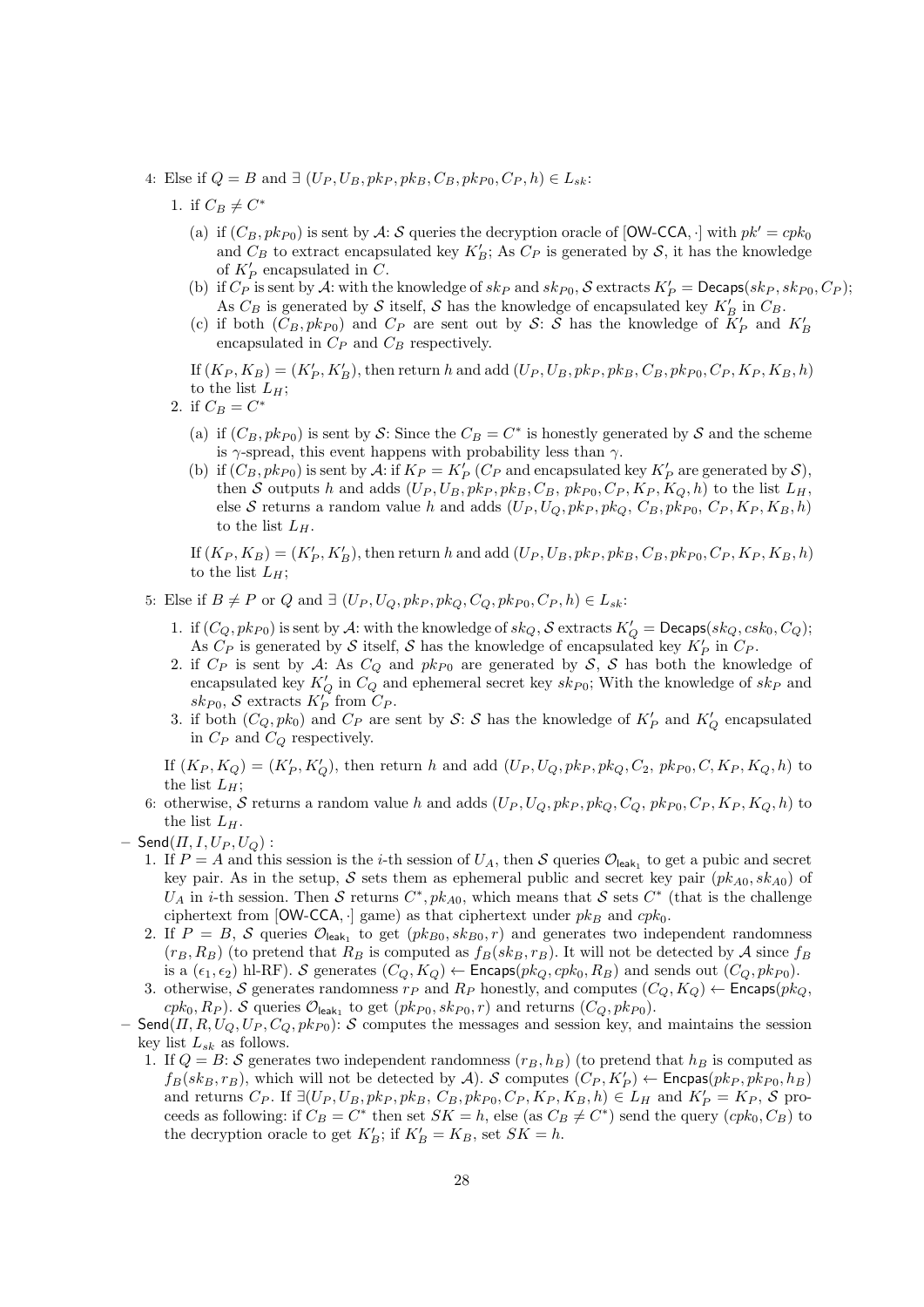- 2. If  $Q \neq B$ : S generates randomness  $r_{Q2}$  and queries  $f_B(sk_Q, r_{Q2})$  to get  $R_Q$ . S generates  $(C_P, K_P') \leftarrow$  Encaps $(\mathit{pk}_P, \mathit{pk}_{P0}, R_Q)$ . With the knowledge of  $\mathit{sk}_Q$ ,  $\mathcal S$  extracts  $K_Q' =$  Decaps $(\mathit{sk}_Q, \mathit{csk}_0, R_Q)$  $(C_Q)$ . If there exists  $(U_P, U_Q, pk_P, pk_Q, C_Q, pk_{P0}, C_P, K_P, K_Q, h) \in L_H$  and  $K_P = K_P', K_Q = K_Q'$ , set  $SK = h$ .
- 3. otherwise,  $S$  chooses  $SK$  randomly.

S keeps record of it as a completed session and adds  $(U_P, U_Q, pk_P, pk_Q, C_Q, pk_{P0}, C_P, SK)$  to the session key list  $L_{sk}$ .

- $-$  Send $(\Pi, I, U_P, U_Q, C_Q, pk_{P0}, C_P)$ : S has the knowledge of  $K'_Q$  encapsulated in  $C_Q$ .  $(pk_{P0}, sk_{P0}, r)$  is received from  $\mathcal{O}_{\mathsf{leak}_1}.$ 
	- 1. If  $P = B$ , then S queries the decryption oracle of [OW-CCA, ] with  $(pk_0, C_B)$  to get  $K'_B$ . If there exists  $(U_B, U_Q, pk_B, pk_Q, C_Q, pk_{B0}, C_B, K_B, K_Q, h) \in L_H$  and  $K'_B = K_B, K'_Q = K_Q$ , set  $\label{eq:SK} SK = h.$
	- 2. If  $Q = B$ , with the knowledge of  $sk_P$  and  $sk_{P0}$ , S computes  $K'_P = \text{Decaps}(sk_P, sk_{P0}, C)$ . If  $\exists (U_P, U_B, pk_P, pk_B, C_B, pk_{P0}, C_P, K_P, K_B, h) \in L_H$  and  $K'_P = K_P, K'_Q = K_B$ , set  $SK = h$ .
	- 3. If  $P \neq B$  and  $Q \neq B$ , with the knowledge of  $sk_P$  and  $sk_{P0}$ ,  $S$  computes  $\check{K}'_P = \mathsf{Decaps}(sk_P, sk_{P0}, C)$ . If there exists  $(U_P, U_Q, pk_P, pk_Q, C_Q, pk_{P0}, C_P, K_P, K_Q, h) \in L_H$  and  $K_P' = K_P, K_Q' = K_Q$ , set  $SK = h$ .
	- 4. otherwise,  $S$  chooses  $SK$  randomly.

S keeps record of it as a completed session and adds  $(U_P, U_Q, pk_P, pk_Q, C_Q, pk_{P0}, C_P, SK)$  to the session key list  $L_{sk}$ .

- Querying SessionKeyReveal(sid): The session key list  $L_{sk}$  is maintained as in the Send queries. 1. If the session sid is not completed,  $S$  aborts.
	- 2. Else if sid is in the list  $L_{sk}$ ,  $(U_P, U_Q, pk_P, pk_Q, C_Q, pk_{P0}, C_P, SK) \in L_{sk}$ , then return SK.
	- 3. otherwise,  $S$  returns a random value  $SK$  and adds it in  $L_{sk}$ .
- Querying SessionStateReveal(sid): As the definition of freshness, sid is not the test session.
	- 1. If the owner of sid is B, and B is a responder. The session state is generated by himself, or received from  $\mathcal{O}_{\mathsf{leak}_1}$ . S just returns them.
	- 2. If the owner of sid is  $B$ , and  $B$  is a initiator. The session state is generated by himself, or received from  $\mathcal{O}_{\text{leak}_1}$ , or extractable from the decryption oracle. S just returns them.
- 3. otherwise,  $S$  holds the secret key of other users and could return the session state as the definition. – Querying Corrupt $(U_P)$ :
- S returns the static secret key of  $U_P$ .
- $-$  Test(sid :)
	- If sid is not the *i*-th session of  $U_A$ , S aborts; otherwise, S responds to the query as the definition above.
- If A outputs a guess  $b'$ , S aborts.

The simulator  $S$  maintains all the consistencies of  $H$ -oracle, SessionStateReveal, and SessionKeyReveal, with the decryption oracle of 2KEM. Note that in the first case of the H-oracle, if flag = ture, then  $S$ would succeed in the [OW-CCA, ·] game. Thus,  $Pr[\text{AskH} \wedge E_1] \leq N^2 l \cdot \text{Adv}_{2\text{KEM}}^{[\text{OW-CCA},\cdot]}(\mathcal{S}) + N^2 l q \cdot \varepsilon_2$ . Event AskH  $\wedge E_2$ 

In the event  $E_2$ , the test session sid<sup>\*</sup> (with owner as initiator) has no matching session, and the ephemeral secret key of  $U_A$  is given to A. In case of AskH  $\land$   $E_2$ , the [OW-CCA, ·] adversary S performs as follows. It simulates the  $CK^+$  games and transforms the probability of occurrence of event AskH performed by A to the advantage of attacking [OW-CCA, $\cdot$ ] security with  $pk_0^* = cpk_0$ .

In order to simulate the random oracles, S maintains hash list  $L_H$  and  $L_{sk}$ , corresponding to the queries and answers of the H oracle, SessionStateReveal and SessionKeyReveal.  $L_H$  and  $L_{sk}$  are interrelated with each other since the adversary may ask  $L_{sk}$  without the encapsulated keys firstly, then ask  $L_H$  with the encapsulated keys. Thus, the reduction must ensure consistency of the random oracle queries to  $L_H$ and  $L_{sk}$ . The decryption oracle of  $[OW-CCA, \cdot]$  game could help to maintain the consistency as done in H-oracle and SessionKeyReveal in the following.

In the [OW-CCA,  $\cdot$ ] game, on receiving the public key  $pk_1$ , S returns a  $pk_0^* = cpk_0$  to the challenger. Then on receiving the challenge ciphertext  $C^*$  with public key  $pk_1$  and  $pk_0^*$  for encapsulated key  $K^*$ , to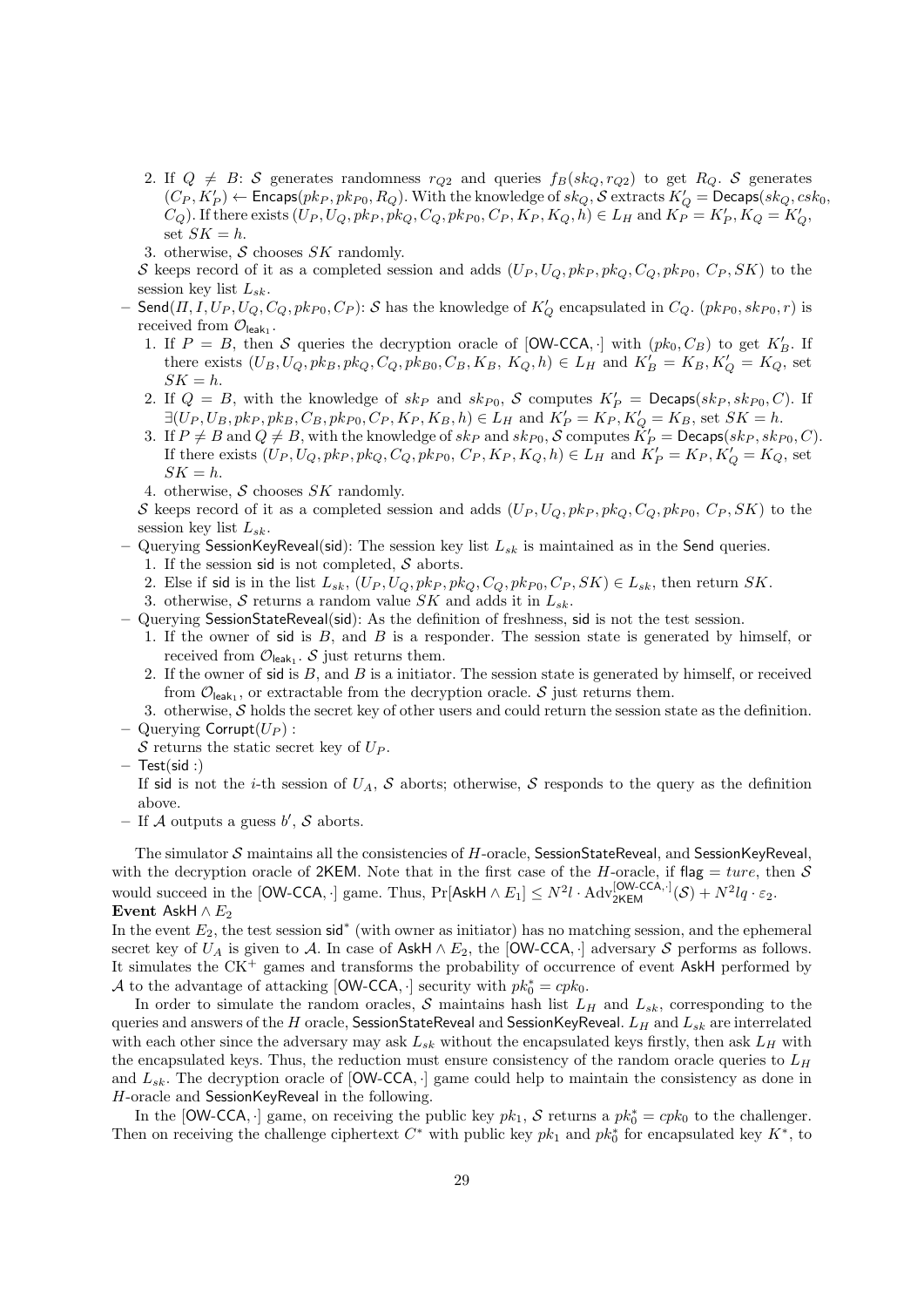simulate the CK<sup>+</sup> game, S randomly chooses two parties  $U_A$ ,  $U_B$  and guesses a random *i*-th session as a guess of the test session with probability of success  $1/N^2l$ . S samples a key pair  $(cpk_0, csk_0) \leftarrow$  KeyGen0 as public parameters. By computing  $(pk_1, sk_1) \leftarrow \text{KeyGen1}, S$  sets all the static secret and public key pairs  $(pk_P, sk_P)$  for all N users  $U_P$  except  $U_B$ . S sets  $pk_B = pk_1$ .

Without the knowledge of the secret key of  $U_B$ , S chooses totally random  $r_B$  as part of ephemeral secret keys and  $R_B$  as the randomness for Encaps. Since  $f_B$  is  $(\varepsilon_1, \varepsilon_2)$  hl-RF, the difference between the simulated game with modification of  $r_B$  and real game is bounded by  $\varepsilon_1$ . If it is in need of an ephemeral public key  $pk_{P0}$  sent out by  $U_p$ , S queries  $(pk_0^i, sk_0^i, r_0^i) \leftarrow O_{\text{leak}_0}$  and sets  $pk_{P0} = pk_0^i$ . When a session state revealed to a session owned by  $U_B$ , is queried, S returns  $r_B$  and  $r_0^i$  of this session.

Specially, by computing  $(pk_A, sk_A) \leftarrow$  KeyGen1 and querying  $(pk_{A0}, sk_{A0}, r_{A0}) \leftarrow \mathcal{O}_{\mathsf{leak}_0}, \mathcal{S}$  sets the static secret and public key pairs  $(pk_A, sk_A)$  for  $U_A$ , as well as the ephemeral secret and public key pairs  $(pk_{A0}, sk_{A0})$  for the *i*-th session of  $U_A$ . S sets  $C^*$ ,  $pk_{A0}$  as the message sent out by  $U_A$  in *i*-th session. S chooses an independent randomness  $r_{A2}$  and leaks the ephemeral secret keys  $r_{A0}$ ,  $r_{A2}$  in the *i*-th session of  $U_A$  to adversary  $\mathcal{A}$ .

S simulates the oracle queries of  $A$  as what it dose in the case above and maintains the hash lists as in the event AskH∧E<sub>1</sub>. Specially, when AskH happens, which means that A submits  $(U_A, U_B, pk_A, pk_B, C^*,$  $pk_{A0}, C_A, K_A, K_B$  to H, where  $C^*, pk_{A0}, C_A$  is the view of the test session and  $K_A$  is the key encapsulated in  $C_A$ , then return  $K_B$  as the guess of  $K^*$ .

As in the event AskH  $\land E_1$ , we have Pr[AskH  $\land E_2$ ]  $\leq N^2l \cdot \text{Adv}_{2\text{KEM}}^{\text{[OW-CCA},\cdot]}(\mathcal{S}) + N^2lq \cdot \varepsilon_2$ . Event AskH  $\wedge E_3$ 

In the event  $E_3$ , the test session sid<sup>\*</sup> (with owner as responder) has no matching session, and the ephemeral secret keys of  $U_B$  are given to A. In the case of AskH  $\wedge E_3$ , the [OW-CCA, ·] adversary S with  $pk_0^* \leftarrow \mathcal{A}$  performs as follows. It simulates the CK<sup>+</sup> games and transforms probability of the occurrence of event AskH performed by  $A$  to the advantage of attacking  $[OW-CCA,\cdot]$  security.

In order to simulate the random oracles, S maintains hash list  $L_H$  and  $L_{sk}$ , corresponding to the queries and answers of the H oracle SessionStateReveal and SessionKeyReveal.  $L_H$  and  $L_{sk}$  are interrelated with each other since the adversary may ask  $L_{sk}$  without the encapsulated keys firstly, then ask  $L_H$  with the encapsulated keys. Thus, the reduction must ensure consistency of the random oracle queries to  $L_H$ and  $L_{sk}$ . The decryption oracle of  $[OW-CCA, \cdot]$  game could help to maintain the consistency as done in H-oracle and SessionKeyReveal in the following.

On receiving the public key  $pk_1$  from the [OW-CCA,  $\cdot$ ] challenger, to simulate the CK<sup>+</sup> game, S randomly chooses two parties  $U_A$ ,  $U_B$  and guesses a random *i*-th session as a guess of the test session with probability of success  $1/N^2l$ . S samples a key pair  $(cpk_0, csk_0) \leftarrow$  KeyGen0 as public parameters. By computing  $(pk_1, sk_1) \leftarrow \text{KeyGen1}, S \text{ sets all the static secret and public key pairs } (pk_P, sk_P) \text{ for all }$ N users  $U_P$  except  $U_A$ . Specially, S sets the static secret and public key pairs  $(pk_B, sk_B)$  for  $U_B$ . S sets  $pk_A = pk_1$ .

Without knowing the secret key of  $U_A$ , S chooses totally random  $r_A$  as part of ephemeral secret key and  $R_A$  as the randomness for Encaps. Since  $f_A$  is ( $\varepsilon_1, \varepsilon_2$ ) hl-RF, the difference between the simulated game with modification of  $r_A$  and real game is bounded by  $\varepsilon_1$ . If it is in need of an ephemeral public key  $pk_{P0}$  sent out by  $U_P$ , S queries  $(pk_0^i, sk_0^i, r_0^i) \leftarrow O_{\text{leak}_0}$  and sets  $pk_{P0} = pk_0^i$ . When a session state revealed to a session owned by  $U_A$ , is queried,  $\overline{S}$  returns  $r_A$  and  $r_0^i$  of this session.

On receiving the *i*-th session  $(C'_B, pk_0^*)$  from  $U_A$  (which is sent by  $\mathcal A$  in the CK<sup>+</sup> games),  $\mathcal S$  returns  $pk_0^*$  to the [OW-CCA, ·] challenger and receives the challenge ciphertext  $C^*$  under public key  $pk_1$  and  $pk_0^*$ with encapsulated key  $K^*$ . Then S sends  $C^*$  to  $U_A$  as the response of *i*-th session from  $U_B$ . S chooses a totally independent randomness  $r_B$  as the ephemeral secret key of  $U_B$  and leaks it to adversary A.

S simulates the oracle queries of  $A$  as what it dose in the case above and maintains the hash lists as in the event of AskH∧E<sub>2</sub>. Specially, when AskH happens, which means A submits  $(U_A, U_B, pk_A, pk_B, C'_B, pk_0^*$  $C^*, K_A, K_B$ ) to H, where  $C'_B, pk_0^*, C^*$  is the view of the test session and  $K_B$  is the key encapsulated in  $C'_B$ , then return  $K_A$  as the guess of  $K^*$ .

As in event AskH  $\land E_2$ , Pr[AskH  $\land E_3$ ]  $\leq N^2l \cdot \text{Adv}_{2\text{KEM}}^{\text{[OW-CCA,+]}}(\mathcal{S}) + N^2lq \cdot \varepsilon_1$ . Event AskH  $\wedge E_4$ 

In the event  $E_4$ , the test session sid<sup>\*</sup> (with owner as responder) has no matching session, and the static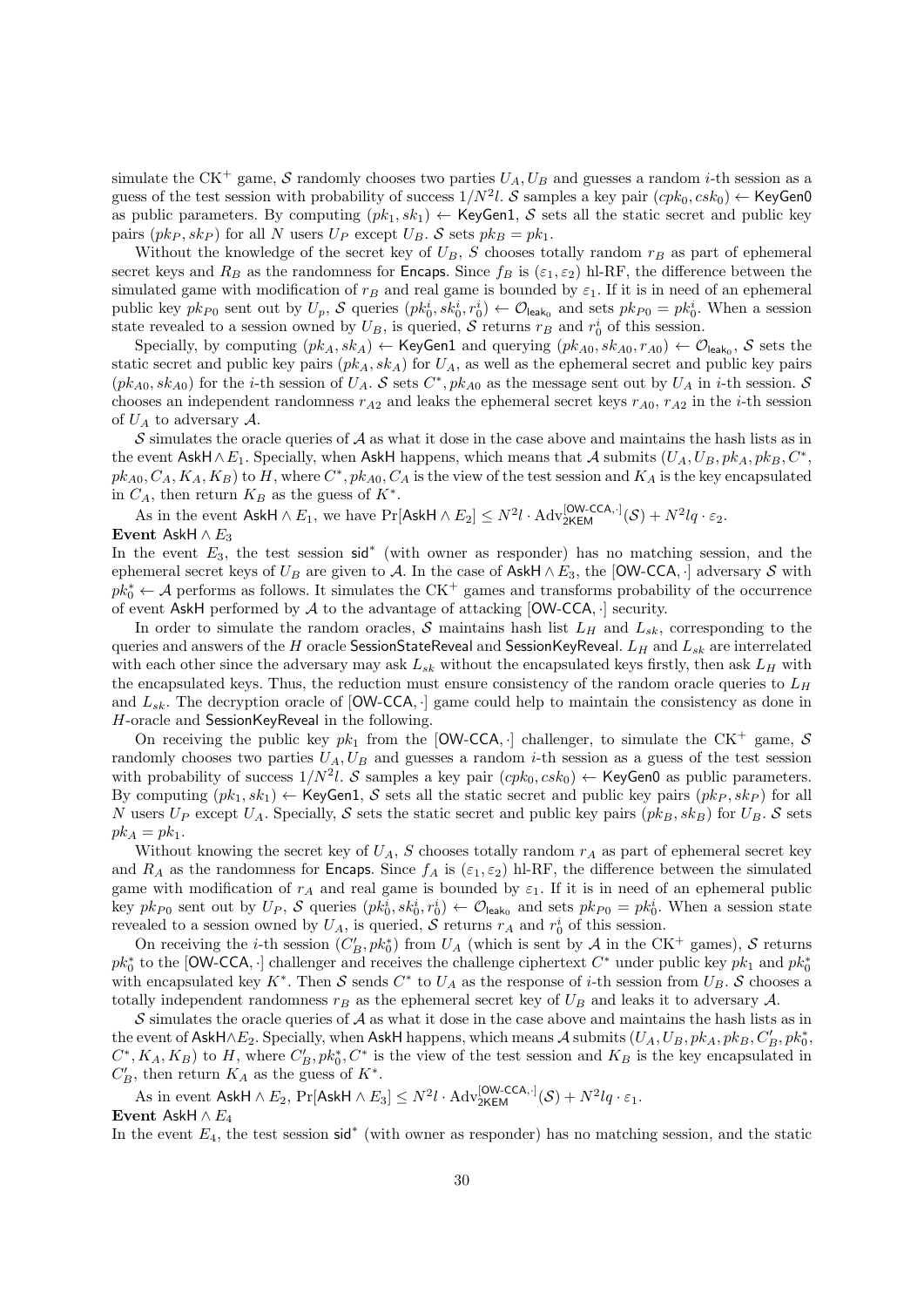secret keys of  $U_B$  are given to A. In the case of AskH  $\land$   $E_4$ , the [OW-CCA, ·] adversary S with  $pk_0^* \leftarrow \mathcal{A}$ performs as follows. It simulates the  $CK^+$  games and transforms the probability of the occurrence of event AskH performed by  $A$  to the advantage of attacking  $[OW-CCA, \cdot]$  security.

In order to simulate the random oracles, S maintains hash list  $L_H$  and  $L_{sk}$ , corresponding to the queries and answers of the H oracle, SessionStateReveal and SessionKeyReveal.  $L_H$  and  $L_{sk}$  are interrelated with each other since the adversary may ask  $L_{sk}$  without the encapsulated keys firstly, then ask  $L_H$  with the encapsulated keys. Thus, the reduction must ensure consistency of the random oracle queries to  $L_H$ and  $L_{sk}$ . The decryption oracle of  $[OW-CCA, \cdot]$  game could help to maintain the consistency as done in H-oracle and SessionKeyReveal in the following.

On receiving the public key  $pk_1$  from the [OW-CCA,  $\cdot$ ] the challenger, to simulate the CK<sup>+</sup> game, S randomly chooses two parties  $U_A$ ,  $U_B$  and guesses a random *i*-th session as a guess of the test session with probability of success  $1/N^2l$ . S samples a key pair  $(cpk_0, csk_0) \leftarrow$  KeyGen0 as public parameters. By computing  $(pk_1, sk_1) \leftarrow$  KeyGen1 and sets all the static secret and public key pairs  $(pk_P, sk_P)$  for all N users  $U_P$  except  $U_A$ . Specially, S sets the static secret and public key pairs  $(pk_B, sk_B)$  for  $U_B$ . S sets  $pk_A = pk_1$ . If it is in need of an ephemeral public key  $pk_{P0}$  sent out by  $U_P$ ,  $S$  queries  $(pk_0^i, sk_0^i, r_0^i) \leftarrow \mathcal{O}_{\mathsf{leak}_0}$ and sets  $pk_{P0} = pk_0^i$ .

On receiving the *i*-th session  $(C'_B, pk_0^*)$  from  $U_A$  (which is sent by  $\mathcal A$  in the CK<sup>+</sup> games),  $\mathcal S$  returns  $pk_0^*$  to the [OW-CCA, ·] challenger and receives the challenge ciphertext  $C^*$  under public key  $pk_1$  and  $pk_0^*$ with encapsulated key  $K^*$ . Then S returns  $C^*$  to  $U_A$  as the response of *i*-th session from  $U_B$ . S leaks the static secret key  $sk_B$  of  $U_B$  to the adversary  $A$ .

S simulates the oracle queries of  $\mathcal A$  as what it dose in the case above and maintains the hash lists as in the event of AskH∧E<sub>3</sub>. Specially, when AskH happens, which means A submits  $(U_A, U_B, pk_A, pk_B, C'_B, pk_0^*$  $C^*, K_A, K_B$ ) to H, where  $C'_B, pk_0^*, C^*$  is the view of the test session and  $K_B$  is the key encapsulated in  $C'_B$ , then return  $K_A$  as the guess of  $K^*$ .

As in the event AskH  $\land E_3$ , we have Pr[AskH  $\land E_4$ ]  $\leq N^2l \cdot \text{Adv}_{2\text{KEM}}^{\text{[OW-CCA},\cdot]}(\mathcal{S}) + N^2lq \cdot \varepsilon_1$ .

### Event AskH  $\wedge E_5$

In event  $E_5$ , the test session sid<sup>\*</sup> (with owner as responder or initiator) has matching session sid<sup>\*</sup>. Both static secret keys of initiator and responder are leaked to  $A$ . In this case, the [ $\cdot$ , OW-CPA] adversary  $S$ performs as follows. It simulates the  $CK^+$  games and transforms the probability of the occurrence of event AskH performed by  $A$  to the advantage of attacking  $[\cdot, \text{OW-CPA}]$  security.

To simulate the CK<sup>+</sup> game, S randomly chooses two parties  $U_A$ ,  $U_B$  and guesses a random *i*-th session as a guess of the test session with probability of success  $1/N^2l$ . S queries some  $(pk_1^i, sk_1^i, r_1^i) \leftarrow \mathcal{O}_{\mathsf{leak}_1}$ , and sets all the static secret and public key pairs  $(pk_P, sk_P) = (pk_1^i, sk_1^i)$  for all N users  $U_P$ . S samples a key pair  $(cpk_0, csk_0) \leftarrow$  KeyGen0 as public parameters. When a ephemeral public key is required, S generates  $(pk_{P0}, sk_{P0}) \leftarrow \text{KeyGenO}(r_0)$  by himself. In the [·, OW-CPA] game, S sends  $pk_A$  to the challenger and receives challenge ciphertext  $C^*$ . In the *i*-th session of  $U_A$ , S sends  $C^*$ ,  $pk_0$  to  $U_B$ . S leaks  $sk_A$  and  $sk_B$ to adversary A.

With all the static secret keys,  $S$  could perfectly simulate the  $CK^+$  games. When AskH happens, which means A submits  $(U_A, U_B, pk_A, pk_B, C_B, pk_0^*, C^*, K_A, K_B)$  to H, where  $C'_B, pk_0^*, C^*$  is the view of the test session and  $K_B$  is the key encapsulated in  $C_B$ , then return  $K_A$  as the guess of  $K^*$ .

Thus,  $Pr[\text{AskH} \wedge E_5] \leq N^2 l \cdot \text{Adv}_{2\text{KEM}}^{[\cdot, \text{OW-CPA}]}(\mathcal{S}) + N^2 l q \cdot \varepsilon_2$ . Event AskH  $\wedge E_6$ 

In event  $E_6$ , the test session sid<sup>\*</sup> has matching session  $\overline{\mathsf{sid}}^*$ . Both ephemeral secret keys of initiator and responder are leaked to A. This is almost the same as Event AskH  $\land$  E<sub>3</sub>, in which case the ephemeral public key is generated by A. In this case, the only difference is that the ephemeral secret key of test session (or the matching session) is leaked to A but not generated by A, which means  $pk_0^* \in L_0$ .

### Event AskH  $\land$   $E_{7-1}$

In event  $E_{7-1}$ , the test session sid<sup>\*</sup> has matching session  $\overline{sd}^*$ . Both ephemeral secret keys of responder and static secret key of initiator are leaked to A. This is almost the same with Event AskH  $\land E_1$ . In this case, the only difference is that the ephemeral secret key of  $U_B$  is leaked to A, which does not affect the proof.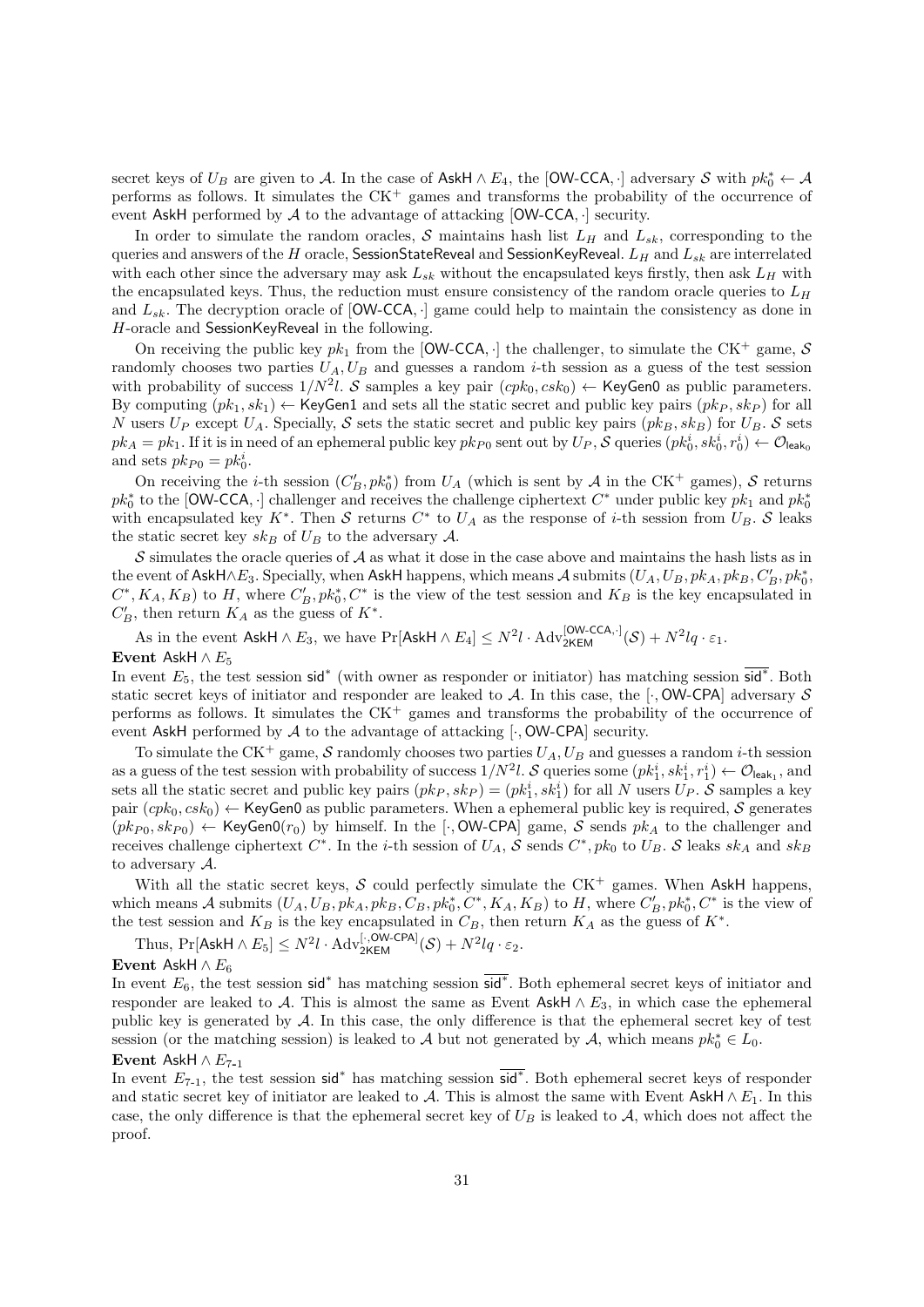#### Event AskH  $\land$   $E_{7-2}$

In event  $E_{7-2}$ , the test session sid<sup>\*</sup> has matching session  $\overline{sid}^*$ . Both ephemeral secret keys of initiator and static secret key of responder are leaked to A. This is almost the same as Event AskH  $\land E_6$ . In this case, the only difference is that the ephemeral secret key of  $U_A$  is leaked to  $A$ , which does not make any influences to the proof.

Event AskH  $\wedge E_{8-1}$ 

In event  $E_{8-1}$ , the test session sid<sup>\*</sup> has matching session sid<sup>\*</sup>. Both ephemeral secret keys of initiator and the static secret key of responder are leaked to A. This is almost the same as Event AskH  $\wedge E_{7-2}$ . In this case, the only difference is the position of initiator and responder, which does not affect the proof. Event AskH  $\wedge E_{8-2}$ 

In event  $E_{8-2}$ , the test session sid<sup>∗</sup> has matching session  $\overline{\text{sid}^*}$ . Both static secret keys of initiator and the ephemeral secret key of responder are leaked to A. This is almost the same as Event AskH  $\land$   $E_{8-1}$ . In this case, the only difference is the position of initiator and responder, which does not affect the proof.

# Appendix B: Proofs of Theorem [2](#page-15-2) related to HMQV

We first show the [OW-CCA, OW-CCA] security of 2KEM<sub>HMOV</sub> against the resistance to the leakage of b by proving the security of  $2KEM_{HMOV^0}$  in Figure [16](#page-31-0) (in Lemma [4\)](#page-32-0), then show the resistance to the leakage of randomness  $y$  by reducing it to the security of Dual HCR signature (in Lemma [5\)](#page-32-1).

Since after replacing Y in  $2KEM_{HMQV}$  by  $YB^e$  and y in  $2KEM_{HMQV}$  by  $y+eb$ , we will get  $2KEM_{HMQV}$ , and B is public parameter, the security of  $2KEM_{HMQV^0}$  is preserved in  $2KEM_{HMQV}$ . Thus, if  $2KEM_{HMQV^0}$ is  $[OW-CCA, OW-CCA]$  secure, then  $2KEM_{HMQV}$  also is  $[OW-CCA, OW-CCA]$  secure even if b is leaked.

> $\mathsf{KeyGen1}(\lambda) \vert\ \mathsf{KeyGen0}(\lambda) \vert\ \ \mathsf{Encaps}(pk_1, pk_0) \vert\ \mathsf{Decaps}(sk_1, sk_0, c)$  $a \leftarrow \mathbb{Z}_p; \quad x \leftarrow \mathbb{Z}_p \quad y \leftarrow \mathbb{Z}_p, Y = g^y \mid Y \leftarrow c$

| $u \leftarrow \omega_p,$ | $\mu \leftarrow \mu_p$ | $y \leftarrow \omega_p, \quad 1 - q$             | $\cdots$      |
|--------------------------|------------------------|--------------------------------------------------|---------------|
| $A = q^a$                | $X = a^x$              | $d = h(X, B)$                                    | $d = h(X, B)$ |
| $pk_1 = A$               | $ pk_0=X;$             | $ k' = \hat{H}((XA^d)^y)  k = \hat{H}(Y^{x+da})$ |               |
| $sk_1 = a$               | $\mid sk_0=x.$         | Return $k, c = Y$ Return $k'$                    |               |

<span id="page-31-0"></span>

|  |  | Fig. 16. The [OW-CCA, OW-CCA] secure $2KEM_{HMQV^0}$ . |  |  |
|--|--|--------------------------------------------------------|--|--|
|--|--|--------------------------------------------------------|--|--|

Therefore, in the following we focus on the security of  $2KEM_{HMOV^0}$ . Furthermore, we reduce its security to the unforgeability of HCR signature. Before going to the lemmas, we depict the HCR signature scheme provided in [\[Kra05\]](#page-24-10) and its unforgeability game.

**Definition 4 (The (Dual) HCR signature, [\[Kra05\]](#page-24-10)).** Let  $U_A$  be a signer with public key  $A = g^a$ , U<sub>B</sub> be a verifier with public key B. The HCR signature of  $U_A$  is defined as:  $Y = g^y, X = g^x$  and  $HSIG(m, Y, X) = \hat{H}(Y^{x+da})$ ; The Dual HCR signature of  $U_A$  is defined as:  $Y = g^y, X = g^x$  and  $HSIG(m, Y, X) = \hat{H}((YB^e)^{x+da})$ ; where Y is a challenge computed by  $U_B$ , X is a respond generated by  $U_A$  (x is chosen by  $U_A$ ), and  $e = h(Y, A), d = h(X, B)$ .

The forgery game for HCR signature is described as follows. Any PPT forger  $\mathcal F$  with the challenged public key A and  $X_0$  of his choice, interactively queries a sign oracle SignO. Finally F outputs "fail" or a forgery  $(X_0, m_0, \sigma)$ . The sign oracle  $SignO$  proceeds as following: build a list  $L = \{-, -, -, -, -\}$ first. On receiving a message m from F it returns  $X = g^x$  for  $x \leftarrow Z_q$ , and sets  $L = L \cup (x, X, m, \cdot, \cdot)$ where the last two elements are empty. On receiving  $(X', m')$  and challenge Y', if  $(\cdot, X', m', \cdot, \cdot) \in L$  and  $Y' \neq 0$ , it returns  $\sigma' = H(Y^{x+h(X',m')a})$ , then makes up the tuple  $(\cdot, X', m', \cdot, \cdot)$  as  $(\cdot, X', m', Y', \sigma')$ , else it returns  $\bot$ . We say that  $\mathcal F$  wins the game successfully if both of the following two conditions hold: i)  $(\cdot, X_0, m_0, \cdot, \cdot) \notin L$ , or  $(\cdot, X_0, m_0, \cdot, \cdot) \in L \wedge (\cdot, X_0, m_0, Y_0, \sigma) \notin L$ ; ii)  $\sigma = \hat{H}(Y^{x_0 + h(X_0, m_0)a})$ , where  $x_0 = \log_a X_0$ . Note that in HMQV [\[Kra05\]](#page-24-10), the case of  $(\cdot, X_0, m_0, \cdot, \cdot) \in L \wedge (\cdot, X_0, m_0, Y_0, \sigma) \notin L$  is not considered as a successful forgery in the forgery game defined by the authors [\[Kra05\]](#page-24-10). But the proof still works when this type of forgery is also included in the forgery game.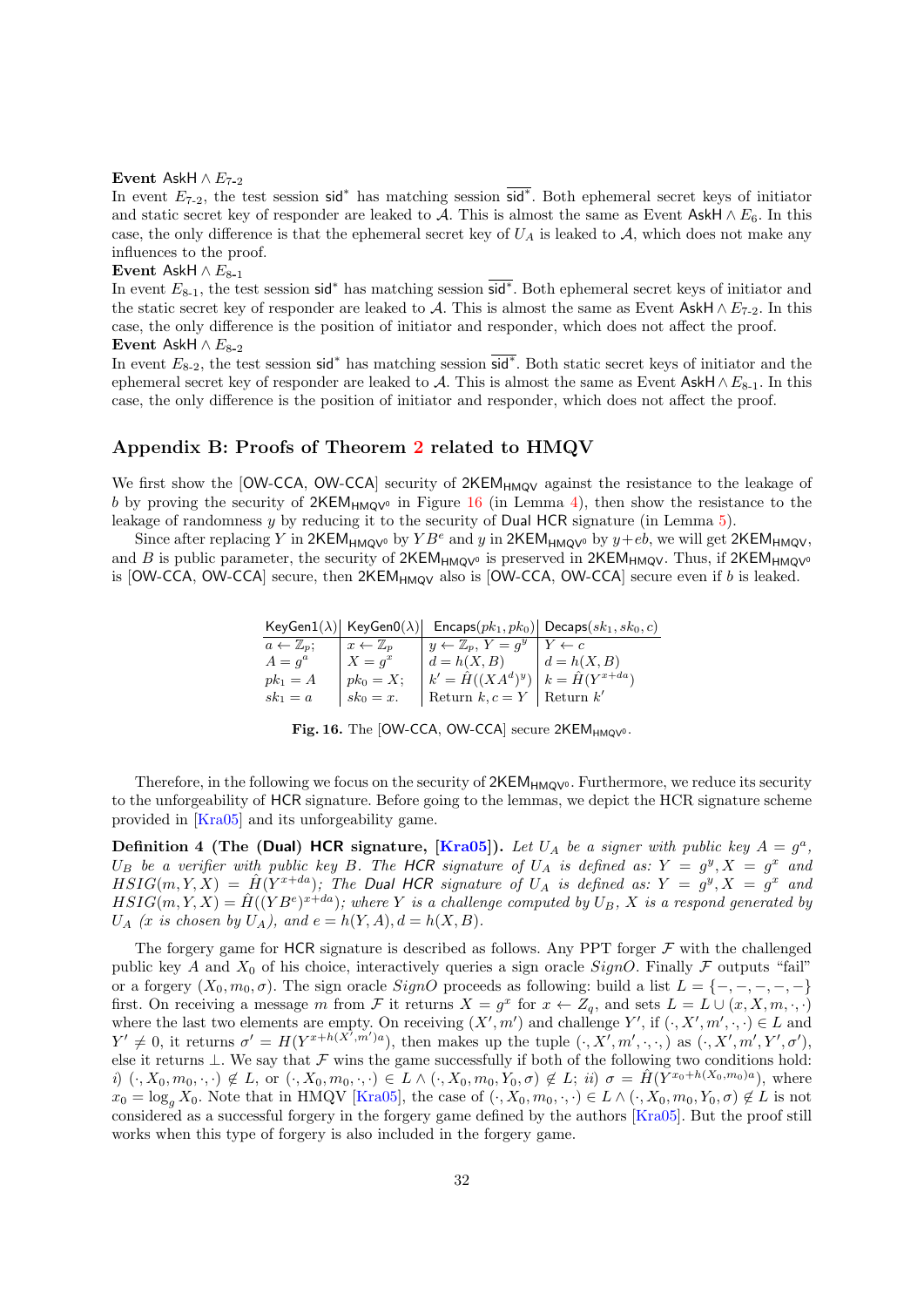The advantage of F is defined as  $Adv_{\mathcal{F}}^{\text{uf}} = Pr[\mathcal{F} \text{ wins}]$ . HCR is said to be unforgeable if  $Adv_{HCR}^{\text{uf}}(\mathcal{F})$  is negligible for any PPT forger  $\mathcal F$ . The unforgeability of Dual HCR can be defined similarly.

**Lemma 3 ([\[Kra05\]](#page-24-10), Lemma 27** & Remark 7.1). Under the Gap-DH, KEA1 assumptions, HCR is unforgeable in the random oracle model; and Dual HCR is unforgeable with the leakage of randomness  $y$ .

<span id="page-32-0"></span>**Lemma 4.** If HCR is unforgeable in the random oracle model,  $2KEM_{HMOV^0}$  is  $[OW-CCA, OW-CCA]$ secure in the random oracle model.

*Proof.* We reduce the  $[OW-CCA]$  security to the unforgeability of HCR. It is analogous for the  $[\cdot, OW-CCA]$ security.

We construct a forger F that performs as follows. F simulates the [OW-CCA,  $\cdot$ ] game for KEM<sub>HMOV<sup>0</sup>,</sub> and transfers the advantage of adversary A attacking  $2KEM_{HMOV}$  to that of forging HCR. As shown in Figure [17,](#page-32-2) F perfectly simulates  $\mathcal{O}_{\mathsf{leak0}}$  and  $\mathcal{O}_{\mathsf{OW}\text{-}\mathsf{CCA}}$  using  $SignO$ . If A succeeds in [OW-CCA, ·] game, it holds  $k' = H(Y^{x_0 + h(X_0, B)a})$ . Thus, we have  $\mathrm{Adv}_{2\mathsf{KEM}_{\mathsf{HMQV}^0}}^{[\mathsf{IND}\text{-}\mathsf{CCA},\cdot]}(\mathcal{A}) \leq \mathrm{Adv}_{\mathsf{HCR}}^{ \mathsf{uf}}(\mathcal{F}).$ 

> Forger  $\mathcal{F}^{\mathcal{A}}(A, Y_0)$ : 01 send  $pk_1 = A$  to  $A$ , build  $L_0 = \{-, -, -\}$ 02 on the *i*-th query of  $\mathcal{O}_{\text{leak0}}$  F performs as following: 03 query  $SignO$  with  $m = B$  and get  $(x_i, X_i)$ 04 set  $L_0 = L_0 \cup (pk_0^i = X_i, sk_0^i = x_i, r_0^i = x_i)$ 05 return  $(s k_0^i = x_i, p k_0^i = X_i, r_0^i = x_i)$ 06 on receiving  $pk_0^* = X_0$ , return  $C^* = Y_0 = g^{y_0}$  as challenge ciphertext 07 on receiving  $\mathcal{O}_{\mathsf{OW}\text{-}\mathsf{CCA}}(pk'_0 = X', C' = Y');$ 08 if  $X' \in [L_0]_1 \wedge X' \neq X_0$  or  $X' \in [L_0]_1 \wedge X' = X_0 \wedge Y' \neq Y_0$ 09 query  $SignO$  with  $(X', B)$  and challenge Y' 10 send what  $SignO$  returns to  $A$ 11 otherwise send  $\perp$  to  $\mathcal A$ 12 on receiving  $k'$  from A as the guess of  $k^*$ 13 return  $(X_0, A, k')$  as signature on challenge  $Y_0$ .

<span id="page-32-2"></span>Fig. 17. Forger of HCR using  $[OW-CCA, \cdot]$  adversary  $\mathcal A$ 

<span id="page-32-1"></span>**Lemma 5.** If Dual HCR is unforgeable with the leakage of randomness y,  $2KEM_{HMQV}$  is  $jOW-CCA$ , OW-CCA] secure with the leakage of randomness y in the random oracle model.

# Appendix C: Proofs of Theorem [3](#page-16-2) related to NAXOS

Proof. We reduce the  $[OW-CCA, \cdot]$  security to the underlying Gap-DH assumption. It is analogous for the  $[\cdot, \text{OW-CCA}]$  security. For convenience, we define a twisted  $2\text{KEM}_{\text{NAXOS}}'$ , in which the encapsulation algorithm Encaps chooses  $y \leftarrow \mathbb{Z}_p$  directly, rather than by computing  $y = h(y_0, b)$  where  $y_0 \leftarrow \mathbb{Z}_p$ . Obviously, in the random oracle model, to prove the  $[OW-CCA, \cdot]$  security of  $2KEM_{\text{MAXOS}}$  with the leakage of  $y_0$  or b, we only need to prove the [OW-CCA, $\cdot$ ] security of 2KEM'<sub>NAXOS</sub> itself.

We construct an algorithm B which utilizes the  $[OW-CCA, \cdot]$  adversary A as a sub-routine to solve the Gap-DH problem. Given Gap-DH instance,  $\beta$  simulates the [OW-CCA,  $\cdot$ ] games for  $\mathcal{A}$ , and transforms the advantage of  $A$  attacking  $[OW-CCA, \cdot]$  security to that of solving Gap-DH instance. To perfectly simulate the [OW-CCA, ·] game for A, B maintains one decapsulation list  $L_{\text{dec}}$  and one hash list  $L_{\hat{H}}$ , and guarantees the consistency of two lists by utilizing the DDH oracle.

B is given as input  $(X_0, Y_0)$ , where  $X_0 = g^{x_0}$  and  $Y_0 = g^{y_0}$  for random  $x_0, y_0$ , and finally outputs a value guess. B is also given a DDH oracle  $\mathcal{O}_{DDH}$ . Firstly B sets  $pk_1 = A = X_0$  and sends A to A. On receiving  $pk_0^* = X$  from A, B sets  $c^* = Y_0$ , and chooses a random  $k^* \leftarrow \{0,1\}^{\lambda}$ . Then B sets a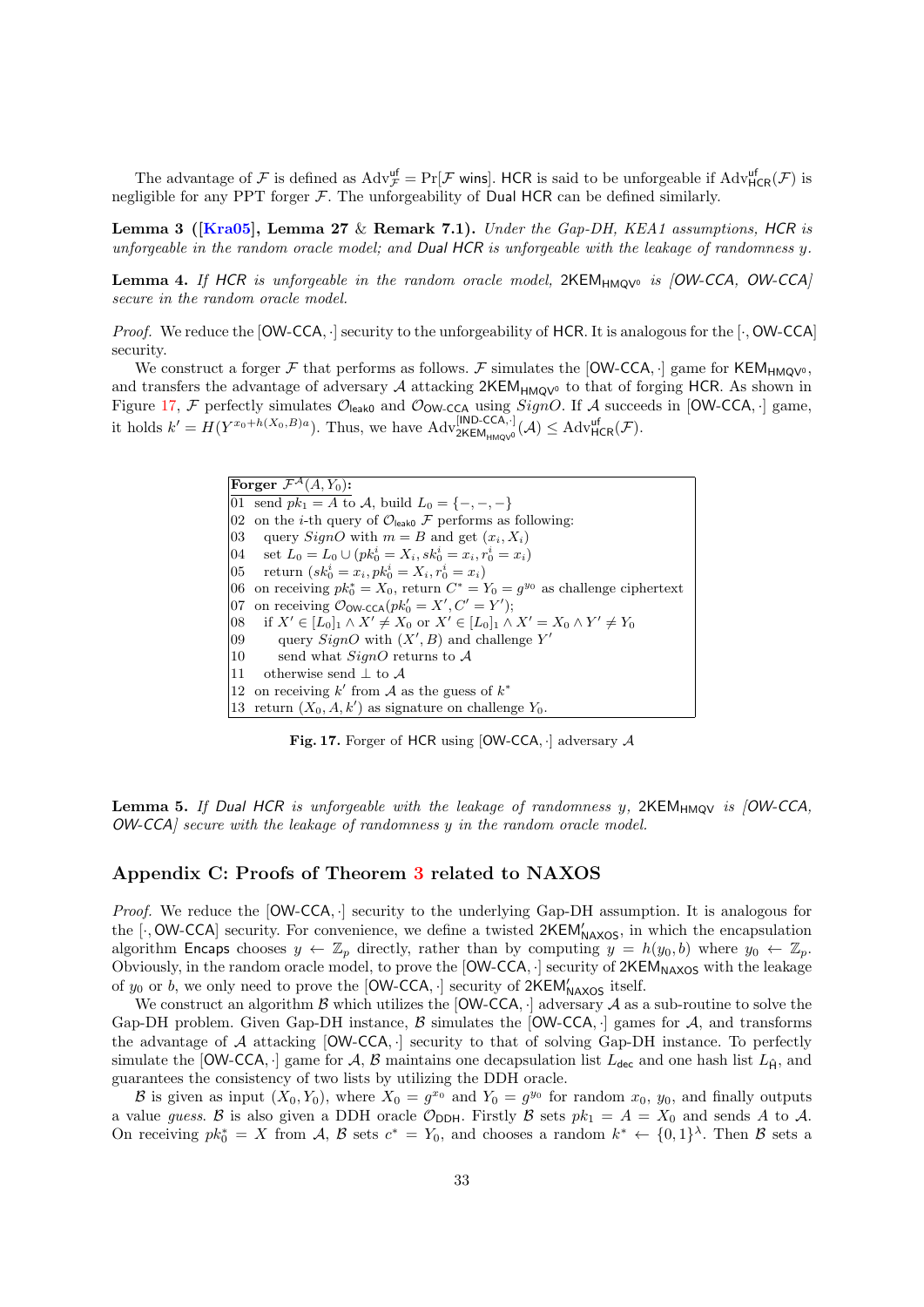default value g as a guess. We expect that A at some point makes a queries of the form  $(Z = Y_0^{x_0}, D')$ to  $\hat{H}$ -oracle such that  $\mathcal{O}_{DDH}(A, Y_0, Z) = 1$ , otherwise A would have no advantage to output challenge session key. To find out when A queries its  $\hat{H}$ -oracle with  $Y_0^{x_0}$ , we query  $\mathcal{O}_{DDH}(A, Y_0, Z)$  whenever A makes a query  $(Z, D')$  to  $\hat{H}$ -oracle. If  $\mathcal{O}_{DDH}(A, Y_0, Z) = 1$ , then  $Z = Y_0^{x_0}$ . We then update the value of guess to Z.

- The decapsulation DECAPS $(X', Y')$  (where  $pk'_0 = X'$  and  $c' = Y'$ ) is simulated as follows: If  $(X', Y') = (X, Y_0)$ , it just aborts. If  $(X', Y')$  has been asked to **DECAPS** (which means  $\exists (X', Y', k') \in$  $L_{\text{dec}}$ ), then just return k'. If  $(X', Y')$  has not been asked to DECAPS, then first check whether  $\exists (Z', D', h') \in L_{\hat{H}}$  (which means  $(Z', D')$  has been asked to  $\hat{H}$ -oracle) where  $\mathcal{O}_{DDH}(A, Y', Z') =$  $1 \wedge \mathcal{O}_{DDH}(X', Y', D') = 1$ . If it is the case, set  $k' = h'$ ; else set k' as a random value. At last, add  $(X', Y', k')$  to list  $L_{\text{dec}}$ .
- $\hat{H}$  -oracle is simulated as follows: If  $(Z', D')$  has been asked to  $\hat{H}$ -oracle (which means ∃ $(Z', D', h')$ )  $L_{\hat{H}}$ ) just return h'. If  $(Z', D')$  has not been asked to  $\hat{H}$ -oracle, then first check whether  $\mathcal{O}_{DDH}(A, Y_0, Z') =$ 1. If it is the case, update the value of guess to Z. If not, then check whether  $\exists (X', Y', k') \in L_{\text{dec}}$ (which means  $(X', Y')$  has been asked to DECAPS) where  $\mathcal{O}_{DDH}(A, Y', Z') = 1 \wedge \mathcal{O}_{DDH}(X', Y', D') =$ 1. If it is true, set  $h' = k'$ ; else set h' as a random value. At last, add  $(Z', D', h')$  to the hash list  $L_{\hat{H}}$ .

Note that no matter which oracle A asked first,  $\hat{H}$  with  $(Z', D')$  or DECAPS with  $(X', Y')$ , two lists are consistent.

Consider the game  $[OW-CCA, \cdot]$  and let AskA denote the event that the  $\hat{H}$ -oracle query  $(Y_0^{x_0}, D')$ for some D' is asked by A and  $\overline{\text{AskA}}$  is the complement event of AskA. When  $(Y_0^{x_0}, D')$  for some D' is not asked by A to  $\hat{H}$ -oracle, there is no way to output the challenge key  $k^*$  other than guessing with probability  $1/2^{\lambda}$ . Thus we have that

$$
\begin{aligned} \mathrm{Adv}_{2\mathsf{KEM}'_{\mathsf{NAXOS}}}^{\mathsf{[OW-CCA},\cdot]}(\mathcal{A})&=\mathrm{Pr}[\mathsf{OW-CCA}^{\mathcal{A}}\Rightarrow 1\wedge \mathsf{AskA}]+\mathrm{Pr}[\mathsf{OW-CCA}^{\mathcal{A}}\Rightarrow 1\wedge \overline{\mathsf{AskA}}] \\ &\leq \mathrm{Pr}[\mathsf{OW-CCA}^{\mathcal{A}}\Rightarrow 1\wedge \mathsf{AskA}]+1/2^{\lambda} \\ &\leq \mathrm{Pr}[1\wedge \mathsf{AskA}]+1/2^{\lambda} \\ &\leq \mathrm{Adv}^{\mathrm{Gap-DH}}(\mathcal{B})+1/2^{\lambda} \end{aligned}
$$

 $\Box$ 

Put them all together, we have that  $2KEM_{\text{NAXOS}}$  is [OW-CCA, OW-CCA] secure even with the leakage of one of  $x_0$  and b.

# Appendix D: Proofs of Theorem [4](#page-17-2) and optimized AKE related to Okamoto

The proof of Theorem [4.](#page-17-2) The proof of  $[\cdot, \text{IND-CPA}]$  security proceeds by a series of games. Let A be the adversary that is involved in the [ $\cdot$ , IND-CPA] game. We set it as game  $G_0$ , then  $Adv_{2KEM_{Oka}}^{[\cdot,IND-CPA]}(\mathcal{A})$  $|\Pr[b' = b \text{ in } G_0] - 1/2|$ . In game  $G_1$ , when computing challenge encapsulated key  $k_0^*$  corresponding to  $c^* = (Y_1, Y_2, Y_3), X_3^{y_3^*}$  used in challenge encapsulated key is substituted with an uniformly random value in  $G_1$ . There exists an algorithm  $\mathcal{B}$  such that  $Pr[b' = b \text{ in } G_0] - Pr[b' = b \text{ in } G_1] \leq Adv_{\mathcal{B}}^{\text{ddh}}$ .  $\mathcal{B}$ performs as following: on receiving DDH challenge  $(g_1, X_3, Y_3, T)$ , it computes and returns  $pk_0 = X_3$ . After receiving  $pk_1^* = (A_1, A_2)$  from A, B computes challenge ciphertext as  $c^* = (Y_1 = g_1^y, Y_2 = g_2^y, Y_3)$ and  $\sigma^* = T \cdot (A_1 A_2^c)^y$ , then  $k_0^* = \hat{F}_{\sigma^*}(pk_0, c^*)$ . Finally, on receiving b' and the guess of b,  $\mathcal{B}$  returns  $b' \stackrel{?}{=} b$ . If  $(g_1, X_1, Y_1, T)$  is a DDH tuple, this is exactly the game  $G_0$ ; If  $(g_1, X_1, Y_1, T)$  is a non-DDH tuple, this is exactly the game  $G_1$ . Note that in  $G_1$ ,  $k_b^*$  is independent of b, therefore  $Pr[b = b' \text{ in } G_1] = 1/2$ .

To prove the  $[IND-CCA, \cdot]$  security, we are confronted with the problem that the adversary may query the strong decapsulation oracle with ciphertexts under other public keys, thus the inputs of PRF should include public key and the PRF is lifted to pairwise-independent random source PRF, which is still a PRF even if the random key is only pairwise-independent. The proof of  $[IND-CCA, \cdot]$  security proceeds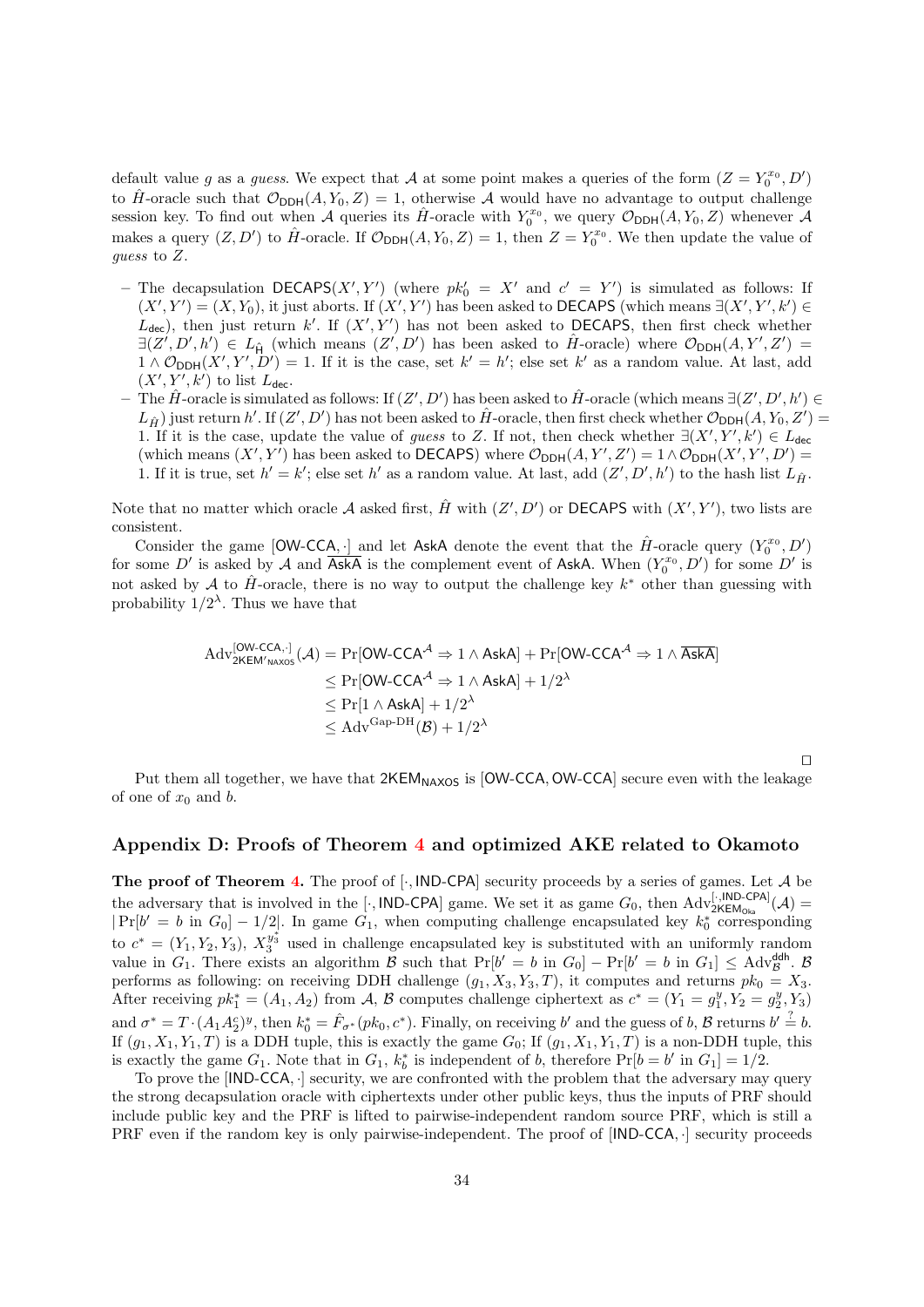by a series of games. Let  $A$  be the adversary that is involved in the [IND-CCA,  $\cdot$ ] game. We set it as game  $G_0$ , then  $\text{Adv}_{2\text{KEM}_{\text{Obs}}}^{[\text{IND-CCA},\cdot]}(\mathcal{A}) = |\Pr[b' = b \text{ in } G_0] - 1/2|.$ 

In game  $G_1$ , the decryption oracle will reject queries with  $(Y'_1, Y'_2, Y'_3) \neq (Y_1, Y_2, Y_3)$ , and  $h_{tor}(A_1, A_2, A_3)$  $Y_1', Y_2', Y_3' = h_{ter}(A_1, A_2, Y_1, Y_2, Y_3)$ . Note that this will happen with negligible probability if  $h_{ter}$  is a target collision resistant hash function.

In game  $G_2$ , to generate the challenge encapsulated key,  $\sigma^*$  corresponding to  $c^* = (Y_1, Y_2, Y_3)$ , is computed by using  $X_3^{y_3} \cdot Y_1^{a_1+c a_3} Y_2^{a_2+c a_4}$  instead of  $X_3^{y_3} \cdot (A_1 A_2^c)^{y^*}$  which is the exact value computed in game  $G_1$ .

In game  $G_3$ ,  $Y_1$ ,  $Y_2$  used in  $c^*$  are substituted with non-DDH tuple. There exists an algorithm  $\beta$  such that  $Pr[b' = b \text{ in } G_2] - Pr[b' = b \text{ in } G_3] \leq Adv_{\mathcal{B}}^{\mathsf{ddh}}.$ 

In game  $G_4$ , with the trapdoor  $s = \log_{g_2} g_1$ , on receiving the decryption queries with  $(X_3' =$  $g_1^{x_3'}$ ;  $Y_1', Y_2', Y_3'$ ), set  $\sigma'$  as a totally random element, if  $(Y_1, Y_2) \neq (Y_1', Y_2') \wedge Y_2' \neq Y_1^{s}$ .  $G_4$  is identical with  $G_3$ , except that when bad happens, namely,  $(Y_1, Y_2) \neq (Y'_1, Y'_2) \wedge Y'_2 \neq Y'_1$ <sup>s</sup> but  $(A_1 A_2^c)^y$  $Y_1^{a_1+c a_3} Y_2^{a_2+c a_4}$ . From [\[CS98\]](#page-24-18), we have that  $Y_1^{a_1+c a_3} Y_2^{a_2+c a_4}$  is the universal 2 function and bad happens with probability less than  $1/p$ .

In game  $G_5$ , the encapsulated key  $k_0^*$  is substituted with a random string. Note that in the case  $(Y'_1, Y'_2) = (Y_1, Y_2)$ , we have  $(pk'_0, c') \neq (pk_0^*, c^*)$  (otherwise the decryption oracle aborts); in the case  $(Y'_1, Y'_2) \neq (Y_1, Y_2), \sigma^*$  is pairwise-independent with  $\sigma^i$  (where  $\sigma^i$  as the internal value is computed by the i-th decryption oracle). By the definition of pairwise-independent random source PRF, the difference between  $G_4$  and  $G_5$  is bounded by the advantage against pairwise-independent random source PRF. Note that in  $G_5$ ,  $k_b^*$  is independent of b, therefore  $Pr[b = b' \text{ in } G_5] = 1/2$ . Optimized Okamoto AKE.

What is more, let  $H_4: \{0,1\}^* \to \{0,1\}^l$  be a 4-wise independent hash function [\[KPS+09\]](#page-24-26). We employ the technique of optimizing classical KEM  $[KPS+09]$  to  $2KEM<sub>Oka</sub>$  and get optimized  $2KEM<sub>Oka-opt</sub>$  scheme shown in Figure [18.](#page-34-0) Applying  $2KEM_{OKa-out}$  to  $AKE_{std}$ , we will get an optimized AKE of Okamoto-AKE.

| $2$ KEM <sub>Oka-opt</sub> .KeyGen $1(\lambda)$                                                                          | 2KEM <sub>Oka-opt</sub> .KeyGen0( $\lambda$ )        |
|--------------------------------------------------------------------------------------------------------------------------|------------------------------------------------------|
| $a_1, a_2 \leftarrow \mathbb{Z}_p^3, A = g_1^{a_1} g_2^{a_2};$                                                           | $x_3 \leftarrow \mathbb{Z}_p, X_3 = g_1^{x_3}$       |
| $pk_1 = A, sk_1 = (a_1, a_2)$                                                                                            | $pk_0 = X_3, sk_0 = x_3$                             |
| $2$ KEM <sub>Oka-opt</sub> .Encaps $(pk_0, pk_1);$                                                                       | 2KEM <sub>Oka-opt</sub> .Decaps( $sk_0, sk_1, C$ )   |
| $y, y_3 \leftarrow \mathbb{Z}_p, Y_1 = g_1^y, Y_2 = g_2^y, Y_3 = g_1^{y_3} \mid C \in G^3, (Y_1, Y_2, Y_3) \leftarrow C$ |                                                      |
| $\sigma = H_4(X_3^{y_3} \cdot A^y)$                                                                                      | $\sigma' = H_4(Y_3^{x_3} \cdot Y_1^{a_1} Y_2^{a_2})$ |
| $C = (Y_1, Y_2, Y_3), K = F_{\sigma}(pk_0, C)$                                                                           | $K' = \bar{F}_{\sigma'}(pk_0, C)$                    |

<span id="page-34-0"></span>Fig. 18. The [IND-CCA, IND-CPA] secure optimized 2KEM<sub>Oka-opt</sub>.

**Theorem 9.** If  $H_4$  is a 4-wise independent hash function, then  $2KEM_{Ok-opt}$  is  $|IND-CCA|$ ,  $IND-CPA$ secure under DDH assumption.

<span id="page-34-1"></span>**Lemma 6 ([\[KPS+09\]](#page-24-26),Theorem 4.3, Lemma 5.1).** Let G be a group with prime order p, and generators  $g_1, g_2$ . Let  $A = g_1^{a_1} g_2^{a_2}$ . If both  $(g_1, g_2, Y_1, Y_2)$  and  $(g_1, g_2, Y_1', Y_2')$  are non-DDH tuples and  $(Y_1, Y_2) \neq$  $(Y'_1, Y'_2)$ , then  $\{A, H_4, H_4(Y_1^{a_1}Y_2^{a_2}), H_4(Y_1^{'a_1}Y_2^{'a_2})\}$  is statistically indistinguishable with  $\{A, H_4, U_{2l}\}$ .

The proof of  $[\cdot, \mathsf{IND}\text{-}\mathsf{CPA}]$  security proceeds by a series of games. Let  $\mathcal A$  be the adversary that is involved in the [ $\cdot$ , IND-CPA] game. We set it as game  $G_0$ , then  $\text{Adv}_{2\text{KEM}_{\text{Obs-opt}}}(A) = |\Pr[b' = b \text{ in } G_0] - 1/2|$ . In

game  $G_1$ , when computing challenge encapsulated key  $k_0^*$  corresponding to  $c^* = (Y_1, Y_2, Y_3), X_3^{y_3^*}$  used in challenge encapsulated key is substituted with an uniform random values in  $G$ . There exists an algorithm B such that  $Pr[b' = b \text{ in } G_0] - Pr[b' = b \text{ in } G_1] \leq Adv_{\mathcal{B}}^{\text{ddh}}$ . B performs as following: on receiving DDH challenge  $(g_1, X_3, Y_3, T)$ , it computes and returns  $pk_0 = X_3$ . After receiving  $pk_1^* = A$  from A, B computes challenge ciphertext as  $c^* = (Y_1 = g_1^y, Y_2 = g_2^y, Y_3)$  and  $k_0^* = \hat{F}_{H_4(T \cdot A^y)}(pk_0, c^*)$ . Finally, on receiving b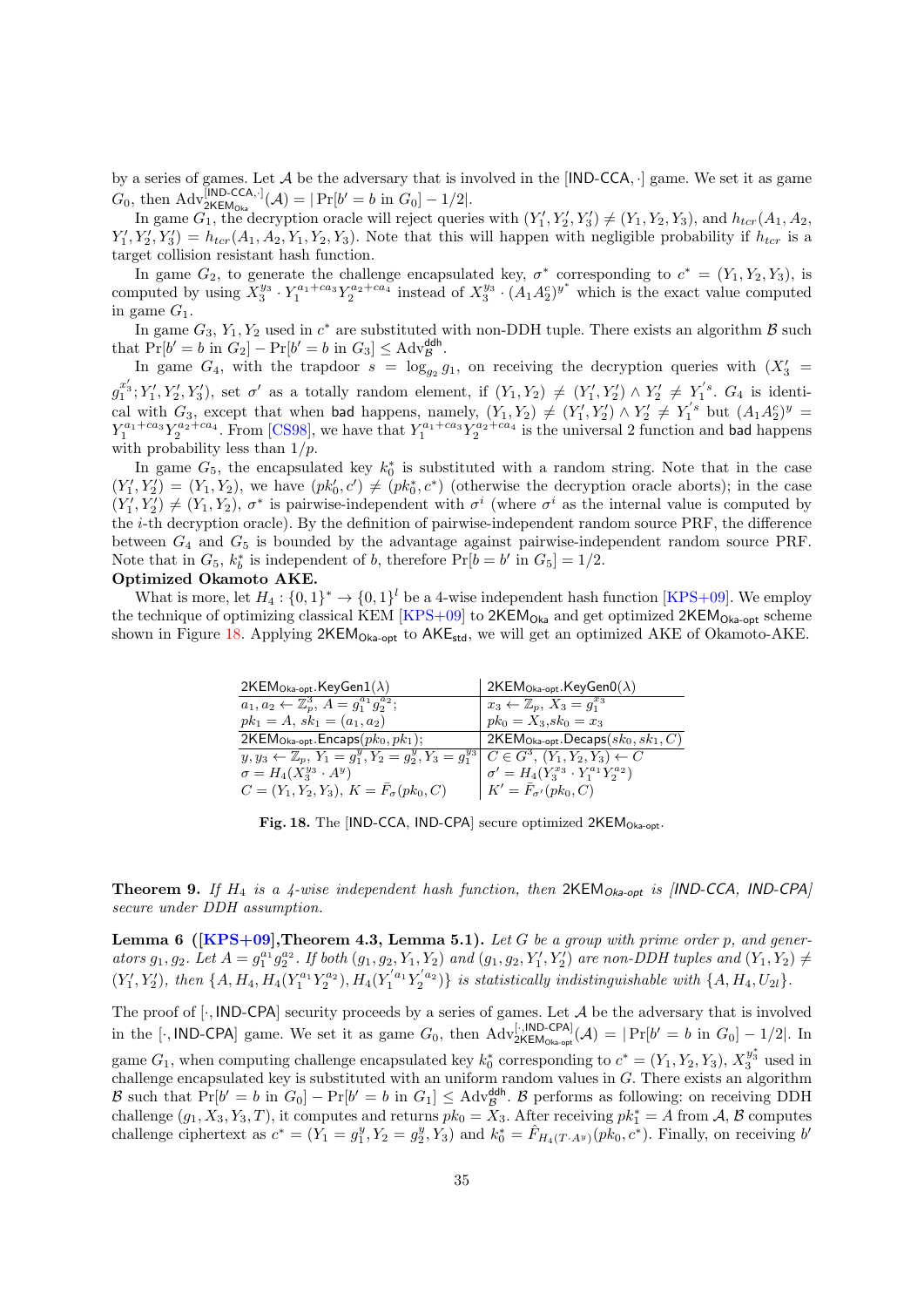and the guess of b, B returns  $b' \stackrel{?}{=} b$ . If  $(g_1, X_1, Y_1, T)$  is a DDH tuple, this is exactly the game  $G_0$ ; If  $(g_1, X_1, Y_1, T)$  is a non-DDH tuple, this is exactly the game  $G_1$ . Note that in  $G_1$ ,  $k_b^*$  is independent of b, therefore  $Pr[b = b' \text{ in } G_2] = 1/2.$ 

The proof of  $[IND-CCA,\cdot]$  security proceeds by a series of games. Let A be the adversary that is involved in the [IND-CCA, ·] game. We set it as game  $G_0$ , then  $Adv_{2KEM_{Oka-opt}}^{[IND-CCA,\cdot]}(\mathcal{A}) = |Pr[b' = b \text{ in } G_0] - 1/2|$ .

In game  $G_1$ , to generate the challenge encapsulated key,  $\sigma^*$  corresponding to  $c^* = (Y_1, Y_2, Y_3)$ , is computed by using  $X_3^{y_3} \cdot Y_1^{a_1} Y_2^{a_2}$  instead of  $X_3^{y_3} \cdot A^{y^*}$  which is the exact value computed in game  $G_0$ .

In game  $G_2$ ,  $Y_1, Y_2$  used in  $c^*$  are substituted with non-DDH tuple. There exists an algorithm  $\beta$  such that  $Pr[b' = b \text{ in } G_1] - Pr[b' = b \text{ in } G_2] \leq \text{Adv}_{\mathcal{B}}^{\text{ddh}}.$ 

In game  $G_3$ , with the trapdoor  $s = \log_{g_2} g_1$ , on receiving the decryption queries with  $(X_3' =$  $g_1^{x_3'}$ ;  $Y_1', Y_2', Y_3'$ ), set  $\sigma'$  as a totally random key, if  $(Y_1, Y_2) \neq (Y_1', Y_2') \wedge Y_2' \neq Y_1'$ <sup>s</sup>.  $G_2$  is identical with  $G_3$ , except that when bad happens, namely,  $(Y_1, Y_2) \neq (Y'_1, Y'_2) \wedge Y'_2 \neq Y_1^{'s}$  but  $\sigma' = H_4(Y_3^{x'_3} \cdot Y_1^{'a_1} Y_2^{'a_2})$ . From Lemma [6,](#page-34-1) bad happens with probability less than  $1/2^l$ .

In game  $G_4$ , the encapsulated key  $k_0^*$  is substituted with a random string. Note that in case  $(Y'_1, Y'_2)$  $(Y_1, Y_2)$ , we have  $(pk'_0, c') \neq (pk_0^*, c^*)$  (otherwise the decryption oracle aborts); in the case  $(Y'_1, Y'_2) \neq (p_0^*, c')$  $(Y_1, Y_2)$ ,  $\sigma^*$  is pairwise -independent with  $\sigma^i$  (where  $\sigma^i$  as the internal value is computed by the *i*-th decryption oracle). By the definition of pairwise-independent random source PRF, the difference between  $G_4$  and  $G_3$  is bounded by the advantage against pairwise-independent random source PRF. Note that in  $G_4$ ,  $k_b^*$  is independent of b, therefore  $Pr[b = b' \text{ in } G_4] = 1/2$ .

### Appendix E: Proof of Theorem [5](#page-19-3) related to improved KEM combiner

**Proof of Theorem [5](#page-19-3) in the random oracle model,**  $f(pk_0, k_1||k_0, c) = \hat{H}(pk_0, k_1||k_0, c)$ . Since [·, OW-CPA] security is straightforward, in the rest we only prove the [OW-CCA, ·] security. The proof proceeds with a sequence of games. Let  $S_i$  denote the advantage of  $\lceil \text{OW-CCA}, \cdot \rceil$  adversary in Game i.

In Game 0, it is the original [OW-CCA,  $\cdot$ ] game, namely, on receiving  $(pk'_0, c'_1 || c'_0)$  the decapsulation oracle proceeds as follows: if  $(pk'_0, c'_1 || c'_0) = (pk_0^*, c_1^* || c_0^*),$  abort; else if  $pk'_0 \notin [L_0]_0$ , abort; else compute  $k'_1$  = Decaps<sub>cca</sub> $(sk_1, c'_1)$  and  $k'_0$  = Decaps<sub>cpa</sub> $(sk_0, c'_0)$ , and return  $k' = \hat{H}(pk'_0, k'_1||k'_0, c')$ . The challenger also maintains a hash list  $L_{\hat{H}}$ , which works as follows: on receiving  $(pk'_0, k'_1 || k'_0, c'_1 || c'_0)$ , if  $\exists (pk'_0, k'_1 || k'_0, c'_1 || c'_0, k') \in L_{\hat{H}}$ , return k'; else select  $k \leftarrow \mathcal{K}$ , set  $L_{\hat{H}} = L_{\hat{H}} \cup \{pk'_0, k'_1 || k'_0, c'_1 || c'_0, k\}$ , and return k.

In Game 1, we modify the decapsulation oracle and hash list. The decapsulation oracle works as follows: on receiving  $(pk'_0, c'_1 || c'_0)$ , if  $(pk'_0, c'_1 || c'_0) = (pk_0^*, c_1^* || c_0^*)$ , abort; else if  $pk'_0 \notin [L_0]_0$ , abort; else if  $\exists (pk'_0, c'_1 || c'_0, k') \in L_D$ , return k'; else choose  $k \leftarrow \mathcal{K}$ , set  $L_D = L_D \cup \{pk'_0, c'_1 || c'_0, k\}$ , and return k.

The challenger also maintains a hash list  $L_{\hat{H}}$ , which works as follows: on receiving  $(pk'_0, k'_1 || k'_0, c'_1 || c'_0)$ , if  $\exists (pk'_0, k'_1||k'_0, c'_1||c'_0, k') \in L_{\hat{H}}$ , return k'; else select  $k \leftarrow \mathcal{K}$ ; if  $pk'_0 \in [L_0]_1$ , return k; if  $pk'_0 \notin [L_0]_1$ ,  $k'_1 = \textsf{Decaps}_{\textsf{cca}}(sk_1, c'_1), k'_0 = \textsf{Decaps}_{\textsf{cpa}}(sk_0, c'_0), \text{ and } \exists k' \text{ s.t. } (pk'_0, c'_1 || c'_0, k') \in L_D \text{ then return } k'; \text{ else, }$ set  $L_D = L_D \cup \{(pk'_0, c'_1 || c'_0, k)\}$ . At last  $L_{\hat{H}} = L_{\hat{H}} \cup \{pk'_0, k'_1 || k'_0, c'_1 || c'_0, k'\}$ . Then if not abort, return k'. To show the equivalence of Game 1 and Game 0 from the point view of  $A$ , consider the following

cases:

- − Case 1:  $pk'_0$  ∉ [L<sub>0</sub>]<sub>1</sub>. The decapsulation oracle aborts in both Game 0 and Game 1.
- Case 2:  $pk'_0 \in [L_0]_1$ . if  $k'_1 = \text{Decaps}_{cca}(sk_1, c'_1)$  and  $k'_0 = \text{Decaps}_{cpa}(sk_0, c'_0)$ , the decapsulation oracle returns  $\hat{H}(pk'_0, k'_1||k'_0, c'_1||c'_0)$  in both Game 1 and Game 0. And if A queries decapsulation oracle first, it adds  $(pk'_0, k'_1 || k'_0, c'_1 || c'_0, k \leftarrow \mathcal{K})$  to  $L_D$ . When A queries H on  $(pk'_0, k'_1 || k'_0, c'_1 || c'_0)$ later on, if the conditions of  $k'_1$  = Decaps<sub>cca</sub> $(sk_1, c'_1)$  and  $k'_0$  = Decaps<sub>cpa</sub> $(sk_0, c'_0)$  are satisfied, it adds  $(pk'_0, k'_1 || k'_0, c'_1 || c'_0, k)$  to  $L_H$  and declares  $H(pk'_0, k'_1 || k'_0, c'_1 || c'_0, ) = k$ . if A queries  $\hat{H}$  oracle first, if the conditions  $k'_1$  = Decaps<sub>cca</sub> $(sk_1, c'_1)$  and  $k'_0$  = Decaps<sub>cpa</sub> $(sk_0, c'_0)$  are satisfied, it adds  $(pk'_0, k'_1||k'_0, c'_1||c'_0, k)$  to  $L_H$  to declare  $\hat{H}(pk'_0, k'_1||k'_0, c'_1||c'_0) = k$  and adds  $(pk'_0, k'_1||k'_0, c'_1||c'_0, k)$  to  $L_D$ . Later, if it queries  $(pk'_0, k'_1 || k'_0, c'_1 || c'_0)$  to decapsulation oracle., it returns k.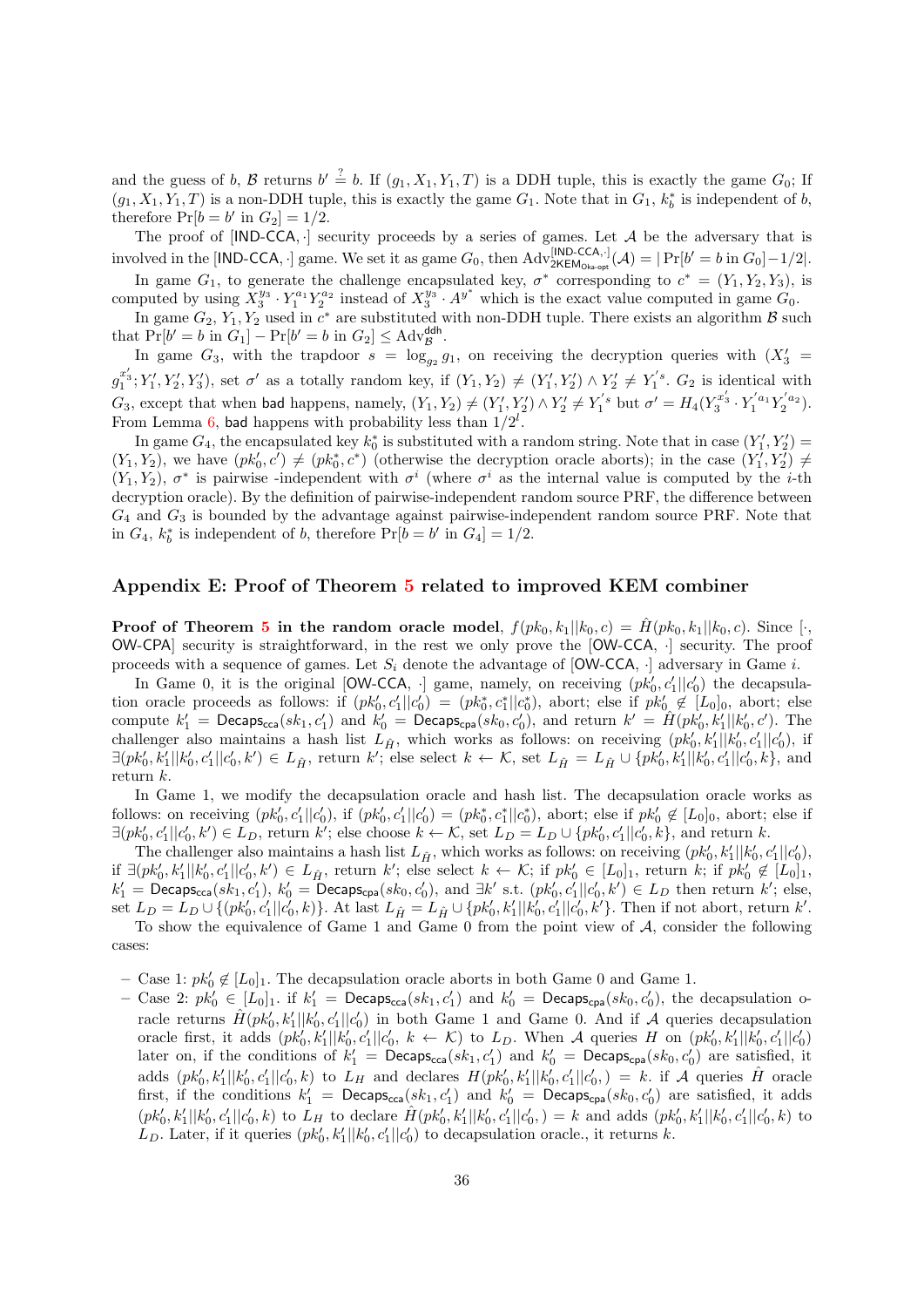We now re-clarify the sub-cases of case 2 for hash list.

- Subcase 2.1: if  $pk'_0 \in [L_0]_0$  and  $pk'_0 = pk_0^*$  and  $k'_0 = \text{Decasp}_{cpa}(sk'_0, c'_0)$ 
	- Subsubcase 2.1.1  $c_1^* = c_1'$ , compute  $k_1 = \text{Decasp}_{cpa}(sk'_0, c'_0)$  and check if  $k'_1 \stackrel{?}{=} k_1$ .
	- Subsubcase 2.1.2  $c_1^* \neq c_1'$ , compute  $k_1 = \text{Decasp}_{cpa}(sk'_0, c'_0)$  and check if  $k'_1 \stackrel{?}{=} k_1$ .
- Subcase 2.2: if  $pk'_0 \in [\dot{L}_0]_0$  and  $pk'_0 \neq pk_0^*$  and  $k'_0 = \widetilde{Decasp}_{cpa}(sk'_0, c'_0)$ 
	- Subsubcase 2.2.1  $c_1^* = c_1'$ , compute  $k_1 = \text{Decasp}_{cpa}(sk'_0, c'_0)$  and check if  $k'_1 \stackrel{?}{=} k_1$ .
	- Subsubcase 2.2.2  $c_1^* \neq c_1'$ , compute  $k_1 = \text{Decasp}_{cpa}(sk_0', c_0')$  and check if  $k_1' \stackrel{?}{=} k_1$ .

In Game 2, we add flags in the hash list in two cases

- − Case 1: if  $pk'_0 \notin [L_0]_0$ , and  $pk'_0 = pk_0^* \wedge c'_1 || c'_0 = c_0^* || c_1^*$ , set flag as true and abort.
- − Case 2: if  $pk_0' \in [L_0]_0$ ,  $k_0' = \text{Decaps}_{\text{cpa}}(sk_0, c_0')$  and  $pk_0' = pk_0^* \wedge c_1'||c_0' = c_0^*||c_1^*$ , set flag as true and abort;

While now in Case 2 the subcases is

- Subcase 2.1: if  $pk'_0 \in [L_0]_0$  and  $pk'_0 = pk_0^*$  and  $k'_0 = \text{Decasp}_{cpa}(sk'_0, c'_0)$ 
	- Subsubcase 2.1.1  $c_1^* = c_1$ , set flag as true and abort;
	- Subsubcase 2.1.2  $c_1^* \neq c_1'$ , compute  $k_1 = \text{Decasp}_{cpa}(sk'_0, c'_0)$  and check if  $k'_1 = k_1$ ;
- Subcase 2.2: if  $pk'_0 \in [\dot{L}_0]_0$  and  $pk'_0 \neq pk_0^*$  and  $k'_0 = \text{Decasp}_{cpa}(sk'_0, c'_0)$ 
	- Subsubcase 2.2.1  $c_1^* = c_1$ , set flag as true and abort;
	- Subsubcase 2.2.2  $c_1^* \neq c_1'$ , compute  $k_1 = \text{Decasp}_{cpa}(sk'_0, c'_0)$  and check if  $k'_1 \stackrel{?}{=} k_1$ .

In both case 1 and case 2 the event that flag=ture is bounded by the OW-CCA security of  $KEM_{cca}$ . By the property of random oracle, the  $[OW-CCA, \cdot]$  adversary only has advantage when he asks  $H^{\bullet}$ with  $(pk_0^*, k_1^* || k_0^*, c_1^* || c_0^*),$  where  $k_1^*$  is the key encapsulated in  $c_1^*$ . We denote this event as AskH, and prove that the probability of the occurrence of event  $\mathsf{AskH}$  is negligible if  $\mathsf{KEM}_{\text{cca}}$  is OW-CCA secure.

Given a KEM<sub>cca</sub> challenge ciphertext  $c^*$ , the CCA adversary S simulates the [OW-CCA,  $\cdot$ ] game and transform the probability of the occurrence of event AskH to the advantage of solving OW-CCA problem. Given a KEM<sub>cca</sub> challenge ciphertext  $c^*$ , since S does not know the secret key  $sk_1$ , the difficulties for S to simulate the  $[OW-CCA, \cdot]$  game is in the subsubcase 2.1.2 and 2.2.2. But S could fix them by querying the decapsulation oracle of  $KEM_{cca}$ .

Now in Game 2,  $\hat{H}(pk_0^*, k_1^*||k_0^*, c_1^*||c_0^*)$  will not be given to the adversary, thus the adversary's view is independent of the challenge encapsulated key. Thus the adversary's advantage in Game 2 is negligible.

To sum up, we have that the  $[OW-CCA, \cdot]$  security is guaranteed by the OW-CCA securtiy of  $KEM_{cca}$ . **Proof of Theorem [5](#page-19-3) in the standard model.**  $f(pk_0, k_1||k_0, c) = F_{k_1}(pk_0, c) \oplus F_{k_0}(pk_0, c)$ . Since [·, IND-CPA] security is straightforward, in the rest we only prove the [IND-CCA, ·] security and reduce it to the IND-CCA security of  $KEM_{cca}$  and the security of PRF. The proof proceeds with a sequence of games. Let  $S_i$  denote the advantage of [IND-CCA,  $\cdot$ ] adversary in Game *i*.

In Game 0, it is the original [IND-CCA,  $\cdot$ ] game, namely, on receiving  $(pk'_0, c'_1 || c'_0)$  the decapsulation oracle performs as follows: if  $(pk'_0, c'_1 || c'_0) = (pk_0^*, c_1^* || c_0^*)$ , abort; else if  $pk'_0 \notin [L_0]_0$ , abort; else compute  $k'_1 = \mathsf{Decaps_{cca}}(sk_1, c'_1), k'_0 = \mathsf{Decaps_{cpa}}(sk_0, c'_0)$  and return  $k' = F_{k'_1}(pk'_0, c') \oplus F_{k'_0}(pk'_0, c').$ 

In Game 1, we change the decryption oracle when  $c'_1 = c_1^*$ . That is: if  $(pk'_0, c'_1 || c'_0) = (pk_0^*, c_1^* || c_0^*),$ abort; else if  $pk'_0 \notin [L_0]_0$ , abort; else if  $c'_1 = c_1^*$ , sample  $k'_1 \leftarrow \mathcal{K}$ ; else if  $k'_1 = \text{Decaps}_{\text{cca}}(sk_1, c'_1)$ , then compute  $k'_0 = \text{Decaps}_{\text{cpa}}(sk_0, c'_0)$  and return  $k' = F_{k'_1}(pk'_0, c') \oplus F_{k'_0}(pk'_0, c')$ . There exists a IND-CCA adversary  $\beta$  against KEM<sub>cca</sub> if [IND-CCA, ·] adversary  $\mathcal A$  can distinguish Game 0 and Game 1. After receiving challenge ciphertext  $c_1^*$  and  $K_b^*$ , in the [IND-CCA, ·] game, if  $c_1' = c_1^*$ , then the IND-CCA adversary  $\mathcal B$  sets  $k_1' = k^*$ . Note that if  $K_b^*$  is the key encapsulated in  $c_1^*$ , it corresponds to Game 0. If  $K_b^*$ is a totally random key, it corresponds to Game 1.

In Game 2, the computation of  $(c_1^*||c_0^*, k^*)$  is changed, where the PRF F is replace by a random function. Note that the decryption oracle only works when  $(pk'_0, c') \neq (pk_0^*, c_1^* || c_0^*)$ , and  $k_1^*$  is replaced by a totally random string. Since  $F$  is a PRF, this replacement will not be detected by [IND-CCA,  $\cdot$  adversary. Note that in Game 2 the challenge cipheretext contains none information about b, thus  $Pr[S_2] = 1/2$ .

To sum them up, we have that the [IND-CCA, ·] security is guaranteed by the IND-CCA securtiy of KEMcca and pseudorandomness of PRF.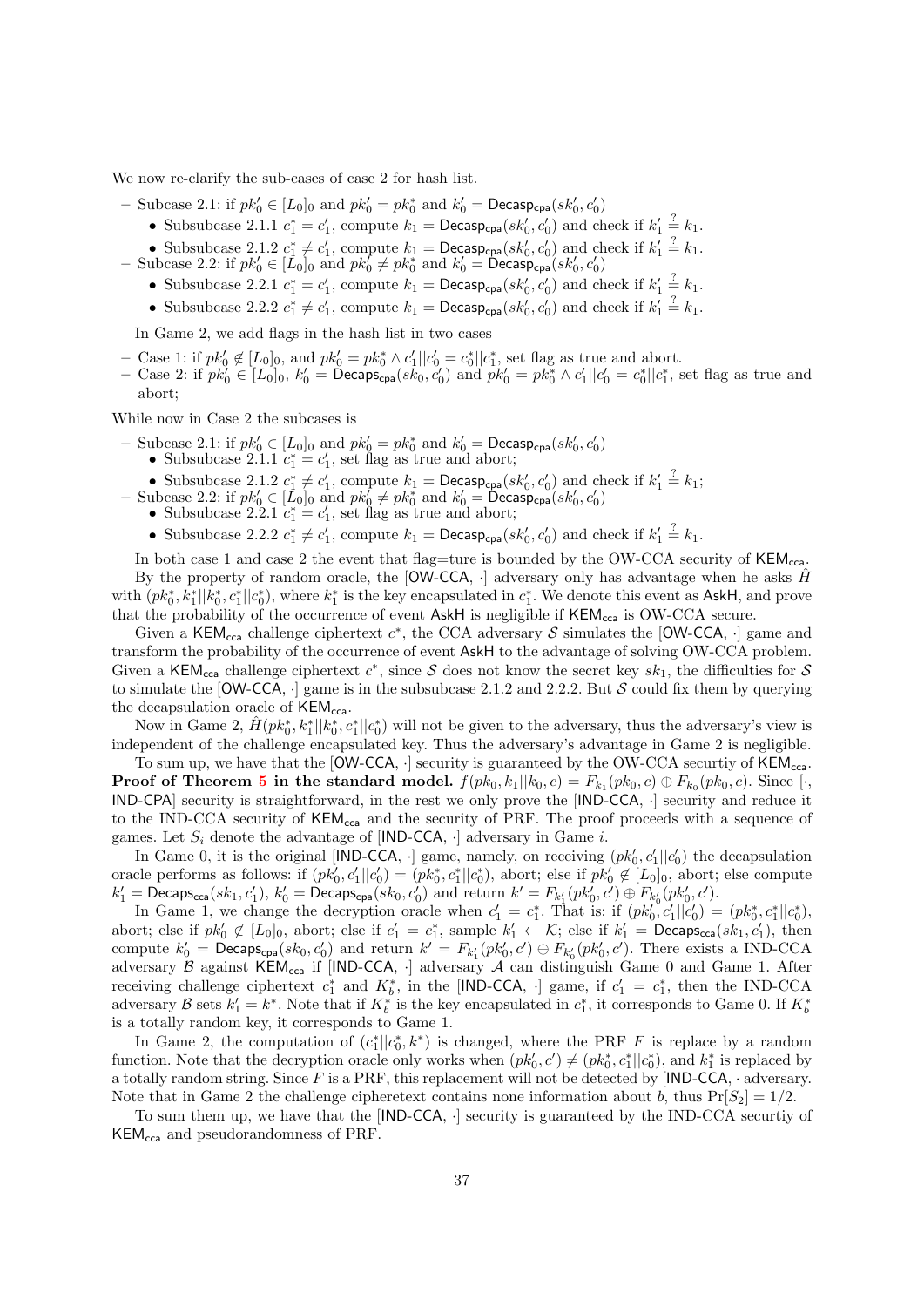# Appendix F: Definitions of 2-key Public Key Encryption

Similar to the notion of 2-key KEM, we can also define the notion of 2-key public key encryption (PKE). Formally, a double-key public key encryption 2PKE=(KeyGen0, KeyGen1, Enc, Dec) is a quadruple of probabilistic algorithms together with a plaintext space  $\mathcal M$  and a ciphertext space  $\mathcal C$ .

SECURITY. To define  $[ATK_1, ATK_0]$  security of 2PKE, we consider two adversaries, *i.e.*,  $\mathcal{A} = (\mathcal{A}_1, \mathcal{A}_1)$ attacking  $pk_1$  and  $\mathcal{B} = (\mathcal{B}_1, \mathcal{B}_1)$  attacking  $pk_0$ . In Figure [19](#page-37-0) we show the security games of  $ATK_1$  and  $ATK<sub>0</sub>$  respectively.

| Game IND-ATK1 on $pk1$ |                                                                                                                                                                                                                                                                                                              | Game IND-ATK0 on $pk_0$ |                                                                                                                |  |
|------------------------|--------------------------------------------------------------------------------------------------------------------------------------------------------------------------------------------------------------------------------------------------------------------------------------------------------------|-------------------------|----------------------------------------------------------------------------------------------------------------|--|
|                        | 01 $(pk_1, sk_1)$ ← KeyGen1(pp);                                                                                                                                                                                                                                                                             |                         | 15 $(pk_0, sk_0) \leftarrow \text{KeyGenO}(pp)$                                                                |  |
|                        | $[02 \ L_0 = \{(-,-,-)\}\]$                                                                                                                                                                                                                                                                                  |                         | 16 $L_1 = \{(-,-,-)\}\$                                                                                        |  |
|                        | $\begin{aligned} \left 03~~(state, pk_0^*, m_0, m_1) \leftarrow \mathcal{A}_1^{\mathcal{O}_{\text{ATK}_1}, \mathcal{O}_{\text{leak}_0}}(pk_1) \right \n\left 17~~(state, pk_1^*, m_0, m_1) \leftarrow \mathcal{B}_1^{\mathcal{O}_{\text{ATK}_0}, \mathcal{O}_{\text{leak}_1}}(pk_0)\n\right \n\end{aligned}$ |                         |                                                                                                                |  |
|                        | $[04 \, b \leftarrow \{0, 1\};$                                                                                                                                                                                                                                                                              |                         | $18 \t b \leftarrow \{0,1\}$                                                                                   |  |
|                        | $[05 \ c^*$ ← Enc $(pk_1, pk_0^*, m_b);$                                                                                                                                                                                                                                                                     |                         | 19 $c^* \leftarrow \textsf{Enc}(pk_1^*, pk_0, m_b);$                                                           |  |
|                        | 06 $b' \leftarrow A_2^{\mathcal{O}_{\text{ATK}_1}, \mathcal{O}_{\text{leak}_0}}(state, c^*)$                                                                                                                                                                                                                 |                         | 20 $b' \leftarrow \mathcal{B}_2^{\mathcal{O}_{\text{ATK}_0}, \mathcal{O}_{\text{leak}_1}}(state, c^*)$         |  |
|                        | 07 return $b' \stackrel{?}{=} b$                                                                                                                                                                                                                                                                             |                         | 21 return $b' \stackrel{?}{=} b$                                                                               |  |
|                        |                                                                                                                                                                                                                                                                                                              |                         |                                                                                                                |  |
|                        | Game OW-ATK1 on $pk_1$                                                                                                                                                                                                                                                                                       |                         | Game OW-ATK0 on $pk_0$                                                                                         |  |
|                        | $ 08 \text{ }(pk_1, sk_1) \leftarrow \textsf{KeyGen1}(pp);$                                                                                                                                                                                                                                                  |                         | 22 $(pk_0, sk_0) \leftarrow \text{KeyGenO}(pp)$                                                                |  |
|                        | $[09 \ L_0 = \{(-,-,-)\}\]$                                                                                                                                                                                                                                                                                  |                         | 23 $L_1 = \{(-,-,-)\}\$                                                                                        |  |
|                        | 10 $(state, pk_0^*) \leftarrow A_1^{\mathcal{O}_{\text{ATK}_1}, \mathcal{O}_{\text{leak}_0}}(pk_1)$                                                                                                                                                                                                          |                         | 24 $(state, pk_1^*) \leftarrow \mathcal{B}_1^{\mathcal{O}_{\text{ATK}_0}, \mathcal{O}_{\text{leak}_1}}(pk_0);$ |  |
|                        | 11 $m = \leftarrow \mathcal{M}$ :                                                                                                                                                                                                                                                                            |                         | 25 $m = \leftarrow \mathcal{M}$ :                                                                              |  |
|                        | 12 $c^*$ ← Enc(pk <sub>1</sub> , pk <sub>0</sub> <sup>*</sup> , m);                                                                                                                                                                                                                                          |                         | 26 $c^* \leftarrow \textsf{Enc}(pk_1^*, pk_0, m);$                                                             |  |
|                        | 13 $m' \leftarrow \mathcal{A}_2^{\mathcal{O}_{\text{ATK}_1}, \mathcal{O}_{\text{leak}_1}}(state, c^*)$ ;                                                                                                                                                                                                     |                         | 27 $m' \leftarrow \mathcal{B}_2^{\mathcal{O}_{\text{ATK}_0}, \mathcal{O}_{\text{leak}_0}}(state, c^*)$ ;       |  |

<span id="page-37-0"></span>**Fig. 19.** The [ATK1,  $\cdot$ ], and [ $\cdot$ , ATK0] games of 2PKE for adversaries A and B. The oracles  $\mathcal{O}_{\mathsf{leak}_0}$ ,  $\mathcal{O}_{\mathsf{ATK}_1}$ ,  $\mathcal{O}_{\mathsf{leak}_1}$ , and  $\mathcal{O}_{\text{ATK}_0}$  are defined in the following.

On the *i*-th query of  $\mathcal{O}_{\mathsf{leak}_0}$  and  $\mathcal{O}_{\mathsf{leak}_1}$ , the challenger perform as what it does in 2-key KEM. Depending on the definition of oracle  $\mathcal{O}_{ATK_i}$  for  $i = 1, 0$  the adversary gets access to, one gets CPA and CCA notions respectively:

- $-$  if  $\mathcal{O}_{\text{ATK}_1(pk'_0,c')} = -$ , it implies CPA notion;
- $-$  if  $\mathcal{O}_{\mathsf{ATK}_1(pk'_0,c')} \neq -$  it works as following: If  $pk'_0 \in [L_0]_1 \wedge (c' \neq c^* \vee pk'_0 \neq pk_0^*)$  return the corresponding plaintext, otherwise return ⊥. It implies CCA notion.
- $-$  if  $\mathcal{O}_{\text{ATK}_0(pk'_1, c')} = -$ , it implies CPA notion;
- $-$  if  $\mathcal{O}_{\mathsf{ATK}_0(pk'_1,c')} \neq -$  it works as following: If  $pk'_1 \in [L_1]_1 \wedge (c' \neq c^* \vee pk'_1 \neq pk'_1)$  return the corresponding plaintext, otherwise return ⊥. It implies CCA notion.

Let  $A = (A_1, A_2)$  be an adversary against  $pk_1$  of 2PKE. We define its advantage winning in the game  $\text{IND-ATK1}$  and OW-ATK1 as:  $\text{Adv}_{2\text{PKE}}^{[\text{IND-ATK1},\cdot]}(\mathcal{A}) = \left| \Pr[\text{IND-ATK1}^{\mathcal{A}} \Rightarrow 1] - \frac{1}{2} \right|$  and  $\text{Adv}_{2\text{PKE}}^{[\text{OW-ATK1},\cdot]}(\mathcal{A}) =$  $Pr[OW-ATK1^{\mathcal{A}} \Rightarrow 1]$ , where game [IND-ATK1, ·] and  $[OW-ATK1, \cdot]$  are described in Figure [19.](#page-37-0)

We say that 2PKE is  $[IND-ATK1, \cdot]$  secure, if  $Adv_{2PKE}^{[IND-ATK1, \cdot]}(\mathcal{A})$  is negligible; that 2PKE is  $[OW-ATK1, \cdot]$ secure, if  $Adv_{2PKE}^{[OW-ATK1,\cdot]}(\mathcal{A})$  is negligible, for any PPT adversary  $\mathcal{A}$ . The [ $\cdot$ , IND-ATK0] and [ $\cdot$ , OW-ATK0] security can be defined in the same way. Here for avoiding repetition we omit their descriptions.

[ATK1, ATK0] security. The [ATK1, ATK0] security is similar with that in 2-key KEM. Reduction  $[IND-CCA,\cdot] \Rightarrow [OW-CCA,\cdot].$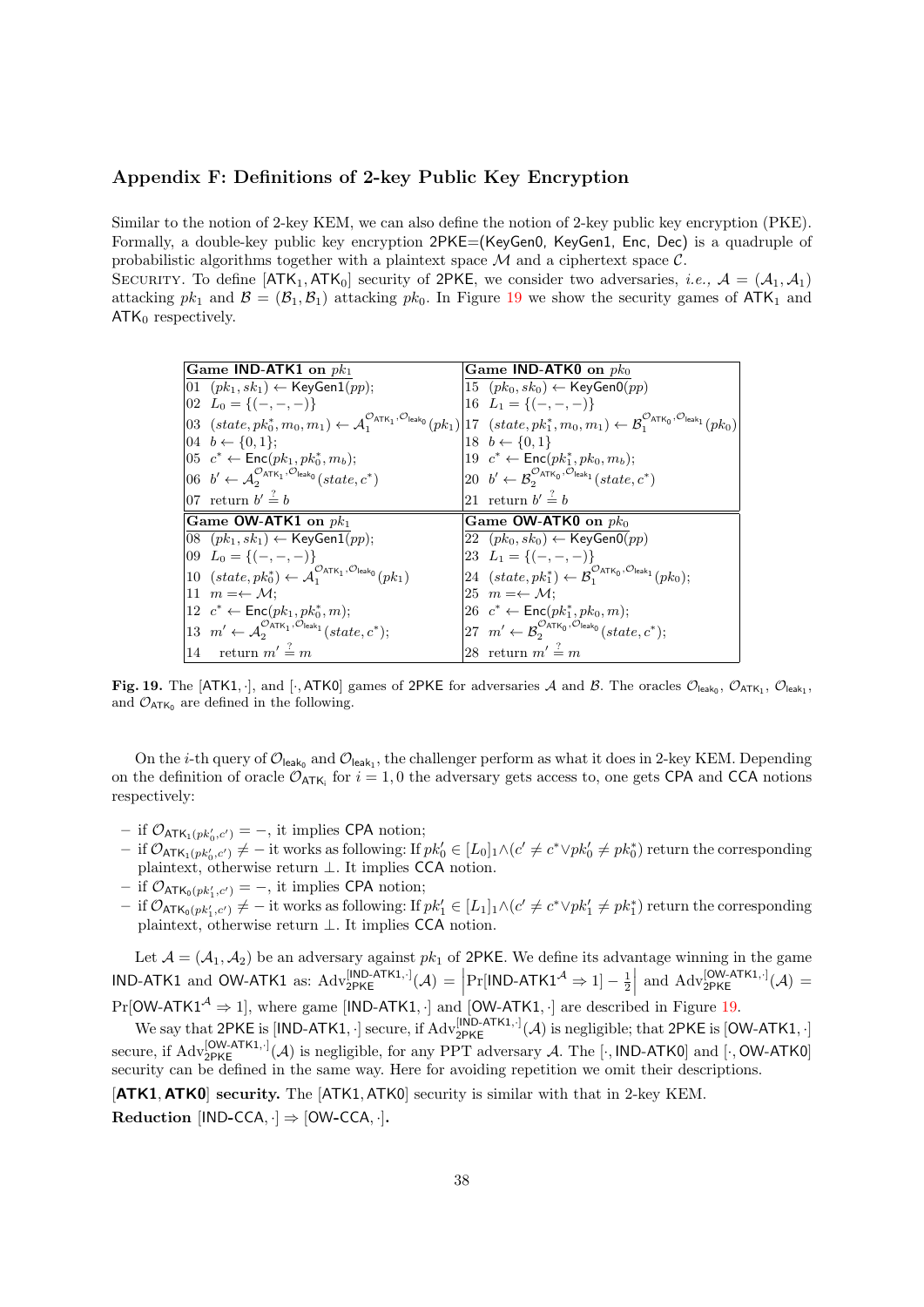**Lemma 7.** For any adversary A attacks the  $|ND-CPA, \cdot|$  security on pk<sub>1</sub> with message space M, there exists an adversary B with the same running time as that of A such that

$$
Adv_{PKE}^{[OW-CPA,\cdot]}(\mathcal{A}) \leq 1/|M| + 2 \cdot Adv_{PKE}^{[MD-CPA,\cdot]}(\mathcal{B}).
$$

The lemma still works when attacks on  $pk_0$ .

*Proof.* We process the proof by constructing the adversary  $\beta$  using  $\lambda$  as subroutine shown in Figure [20.](#page-38-0)

IND-CPA adversary $\mathcal{B}^{\mathcal{A}}$ : 01  $m_1, m_0 \leftarrow M$ 02  $(state, pk_0^*) \leftarrow \mathcal{B}_1^{\mathcal{O}_{\mathsf{leak0}}}(pk_1)$ 03 On receiving  $c^*$ 04  $m' \leftarrow \mathcal{B}_2^{\mathcal{O}_{\mathsf{leak0}}}(state, c^*)$ 05 if  $m' = m_1$  return 1 else 0.

<span id="page-38-0"></span>Fig. 20. Reduction between [OW-CPA, ·], and [IND-CPA, ·] security for 2-key PKE.

In the construction of adversary B, since  $Pr[b' = 1|b = 1] \geq Adv_{PKE}^{[OW-CPA,\cdot]}(\mathcal{A})$ , and if  $b = 0$  the probability that B outputs  $m_1$  is less than  $1/|M|$ ,

$$
Adv_{PKE}^{[IND-CPA,\cdot]}(\mathcal{C}) = \frac{1}{2} (Pr[b'=1|b=1] - Pr[b'=1|b=0])
$$
  
 
$$
\geq \frac{1}{2} (Adv_{PKE}^{[Partial-OW-CPA,\cdot]}(\mathcal{B}) - 1/|M|).
$$

# Appendix G: Proof of Theorm [6](#page-20-2) about Twin-ElGamal

As the proofs of  $[IND-CPA, \cdot]$  and  $[\cdot, IND-CPA]$  security are similar, we only show the proof for  $[IND-CPA, \cdot]$ security here. Let  $A$  be the adversary executing in the [IND-CPA,  $\cdot$ ] game that is denoted as game  $G_0$ . Then  $\text{Adv}_{2\text{PKE}_{\text{cpaddh}}^{[IND-CPA,\cdot]}(\mathcal{A}) = |\Pr[b' = b \text{ in } G_0] - 1/2|$ . In game  $G_1$ ,  $g^{r_1}$  and  $h_1^{r_1}$  used in the challenge ciphertext are substituted with uniform random values  $(g^*, h_1^*)$ . There exists an algorithm B such that  $Pr[b' =$  $b$  in  $G_0$ ] –  $Pr[b' = b$  in  $G_1] \leq$  Adv<sup>ddh</sup>. B works as following: on receiving DDH challenge  $(g, h_1, g', h'_1)$ , set  $pk_1 = (g, h_1)$ . After receiving  $pk_0 = (g, h_0)$  from A, return challenge ciphertext  $(g', g^{r_0}, h'_1 h_0^{r_0} \cdot m_b)$ . Then on receiving b', to guess the value of b, return  $b = b$ . If  $(g, h_1, g', h'_1)$  is a DDH instance, this is exactly  $G_0$ ; If  $(g, h_1, g', h'_1)$  is a random instance, this is exactly  $G_1$ . Note that in  $G_1$ ,  $h_1^* h_0^{r_0} \cdot m_b$  is uniformly distributed and independent of b, therefore  $Pr[b = b' \text{ in } G_1] = 1/2$ .

# Appendix H: Proof of Theorem [7](#page-21-2) related to modified FO transform.

Sketch of proof: The main idea of the proof is to simulate the decapsulation oracle without part of the secret keys. This can be achieved by replacing the decryption using secret keys with "re-encryption". That is to answer the decapsulation oracle the challenger chooses a random key, while to answer the random oracle queries for encapsulated key with public keys together with the plaintext and cipheretext, the challenger "re-encrypts" it so as to maintain the consistency. (The challenger may answer the random oracle firstly and then the decapsulation oracle). In order to simulate the random oracle queries,  $pk_0'$ (chosen by adversary) should be included in the inputs to the random oracle. For the same reason,  $pk_1^l$ also should be included in the inputs to the random oracle.

Formal Proof: The only decapsulation failure 2KEM may happen only if the decryption of 2PKE fails. Consider the CORR-RO game of 2PKE, where the adversaries send at most  $q_G$  queries to G which may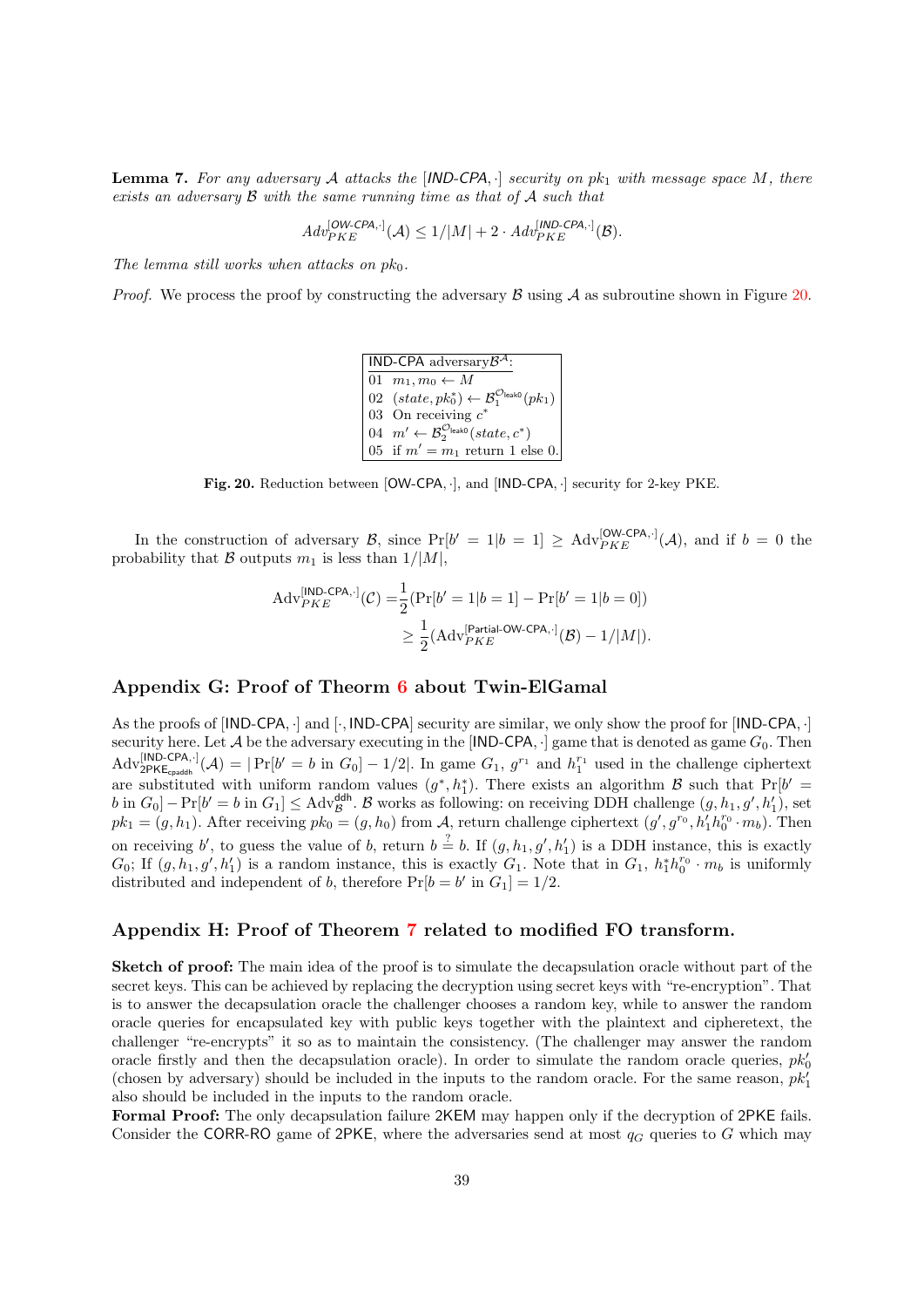lead to the decryption failure (namely,  $\mathsf{Dec}(sk_1, sk'_0, \mathsf{Enc}(pk_1, pk'_0, m; G(m))) \neq m$  for  $pk'_0 \in [L_0]_1$  when attacking  $pk_1$ ). Since 2PKE is  $\delta$ -correct and G outputs independent randomness, each query of G exhibits a correctness error with probability  $\delta$ . The probability that at least 1 query of G exhibits a correctness error is  $1 - (1 - \delta)^{q_G} \leq q_G \delta$ . Hence  $\delta_1 = q_G \delta$ .

To show the security, we reduce the [IND-CCA,  $\cdot$ ] security against  $pk_1$  to the [IND-CPA,  $\cdot$ ] security of 2PKE only. The reduction of [ $\cdot$ , IND-CCA] security against  $pk_0$  to [ $\cdot$ , IND-CPA] security of 2PKE is almost the same. Consider the sequence of games in Figure [21.](#page-39-0) Let  $S_i$  be the probability that adversary C outputs 1 in Game i.

| Games $G_0$ - $G_5$ |                                                                                                                        |                  | $H(pk_1, pk'_0, m, c)$          | $//G_0-G_5$                                                                                         |                  |
|---------------------|------------------------------------------------------------------------------------------------------------------------|------------------|---------------------------------|-----------------------------------------------------------------------------------------------------|------------------|
|                     | 01 (pk' <sub>1</sub> , sk' <sub>1</sub> ) ← KeyGen1', pk <sub>1</sub> = pk' <sub>1</sub> ;                             |                  |                                 | 28 if $\exists (pk_1, pk'_0, m, c, K) \in \mathcal{L}_H$ return K                                   |                  |
|                     | $ 02 s_1   t_1 \leftarrow \mathcal{M}, sk_1 = (sk'_1, s_1)$                                                            |                  |                                 | 29 $K \leftarrow \mathcal{K}$                                                                       |                  |
|                     | $\begin{bmatrix} 03 & L_0 \end{bmatrix} = \{(-,-,-)\}$                                                                 |                  |                                 | 30 if $pk'_0 \in [L_0]_1$                                                                           |                  |
|                     | $\left 04\right\rangle$ (state, $pk_0^*\right\rangle \leftarrow C_1^{\text{DECAPS},\mathcal{O}_{\text{leak}_0}}(pk_1)$ |                  | 31                              | if $m = s_1    s_0$ , flag <sub>s</sub> = ture, abort                                               | $//G_1-G_5$      |
|                     | $ 05 \, m^* \leftarrow \mathcal{M} $                                                                                   |                  | 32                              | if $Dec(sk_1, sk'_0, c) = m$                                                                        |                  |
|                     | $ 06 \ c^* \leftarrow \mathsf{Enc}(pk_1, pk_0, m^*, G(m^*))$                                                           |                  |                                 | $\wedge \mathsf{Enc}(pk_1, pk'_0, m; G(m)) = c$                                                     | //G <sub>2</sub> |
|                     | $[07 \ K_0^* = H(pk_1, pk_0^*, m^*, c^*)$                                                                              |                  | 33                              | if $Enc(pk_1, pk'_0, m; G(m)) = c$                                                                  | $//G_3-G_5$      |
|                     | $[08 \ K_1^* \leftarrow \{0,1\}^n]$                                                                                    |                  |                                 | 34<br>if $pk'_0 = pk_0^* \wedge c = c^*$                                                            | $//G_4-G_5$      |
|                     | $[09 \, b \leftarrow \{0,1\}]$                                                                                         |                  |                                 | flag $_{\rm in}^H=$ ture, ${\bf abort}$<br>35                                                       | $//G_4-G_5$      |
|                     | $\begin{bmatrix} 10 & b' \leftarrow C_2^{\mathsf{DECPAS},H,G}(state, c^*, K_b^*) \end{bmatrix}$                        |                  |                                 | 36 if $\exists K',$ s.t. $(pk_1, pk'_0, c, K') \in \mathcal{L}_D$                                   | $1/G_2-G_5$      |
|                     | 11 return $b = b'$                                                                                                     |                  | 37                              | $K \equiv K'$                                                                                       | $//G_2-G_5$      |
|                     |                                                                                                                        |                  | 38                              | else $\mathcal{L}_D = \mathcal{L}_D \cup \{(pk_1, pk'_0, c, K)\}\$ //G <sub>2</sub> -G <sub>5</sub> |                  |
|                     | $ \mathsf{DECAPS}(pk_0', c) $                                                                                          | // $G_0$ - $G_5$ |                                 | [39 if $pk'_0 \notin [L_0]_1 \wedge (pk'_0, m, c) = (pk_0^*, m^*, c^*) / / G_5$                     |                  |
|                     | 12 if $pk'_0 \notin [L_0]_1$ , abort                                                                                   |                  | 40                              | flag <sub>out</sub> = ture, abort                                                                   | $//G_5$          |
|                     | 13 if $pk'_0 \in [L_0]_1 \wedge (pk'_0, c) = (pk_0^*, c^*)$ , abort                                                    |                  |                                 | 41 $\mathcal{L}_H = \mathcal{L}_H \cup \{(pk_1, pk'_0, m, c, K)\}$                                  |                  |
|                     | $14 \t m' = \textsf{Dec}(sk_1, sk'_0, c),$                                                                             | $/(G_0 - G_1)$   |                                 | $ 42$ return K                                                                                      |                  |
|                     | $ 15 \, c' = \mathsf{Enc}(pk_1, pk'_0, m'; G(m'))$ //G <sub>0</sub> -G <sub>1</sub>                                    |                  | G(m)                            |                                                                                                     | $//G_0-G_5$      |
|                     | 16 if $(m', c') = (\perp, c)$                                                                                          | $//G_0$          |                                 | $\overline{43}$ if $\exists r, s. t.(m,r) \in \mathcal{L}_G$                                        |                  |
|                     | 17 return $K = H(pk_1, pk'_0, s_1    s_0, c) // G_0$                                                                   |                  | 44                              | return r                                                                                            |                  |
|                     | 18 if $(m', c') = (\perp, c)$                                                                                          | $//G_1$          |                                 | $ 45 r \leftarrow \mathcal{R} $                                                                     |                  |
| 19                  | return $K = H'(pk_1, pk'_0, c)$ //G <sub>1</sub>                                                                       |                  |                                 | $ 46 \mathcal{L}_G = \mathcal{L}_G \cup \{(m,r)\}\$                                                 |                  |
|                     | 20 if $(m', c') = (s_1    s_0, c)$                                                                                     | $//G_1$          |                                 | $ 47$ return r                                                                                      |                  |
| 21                  | return $K = H'(pk_1, pk'_0, c)$ //G <sub>1</sub>                                                                       |                  | $ \mathcal{O}_\mathsf{leak}_0 $ |                                                                                                     |                  |
|                     | 22 return $K = H(pk_1, pk'_0, m', c)$ //G <sub>0</sub> -G <sub>1</sub> 48 $r_0^i \leftarrow \{0, 1\}^*$                |                  |                                 |                                                                                                     |                  |
|                     | [23 if $\exists K$ s.t. $(pk_1, pk'_0, c, K) \in \mathcal{L}_D$                                                        | $//G_2-G_5$      |                                 | $ 49 (pk_0^{i'}, sk_0^{i'})$ ← KeyGen0'( $r_0^i$ )                                                  |                  |
| 24                  | return $K$                                                                                                             | $//G_2-G_5$      |                                 | $\begin{bmatrix} 50 & s_0^i \leftarrow \{0,1\}^*, sk_{0,i} = (sk_{0,1}', s_0) \end{bmatrix}$        |                  |
|                     | 25 else $K \leftarrow \mathcal{K}$                                                                                     | $//G_2-G_5$      |                                 | $ 51 \ \ p k_0^i = p k_0^{i'}$                                                                      |                  |
| 26                  | $\mathcal{L}_D = \mathcal{L}_D \cup \{(pk_1, pk'_0, c, K)\}\$                                                          | $//G_2-G_5$      |                                 | $\begin{bmatrix} 52 & L_0 = L_0 \cup \{ (pk_0^i, sk_0^i, r_0^i    s_0^i) \} \end{bmatrix}$          |                  |
| 27                  | return $K$                                                                                                             | $//G_2-G_5$      |                                 | [53 Return $(pk_0^1, sk_0^1, r_0^1    s_0^1)$ ]                                                     |                  |

<span id="page-39-0"></span>Fig. 21. Game 1-Game 5 for the proof of Theorem [7.](#page-21-2)

**Game 0:** This is the original [IND-CCA, $\cdot$ ] game against  $pk_1$  with  $C$ , and

$$
|\Pr[S_0] - 1/2| = \mathrm{Adv}_{2\mathsf{KEM}}^{\text{[IND-CCA,\cdot]}}(\mathcal{C}).
$$

Game 1: In this Game, we add a flag flag<sub>s</sub> and set it to be true and abort when  $H(pk_1, pk'_0, s_1 || s_0, \cdot)$ is queried (line 31). At the same time, in DECAPS, replace the condition that if  $m' = \perp, K =$  $H(pk_1, pk'_0, m', c)$  (line 16-17) with that if  $m' = \perp or s_1 || s_0$ ,  $K = H'(pk_1, pk'_0, c)$  (line 18-21), where H' is an internal random oracle. This will only be noticed if C queries H with  $(pk_1, pk'_0, s_1 || s_0, \cdot)$ , as it will be abort. Since  $s_1$  is uniformly random over  $\{0,1\}^l$ , we have  $|\Pr[S_1] - \Pr[S_0]| = \frac{q_H}{2^l}$ .

Game 2: In this game, the DECAPS oracle does not use the secret key to decapsulate any longer. We maintain two hash lists  $\mathcal{L}_D$  and  $\mathcal{L}_H$  and guarantee the consistency by testing if  $\text{Dec}(sk_1, sk'_0, c)$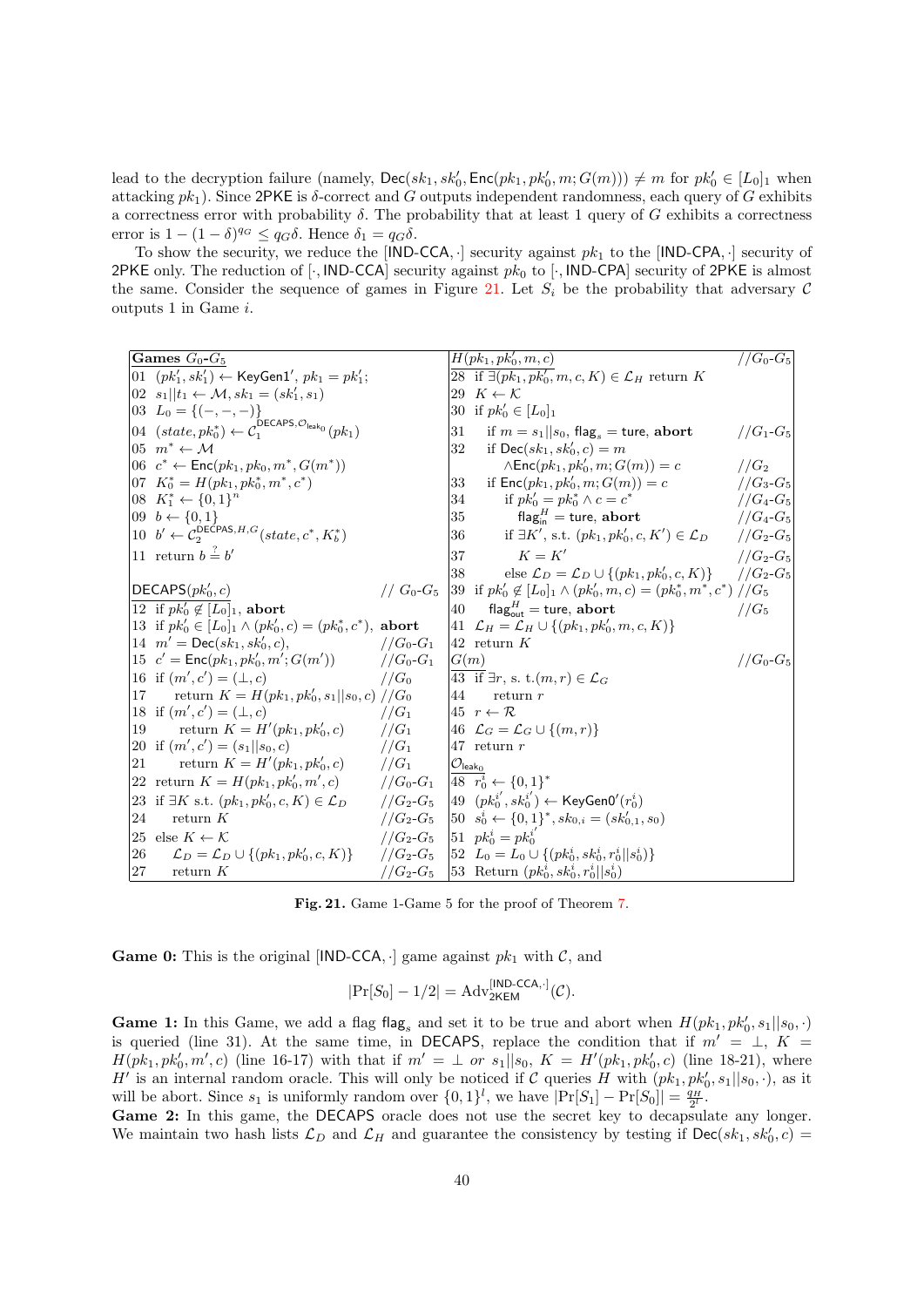$m \wedge \textsf{Enc}(pk_1, pk'_0, m; G(m))$  (line 32) during the H queries.  $(pk_1, pk'_0, m, c, K) \in \mathcal{L}_H$  implies one of the following two cases happens, one of which is that  $(pk_1, pk'_0, m, c)$  was queried on H and H returns a random K, and another is that for  $pk'_0 \in [L_0]_1$ ,  $(pk_1, pk'_0, c, K) \in \mathcal{L}_D$  and  $\mathsf{Dec}(sk_1, sk'_0, c) = m \wedge$  $\mathsf{Enc}(pk_1, pk_0', m; G(m)).$ 

To show the identity of Game 1 and Game 2 from the point view of  $\mathcal{C}$ , consider the following cases for fixed  $pk'_0, c, m'$  that  $\mathsf{Dec}(sk_1, sk'_0, c) = m \wedge \mathsf{Enc}(pk_1, pk'_0, m; G(m)).$ 

- − Case 1:  $pk'_0$  ∉  $[L_0]_1$ . The decapsulation oracle DECAPS aborts in Game 1 and 2. The oracle H outputs a random K in both two games in this case. For  $pk'_0 \notin [L_0]_1$ , since the DECAPS $(pk_1, pk'_0, \cdot)$  results in abort, the queries of  $H(pk_1, pk'_0, m, c)$  will return a uniformly random key, as in Game  $G_1$ .
- $-$  Case 2:  $pk'_0 \in [L_0]_1 \wedge m' \in \{\perp, s_1 | |s_0\} \wedge c' = c$ . Since  $H(pk_1, pk'_0, \perp, c)$  is not allowed and  $H(pk_1, pk'_0, \perp, c')$  $s_1||s_0, c$  results in abort, the random oracle H would not add  $(pk_1, pk'_0, c, K)$  to  $\mathcal{L}_D$  in this case. The DECAPS $(pk_1, pk_0, c)$  will return a totally random key as in Game 1.
- $-$  Case 3:  $pk'_0 \in [L_0]_1 \wedge m' \notin \{\perp, s_1||s_0\} \wedge c' = c$ . In Game 1, the DECAPS oracle and H oracle are consistent, as the DECAPS returns the key  $H(pk_1, pk'_0, Dec(sk_1, sk'_0, c), c)$  by querying H. In Game 2, the lists  $\mathcal{L}_D$  and  $\mathcal{L}_H$  check each other firstly, and help to maintain the consistency by verifying the condition  $m = \textsf{Dec}(sk_1, sk'_0, c) \wedge c = \textsf{Enc}(pk_1, pk'_0, m; G(m))$  (line 32) in two cases:  $\mathcal{C}$  may queries H on  $(pk_1, pk'_0, m, c)$  first, then DECAPS on  $(pk'_0, c)$ ; or the other way around.
	- If C queries H on  $(pk_1, pk'_0, m, c)$  first, in this case (by checking  $m = \text{Dec}(sk_1, sk'_0, c) \wedge c =$  $Enc(pk_1, pk'_0, m; G(m))$  (line 32)), there is no entry  $(pk'_0, c, K)$  in  $\mathcal{L}_D$  yet. In addition to add  $(pk_1, pk'_0, m, c, K \leftarrow K)$  to  $\mathcal{L}_H$ , H also adds  $(pk'_0, c, K)$  to  $\mathcal{L}_D$ . When  $(pk'_0, c)$  is queried to DECAPS, it returns  $K$  from  $\mathcal{L}_D$ .
	- If C queries DECAPS on  $(pk'_0, c)$  first, it adds  $(pk'_0, c, K \leftarrow K)$  to  $\mathcal{L}_D$  to declare DECPAS $(pk'_0, c)$  = K. When C queries H on  $(pk_1, pk'_0, m, c)$  later, if the decryption and re-encrypt condition (as in line 32) are true, H adds  $(pk_1, pk'_0, m, c, K)$  to  $\mathcal{L}_H$  to declare that  $H(pk_1, pk'_0, m, c) = K$ . Thus  $H(pk_1, pk'_0, m, c) = K = \mathsf{DECAPS}(pk'_0, c).$

From the analysis in sub-cases, the view of C is identical to that in Games 1 and  $Pr[S_2] = Pr[S_1]$ . **Game 3:** In this game, we replace the condition  $m = \text{Dec}(sk_1, sk'_0, c) \wedge c = \text{Enc}(pk_1, pk'_0, m; G(m))$  (line 32) with  $c = \text{Enc}(pk_1, pk'_0, m; G(m))$  (line 33), which does not check  $m = \text{Dec}(sk_1, sk'_0, c)$  any more. The Game 2 and Game 3 are different only when  $\mathsf{Dec}(sk_1, sk'_0, \mathsf{Enc}(pk_1, pk'_0, m; G(m))) \neq m$  happens. C makes at most  $q_G$  queries to G, which may introduce the correctness error, namely,  $\mathsf{Dec}(sk_1, sk'_0, \mathsf{Enc}(pk_1, pk'_0, m;$  $G(m)) \neq m$ , for  $(pk'_0, sk'_0) \in L$ . Since 2PKE is  $\delta$ -correct and G outputs independent randomness, each query of G exhibits a correctness error with probability  $\delta$ . The probability that at least 1 query of G exhibits a correctness error is  $1 - (1 - \delta)^{q_G} \leq q_G \delta$ . Thus  $|\Pr[S_3] - \Pr[S_2]| = q_G \delta$ .

Game 4: In this game, we add a flag flag<sup>H</sup> (line 34-35) and abort when it is true. The difference between Game 4 and Game 3 is bounded by the events  $\text{flag}_{\text{in}}^H = \text{ture}$ , thus,  $|\Pr[S_4] - \Pr[S_3]| \leq \Pr[\text{flag}_{\text{in}}^H = \text{ture}].$ 

To bound Pr[flag $_{in}^H$  = ture], we construct an adversary  $A_{in}$  against the [OW-CPA, ·] security of 2PKE when  $pk_0^* \in [L_0]_1$ , as in Figure [22.](#page-41-0) The simulation of H and **ENCAPS** is the same with Game 3. And it is perfectly simulated because the decryption key  $sk_1$  and  $sk'_0$  (since  $pk'_0 \in [L_0]_1$ ) are not required. After C outputs b', the adversary A checks the list  $\mathcal{L}_H$  and  $\mathcal{L}_G$ , if  $\exists m$  such that  $(pk_1, pk_0^*, m, c^*, \cdot) \in \mathcal{L}_H$  and  $(m, \cdot) \in \mathcal{L}_G$ , outputs m; else abort.

 $\textsf{flag}_{\textsf{in}}^H = \textsf{ture}$  means that C queries  $H(pk_1, pk_0^*, m, c^*)$  (which also means  $(pk_1, pk_0^*, m, c^*, K') \in \mathcal{L}_H$ ) such that  $c^* = \text{Enc}(pk_1, pk^*, m, G(m))$ . Denote this event as QueryH, we divide it into two cases: In case 1, m has been queried to G by C before  $(pk_1, pk_0^*, m, c^*)$  is queried to H. We denote this event as GthenH. In case 2, m has not been queried to G by C before  $(pk_1, pk_0^*, m, c^*)$  is queried to H. We denote this event as GthenH. Thus,

$$
\begin{aligned} \Pr[\mathsf{flag}^H_{\mathsf{in}} = \mathsf{ture}] = & \Pr[\mathsf{QueryH}|\mathsf{GthenH}] \cdot \Pr[\mathsf{GthenH}] + \Pr[\mathsf{QueryH}|\overline{\mathsf{GthenH}}] \cdot \Pr[\overline{\mathsf{GthenH}}] \\ & \leq \Pr[\mathsf{QueryH}|\mathsf{GthenH}] \cdot \Pr[\mathsf{GthenH}] + 2^{-\gamma} \cdot \Pr[\overline{\mathsf{GthenH}}] \\ & \leq \max\{q_H, q_G\} \cdot \mathrm{Adv}_{\mathsf{2PKE}}^{[\mathsf{OW-CPA},\cdot]}(\mathcal{A}_{\mathsf{in}}) \cdot \Pr[\mathsf{GthenH}] + 2^{-\gamma} \cdot \Pr[\overline{\mathsf{GthenH}}] \\ & \leq \max\{q_H, q_G\} \cdot \mathrm{Adv}_{\mathsf{2PKE}}^{[\mathsf{OW-CPA},\cdot]}(\mathcal{A}_{\mathsf{in}}) + 2^{-\gamma}. \end{aligned}
$$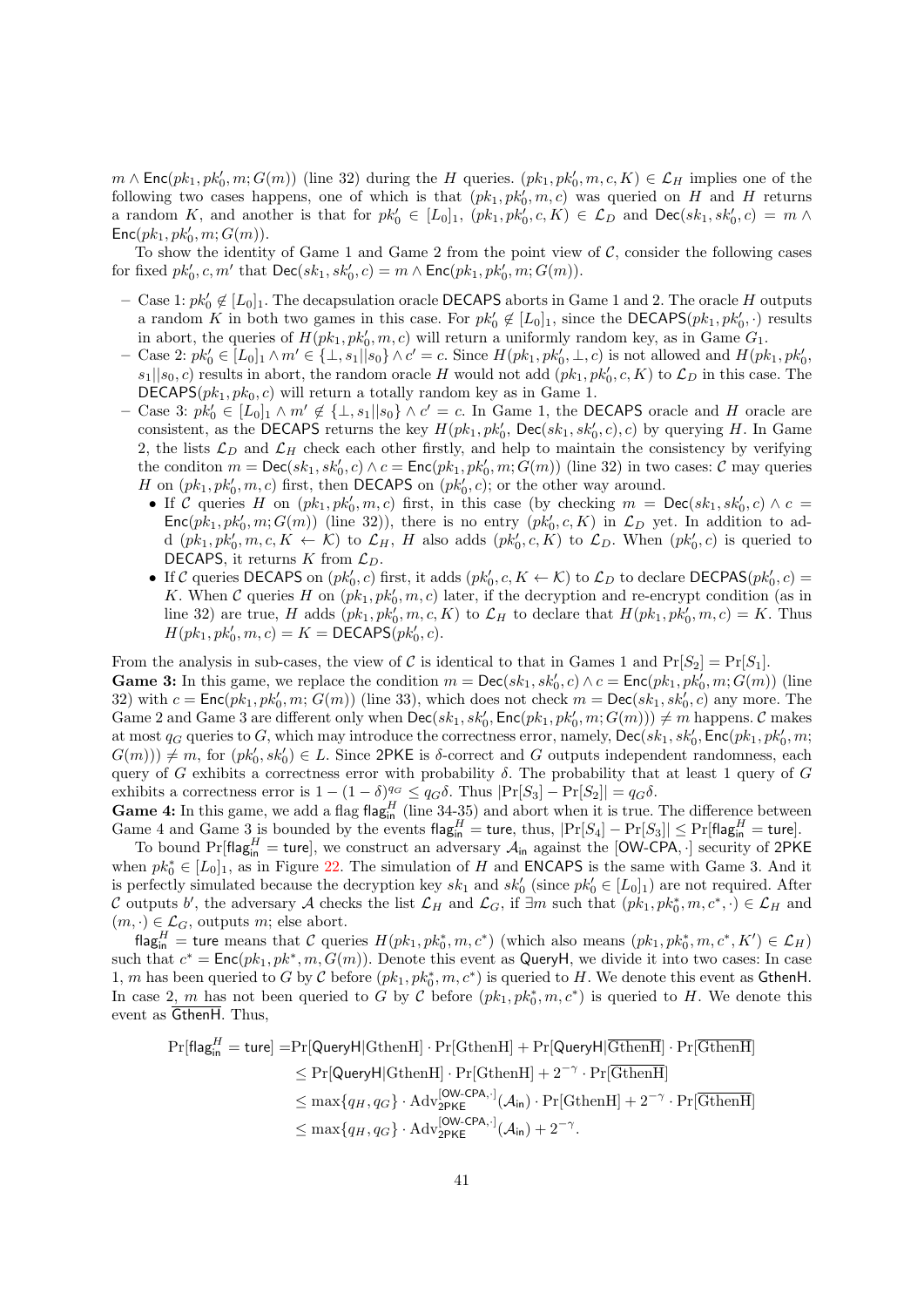The second line is from the fact that the scheme is  $\gamma$ -spread. Thus before querying G, the probability that  $c^* = \text{Enc}(pk_1, pk^*, m, r)$  for a totally random r is less than  $2^{-\gamma}$ .

Game 5: In this game, we add a flag flag<sub>out</sub> (line 39-40) and abort when it is true. The difference between Game 4 and Game 5 is bounded by the events  $\text{flag}_{\text{out}}^H = \text{ture}$ , thus,  $|\Pr[S_4] - \Pr[S_5]| \leq \Pr[\text{flag}_{\text{out}}^H = \text{ture}].$ In this game,  $H(pk_1, pk_0^*, m^*, c^*)$  will not be given to C in both cases  $pk_0^* \in [L_0]_1$  and  $pk_0^* \notin [L_0]_1$ , which means that b is independent with C's view. Hence  $Pr[S_5] = 1/2$ .

To bound Pr[flag $_{out}^H$  = ture], we construct an adversary  $\mathcal{A}_{out}$  against the [OW-CPA,  $\cdot$ ] security of 2PKE when  $pk_0^* \notin [L_0]_1$  as in Figure [22.](#page-41-0) If  $pk_0^* \notin [L_0]_1$ , on input  $pk_1$  and  $c^* \leftarrow \text{Enc}(pk_1, pk_0^*, m_{rr}^*)$ , it is perfectly simulated in Game 5. The analysis of  $Pr[\text{flag}_{\text{out}}^H = \text{ture}]$  is the same with that of  $Pr[\text{flag}_{\text{in}}^H = \text{ture}]$ .

| $[OW-CPA, \cdot]$ adversary $\mathcal{A}_{in}$ and $\mathcal{A}_{out}$                                                                                                                                                   | [IND-CPA, $\cdot$ ] adversary $\mathcal{A}'$                                                                                             |
|--------------------------------------------------------------------------------------------------------------------------------------------------------------------------------------------------------------------------|------------------------------------------------------------------------------------------------------------------------------------------|
| $ 01 K^* \leftarrow \mathcal{K}$ :                                                                                                                                                                                       | $[01 \quad m_1, m_0 \leftarrow M]$                                                                                                       |
| $ 02 s_1  t_1, s_0  t_0 \leftarrow \mathcal{M}$                                                                                                                                                                          | $[02 \ K^* \leftarrow \mathcal{K}, s_1, s_0 \leftarrow \mathcal{M};$                                                                     |
| $ 03 \text{ (state, } pk_0^*) \leftarrow C_1^{\text{DECAPS}, \mathcal{O}_{\text{leak0}}, H, G}(pk_1)$                                                                                                                    | $ 03 \text{ (state, } pk_0^*) \leftarrow C_1^{\text{DECAPS}, \mathcal{O}_{\text{leak0}}, H, G}(pk_1)$                                    |
| $\begin{aligned} 0.4 \quad b' \leftarrow C_2^{\text{DECPAS}, \mathcal{O}_{\text{leak0}}, H, G}(state, c^*, K^*) \end{aligned}$                                                                                           | $\begin{bmatrix} 04 & b'' \leftarrow & \mathcal{C}^{\mathsf{DECPAS}, \mathcal{O}_{\mathsf{leak0}}, H, G}(state, c^*, K^*) \end{bmatrix}$ |
| $ 05 \text{ Let } \mathcal{L}_{HG} = \{m (pk_1, pk_0^*, m, c^*, \cdot) \in \mathcal{L}_H \wedge (m, \cdot) \in \mathcal{L}_G \}  05 \mathcal{L}'_H \leftarrow \mathcal{L}_H \cap \{(pk_1, pk_0^*, \cdot, c^*, \cdot)\}\$ |                                                                                                                                          |
| $ 06 \text{ If } \mathcal{L}_{HG} \text{ is not empty}$                                                                                                                                                                  | 06 if $ \mathcal{L}'_H(m_1)  >  \mathcal{L}'_H(m_0) , b' = 1$                                                                            |
| $ 07\rangle$<br>return $m'$                                                                                                                                                                                              | 07 if $ \mathcal{L}'_H(m_1)  <  \mathcal{L}'_H(m_0) $ , $b' = 0$                                                                         |
| $ 08\rangle$ else return $\perp$ .                                                                                                                                                                                       | $ 08 \text{ if }  \mathcal{L}'_H(m_1)  =  \mathcal{L}'_H(m_0) , b' \leftarrow \{0,1\}$                                                   |
|                                                                                                                                                                                                                          | 09 return $b'$                                                                                                                           |

<span id="page-41-0"></span>Fig. 22. The [OW-CPA·] adversary  $\mathcal{A}_{\text{in}}$  in Game 4 and  $\mathcal{A}_{\text{out}}$  in Game 5 for the proof Theorem [21;](#page-39-0) The [IND-CPA·] adversary  $\mathcal{A}'$  for the proof Theorem [21](#page-39-0) in Game 5.  $\mathcal{L}'_H(m_1)$  is the set of all  $(pk_1, pk_0^*, m_1 ||, c^*, \cdot) \in \mathcal{L}'_H$ . The DECPAS , H and G oracle are those (in corresponding Game) in Figure [21](#page-39-0)

By Lemma [20,](#page-38-0)  $\text{Adv}_{2\text{PKE}}^{[\text{OW-CPA},.]}(\mathcal{A}) \le 1/|\mathcal{M}| + 2 \cdot \text{Adv}_{2\text{PKE}}^{[\text{IND-CPA},.]}(\mathcal{A}')$ . To sum up, we (non-tightly) reduce the security of 2KEM to the [IND-CPA, ·] security of 2PKE. However there exists a tight reduction.

In Game 4 and 5, to bound  $\Pr[\mathsf{flag}^H_{\mathsf{in}} = \mathsf{ture}]$  and  $\Pr[\mathsf{flag}^H_{\mathsf{out}} = \mathsf{ture}]$ , we construct an adversary  $\mathcal{A}'$ against the [IND-CPA, ·] security of 2PKE as in Figure [22.](#page-41-0) Consider the [IND-CPA, ·] game with challenge bit b, denote Bad as the event that A' queries H with  $(pk_1, pk_0^*, m_{1-b}, c^*)$ . Since  $m_{1-b}$  is uniformly distributed over M, we have that  $Pr[Bad] \le q_H/|M|$ . If  $pk_0^* \notin [L_0]_1 \wedge Bad_{\mathcal{M}} \wedge flag_{out}^H =$  ture, C queried on  $(pk_1, pk_0^*, m_b, c^*)$  and  $|\mathcal{L}_H'(m_b)| \geq |\mathcal{L}_H'(m_{1-b})|$ . If  $pk_0^* \notin [L_0]_1 \wedge$  Bad  $\wedge$  flag<sub>out</sub> = false, C did not query on  $(pk_1, pk_0^*, m_b, c^*)$  and  $Pr[\bar{b} = b'] = 1/2$ .

Thus we have  $\text{Adv}_{2\text{PKE}}^{[\text{IND-CPA},.]}(\mathcal{A}') + q_H/|M| \leq |\text{Pr}[b' = b] - 1/2| = |\text{Pr}[\text{flag}_{\text{out}}^H = \text{ture}] + 1/2\text{flag}_{\text{out}}^H =$  $\mathsf{false} - 1/2| = 1/2 \mathrm{Pr}[\mathsf{flag}_{\mathsf{out}}^H = \mathsf{ture}].$ 

# Appendix I: Decryption Failure and proof of security for Twin-Kyber

**Decryption Failure:** To handle the decryption failure, for a uniformly random  $y \in R_q^k$  with  $d_y$ , define  $\mathbf{c}_y = \mathbf{y} - \mathsf{Decomp}_q(\mathsf{Comp}_q(\mathbf{y}, d_y), d_y) \mod \pm 2^d$  as the output of distribution  $\varPsi_{d_y}^k$ . For  $d_{t_1}, d_{t_0},$  set distributions  $\Psi_{d_{t_1}}^k$  and  $\Psi_{d_{t_0}}^k$ . Set the above parameters as public parameters. Since under Module-LWE assumption,  $\mathbf{A} s_i + \mathbf{e}_i$ ,  $\mathbf{A}^T \mathbf{r_i} + \mathbf{e_4} - i(i = 0, 1)$  and  $\mathbf{t_1}^T \mathbf{r_1} + \mathbf{t_0}^T \mathbf{r_0} + e$  are indistinguishable from uniform random values. Then, for algorithm Enc, we have  $t_1 = As_1 + e_1$  and  $t_0 = As_0 + e_0$ . For algorithm Dec, we have  $\mathbf{u_1} = \mathbf{A}^T \mathbf{r_1} + \mathbf{e_3} + \mathbf{c_{u_1}}$ ,  $\mathbf{u_0} = \mathbf{A}^T \mathbf{r_0} + \mathbf{e_4} + \mathbf{c_{u_0}}$ . Thus from the decryption algorithm,

$$
E = v - s_1^T u_1 - s_0^T u_0 = (\mathbf{e}_1 + \mathbf{e}'_1)^T \mathbf{r}_1
$$
  
+ 
$$
(\mathbf{e}_0 + \mathbf{e}'_0)^T \mathbf{r}_0 + \mathbf{s}_1^T (\mathbf{e}_3 + \mathbf{c}_{u_1}) + \mathbf{s}_0^T (\mathbf{e}_4 + \mathbf{c}_{u_0}) + e + \mathbf{c}_v.
$$

Denote every coefficient of E as  $[E]_i$ , for  $1 \leq i \leq 256$ . From the computation rule over  $R_q$ , all the variables in computing  $[E]_i$  are independent, but they are reused in other summations for  $[E]_i$  for  $j \neq i$ .